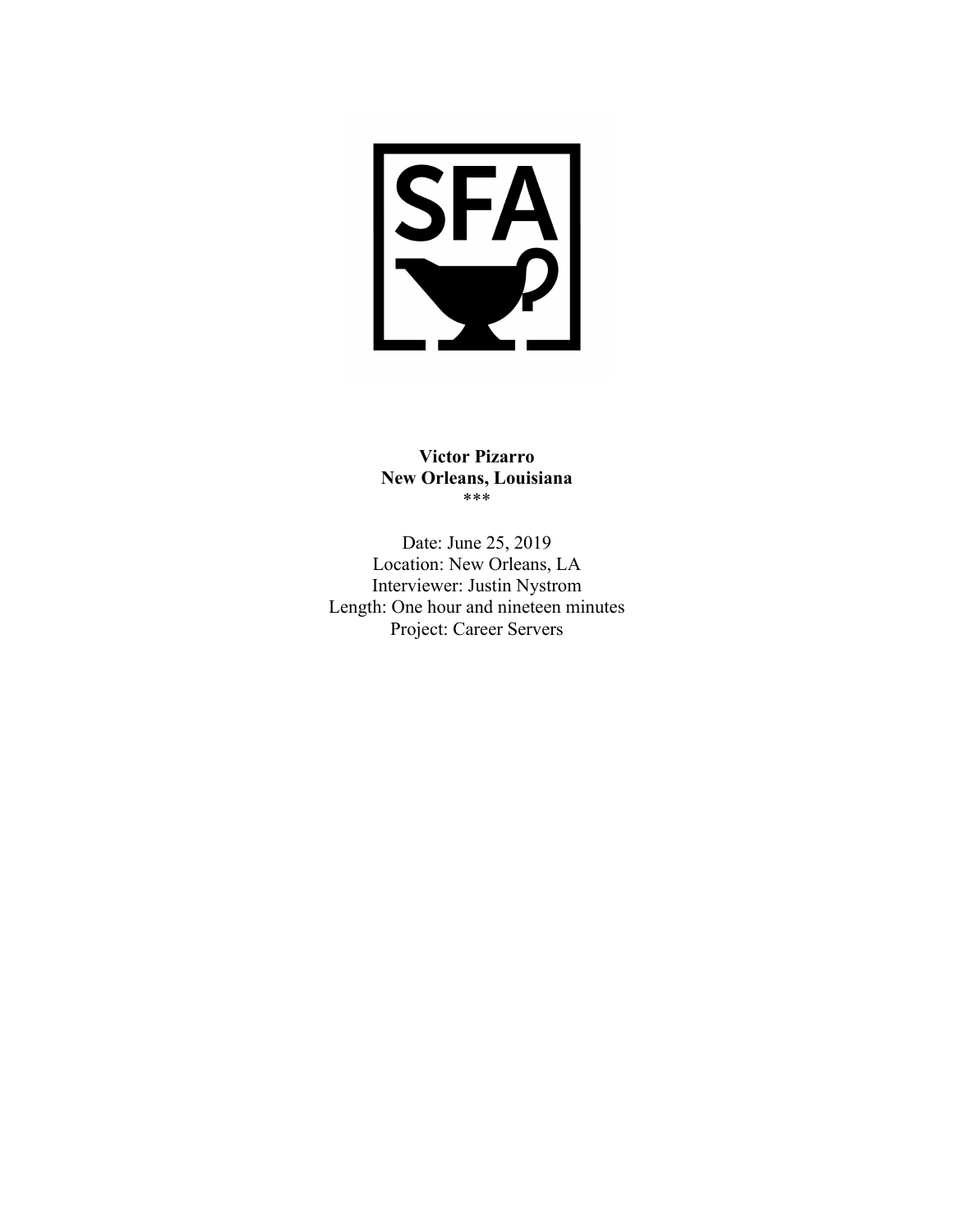**Justin Nystrom:** So, June 25<sup>th</sup>, 2019. I'm here with Victor Pizarro, who presently works at Gabrielle [Restaurant], but since Gabrielle hasn't been there super long, you've worked at a bunch of other places, I'm guessing.

[0:01:08.1]

**Victor Pizarro:** Yes.

[0:01:09.0]

**Justin Nystrom:** We are here as part of the Southern Foodways Alliance's Longterm Servers Oral History Project. My name is Justin Nystrom. I teach at Loyola University. And we are here at Victor Pizarro's Gentilly home on Baccich Street, which is one of the few Slavic-named streets, I think, in New Orleans.

# $[0:01:35.5]$

**Victor Pizarro:** Is it Slavic? I don't know. Yeah, I know they were the founders of the neighborhood. Like deMontluzin, Lafaye, and Baccich are—we actually have an old neighborhood map hanging right there, and it's got the original street names.

[0:01:48.8]

**Justin Nystrom:** Cool.

[0:01:50.1]

**Victor Pizarro:** But, yeah, I'd say it's rare. There's also Beau Bassich.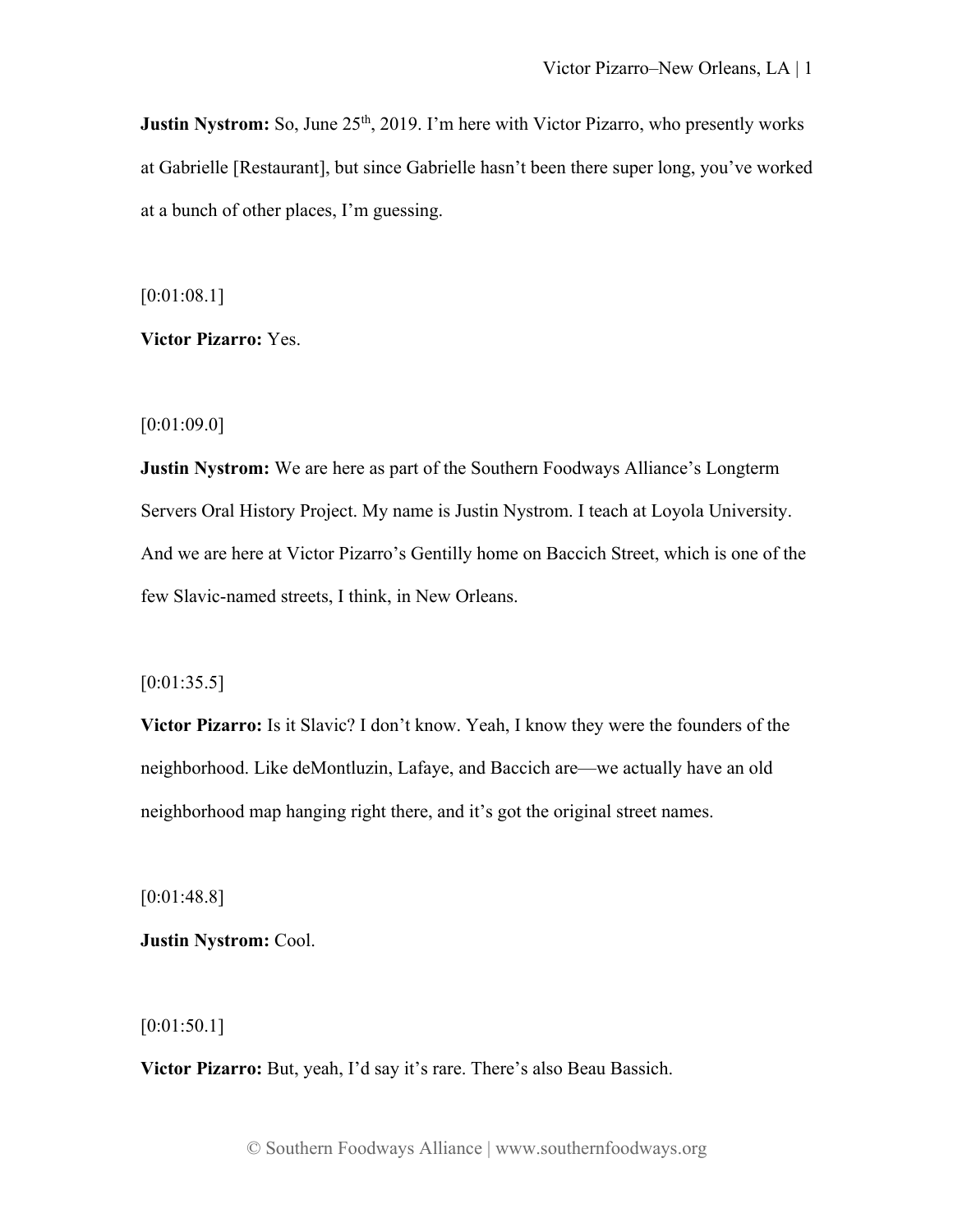$[0:01:55.1]$ 

**Justin Nystrom:** Right. Beau Bassich, who I knew, yeah, yeah, cool guy.

[0:01:59.9]

**Victor Pizarro:** A City Park guy.

[0:02:00.9]

**Justin Nystrom:** Very—I called—I know this isn't an oral history about me, and the transcriber's like, "Well, get to your damn interview," but I remember after [Hurricane] Katrina, I called City Park because they had some photographs I was interested in for my first book, and Beau Baccich answers the phone, and he worked for nothin' and paid his secretary's salary to rebuild City Park.

 $[0:02:20.1]$ 

**Victor Pizarro:** Yeah, that's amazing. If you really want me to talk about City Park, I will, but your ears will probably melt, because I think Bob Becker's a piece of shit [Nystrom Laughter] and I think the current leadership is just monetizing and turning that park into Disneyland, and it's really unfortunate that an institution with barely over two hundred employees pays its CEO as much as it does and hardly pays a living wage to the rest of the employees. My husband just finished working for City Park and got a job with the City of New Orleans and got a 50 percent wage increase for doing the same kind of work.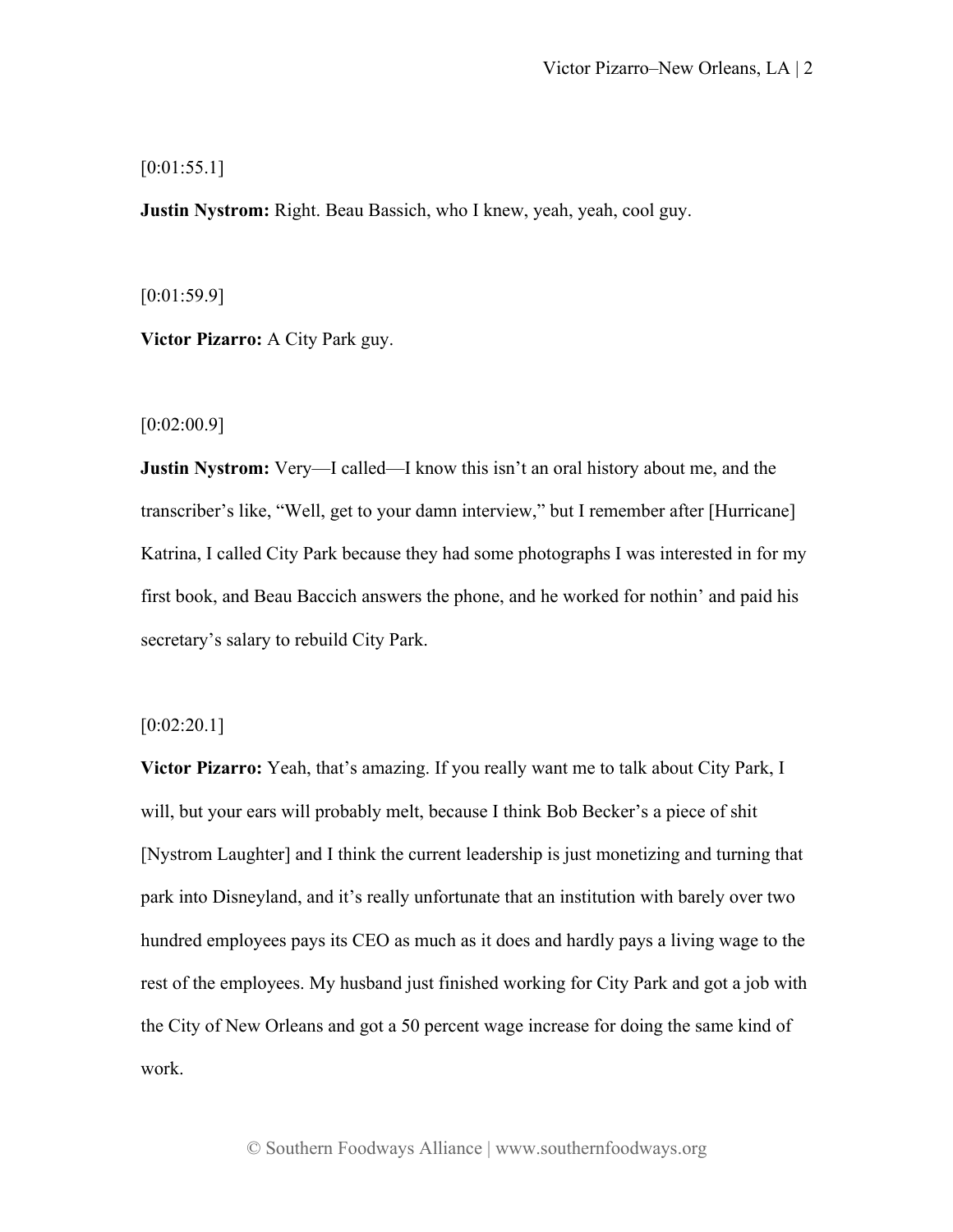[0:02:52.8]

**Justin Nystrom:** Wow, wow.

 $[0:02:54.2]$ 

**Victor Pizarro:** So there's my thoughts on that. [Nystrom Laughter] Yeah, I miss Beau Baccich.

 $[0:02:59.5]$ 

**Justin Nystrom:** Yeah, Beau was—

[0:03:01.4]

**Victor Pizarro:** Yeah, one of a kind.

[0:03:02.1]

**Justin Nystrom:** Yeah, civic, civic leader.

So tell me a little—I guess I'd really like to start a little bit about yourself as a person and just kind of growing up, because I like to know my interview subjects more as people.

[0:03:12.9]

**Victor Pizarro:** Sure.

[0:03:13.3]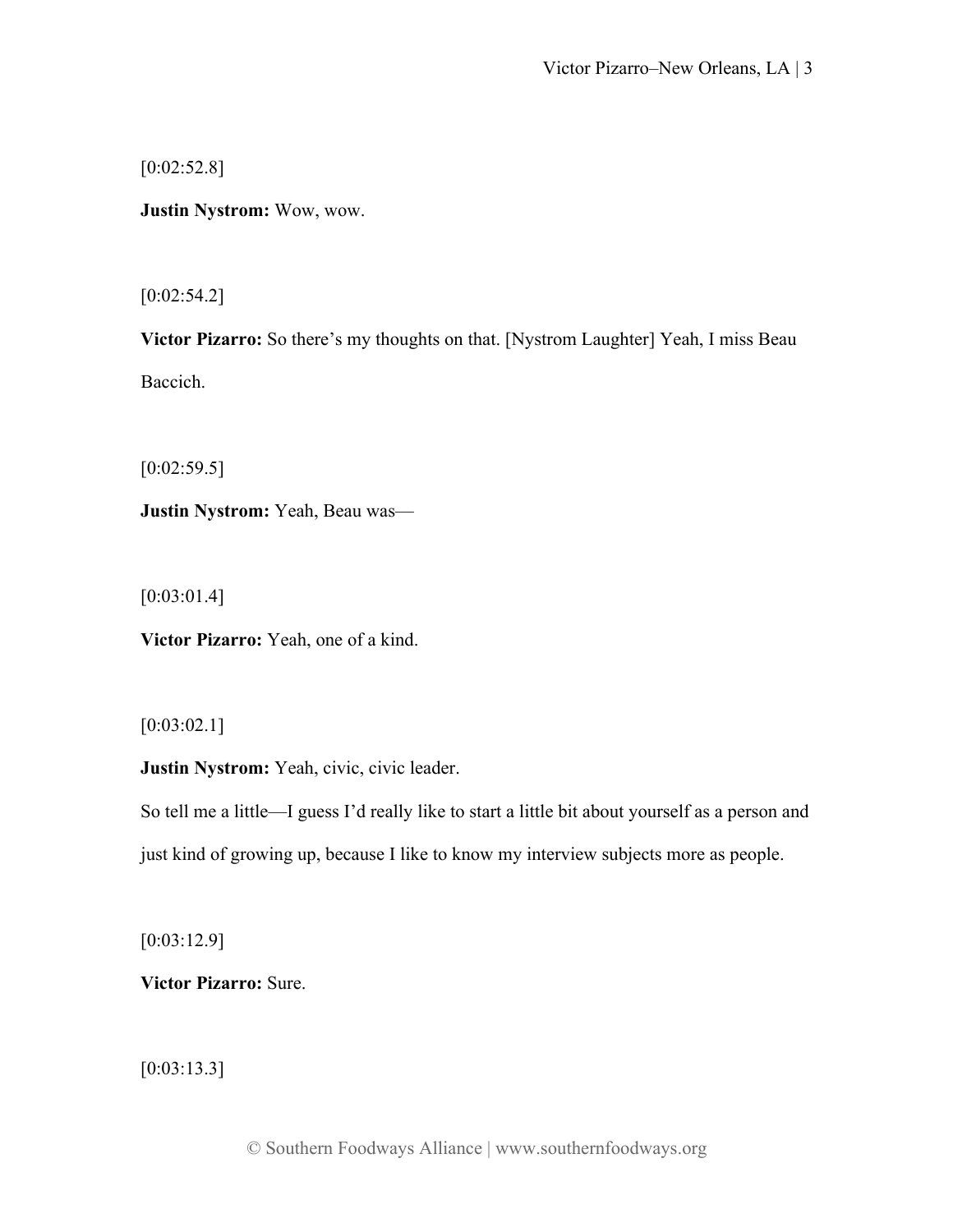**Justin Nystrom:** Can you tell me where you're from and kind of like growing up?

[0:03:16.4]

**Victor Pizarro:** I was born at Baptist Hospital in New Orleans, but grew up in

Chalmette, Louisiana.

[0:03:22.3]

**Justin Nystrom:** Okay. So, in the parish, huh?

 $[0:03:27.3]$ 

**Victor Pizarro:** In the parish.

[0:03:28.9]

**Justin Nystrom:** What did your folks do?

[0:03:31.4]

**Victor Pizarro:** You know, my parents really got here just a few years before I was born. My mom's Cuban, and she immigrated here, you know, in 1960, [19]61, like when it all went down, when she was a teenager. She was actually part of the Pedro Pan Program, which was this whole other thing where the Catholic Church worked with the U.S. government to send the kids of basically the upper-middle classes ahead of them during the revolution, and she ended up in southern Florida with my uncle.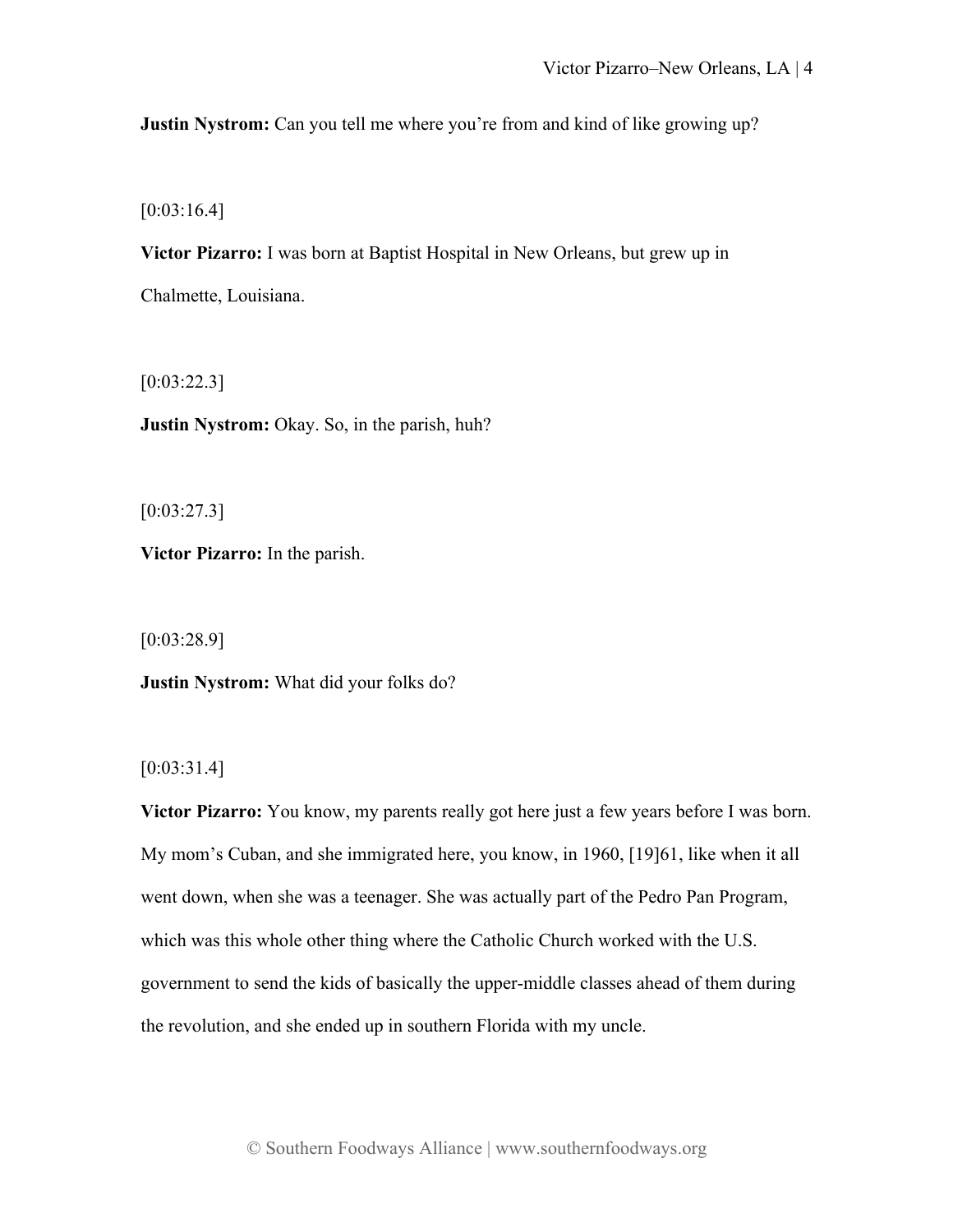When my grandparents finally came, they ended up looking for work. My grandfather was hired by the University of New Mexico in Albuquerque, and so that's where they kind of grew up, went to high school, went to college. My mom graduated college early, eloped with my biological father, and they were on a trip back to Miami to find work as educators, and they stopped off in New Orleans. He had friends here. And they said, "Well, you know, they're hiring in St. Bernard Parish," and they both got jobs in, like, 1970 in St. Bernard Parish, and I was born in 1971.

[0:04:47.2]

**Justin Nystrom:** So your parents were both educators in St. Bernard?

[0:04:49.3]

**Victor Pizarro:** Yes, yes, yes. They split up by the time I was two, but my mom married another man, who effectively raised me, who was also Latino. So, you know, she's Cuban, he was Chilean. And I ended up having relationships with both my dads in my adult life. But he was a Merchant Marine from Chile and he had lived in California, and he had come through here on a boat and ended up meeting my mom. They had a date. Their first date was at the Bali Ha'i at Pontchartrain Beach, and it ended up working out for them. So my mom was an educator.

My dad, once he settled down in New Orleans, the one that raised me, worked—had his own carpet-cleaning business out of St. Bernard Parish, but in addition to that, he also worked at the Marriott. He opened it when it opened in the early [19]70s, on Canal Street. He worked in convention services. That was his full-time job, with the benefits, etc. My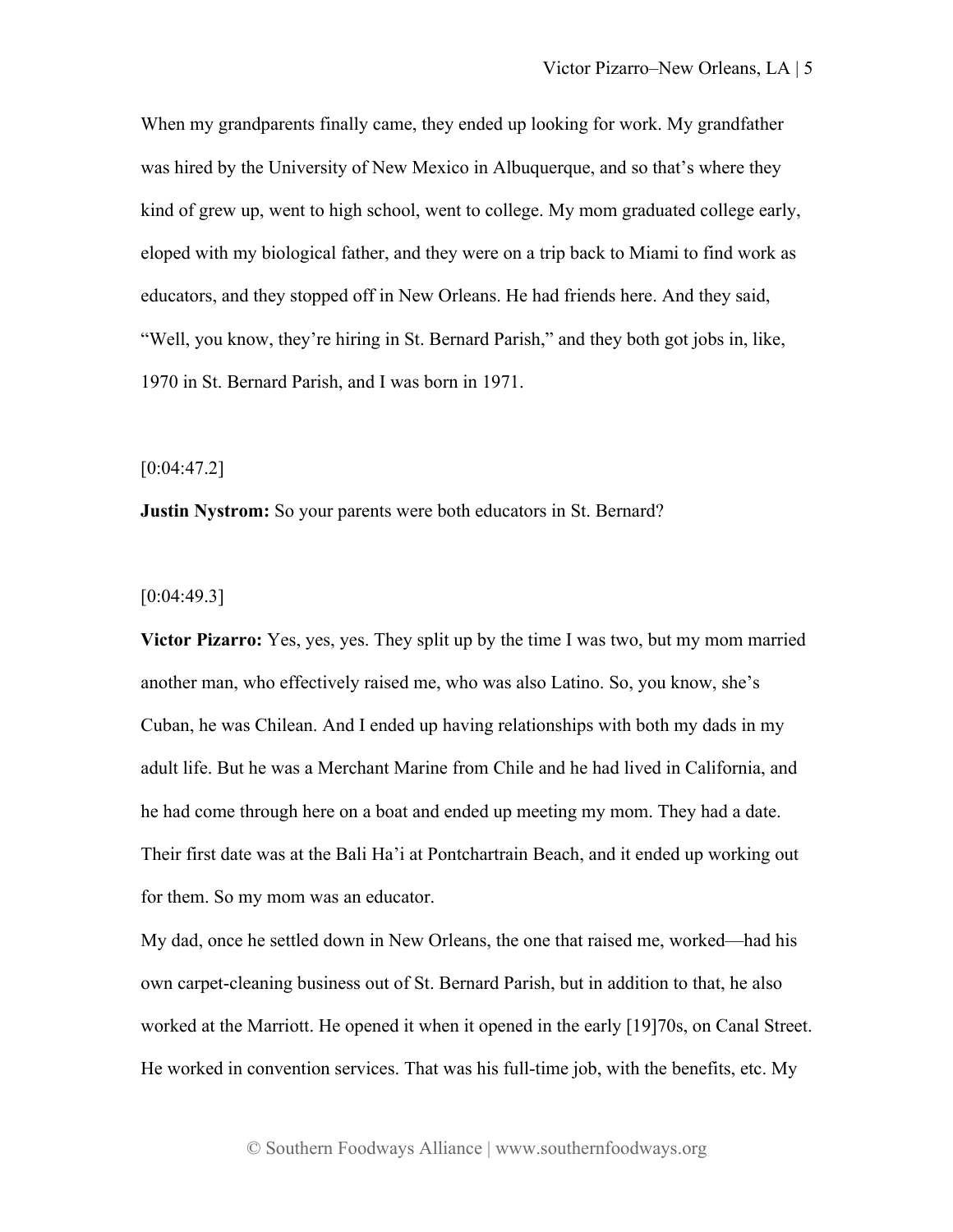mom taught in St. Bernard Parish schools. And then he also had this carpet-cleaning business, which I ended up helping him out with as I—you know, by the time I was like eleven, twelve, until Katrina, actually. As he got older, that was the only thing he would do. He'd be an old man with his old carpet-cleaning machine, and as he got older, I would just do the work for him and just, you know, give him a big chunk of the money.

# $[0:06:24.1]$

**Justin Nystrom:** That's a great New Orleans story and a great coming-to-New-Orleans story of a different generation.

#### $[0:06:29.4]$

**Victor Pizarro:** I think it is, and also one of the things I've always appreciated—I hated it when I was a kid. Oh, man, I hated it. I hated the sound of the machine, the smell of those chemicals, but as I got older—and then it was all over with Katrina, right? By the time Katrina hit, I was in my early, mid-thirties, and, you know, there was no—my dad was old, and so that was it for the carpet-cleaning business. But one thing it did afford me was that I saw the inside of so many New Orleans homes and business like across the strata of New Orleans culture, from homes in the Lower Ninth Ward to houses uptown to just everything, and you see that people live a whole bunch of different ways, you know.

[0:07:13.8]

**Justin Nystrom:** Yeah. That is awesome, and—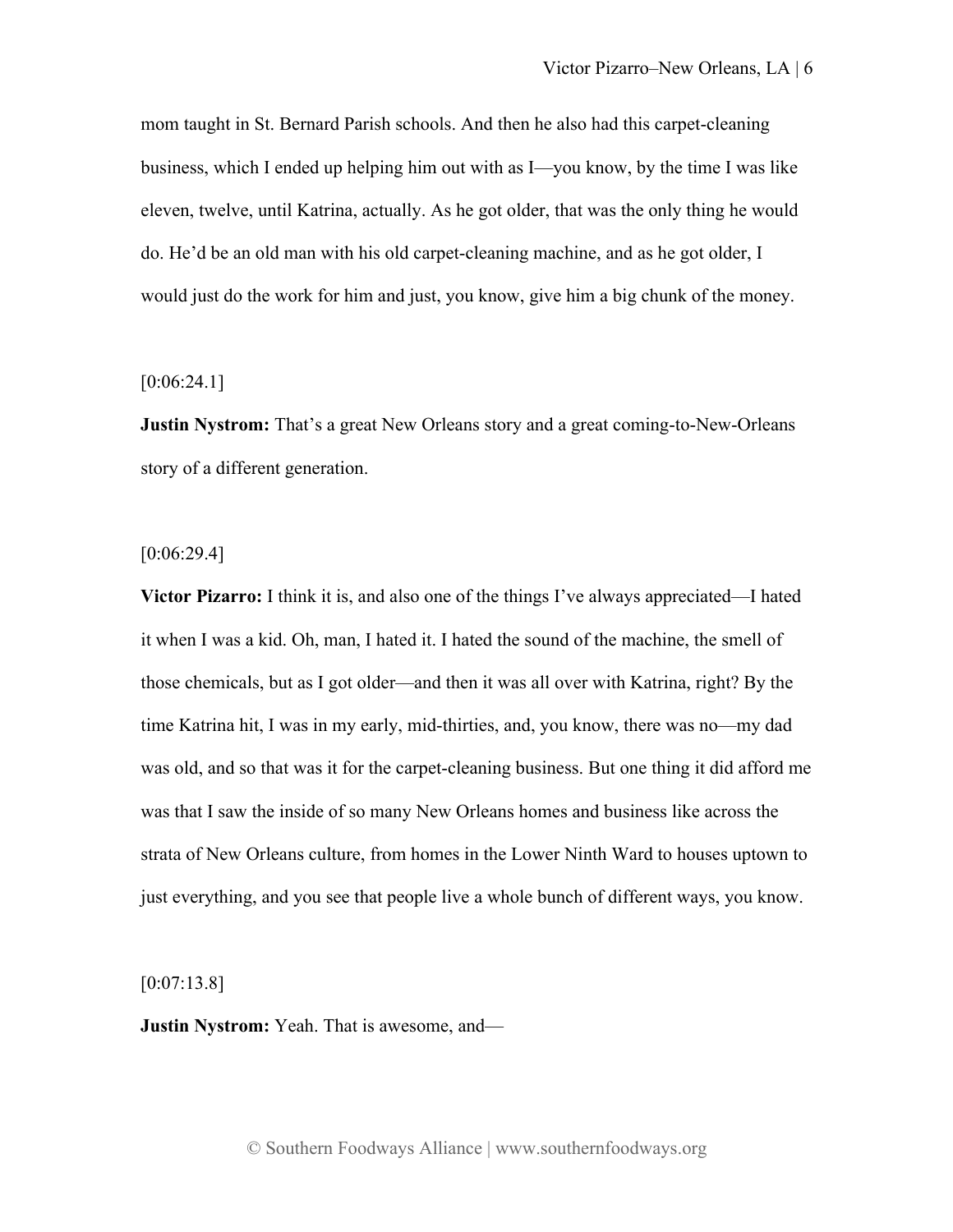$[0:07:15.9]$ 

**Victor Pizarro:** So that was interesting.

 $[0:07:17.5]$ 

**Justin Nystrom:** —an education.

 $[0:07:17.3]$ 

**Victor Pizarro:** Right, right. And later on, I would be a bike courier, so I got to go into all the New Orleans high-rises for about a year, and that was interesting, too, seeing all the offices, but—you know.

 $[0:07:26.8]$ 

**Justin Nystrom:** Yeah, a witness.

[0:07:30.0]

**Victor Pizarro:** Yeah, yeah, I guess.

 $[0:07:31.7]$ 

**Justin Nystrom:** Cool, cool. Well, on to witnessing, let's get a little bit into—so I know you said, of course, you helped your father with the cleaning business, but—

 $[0:07:41.6]$ 

**Victor Pizarro:** Sure, that was a sporadic—

© Southern Foodways Alliance | www.southernfoodways.org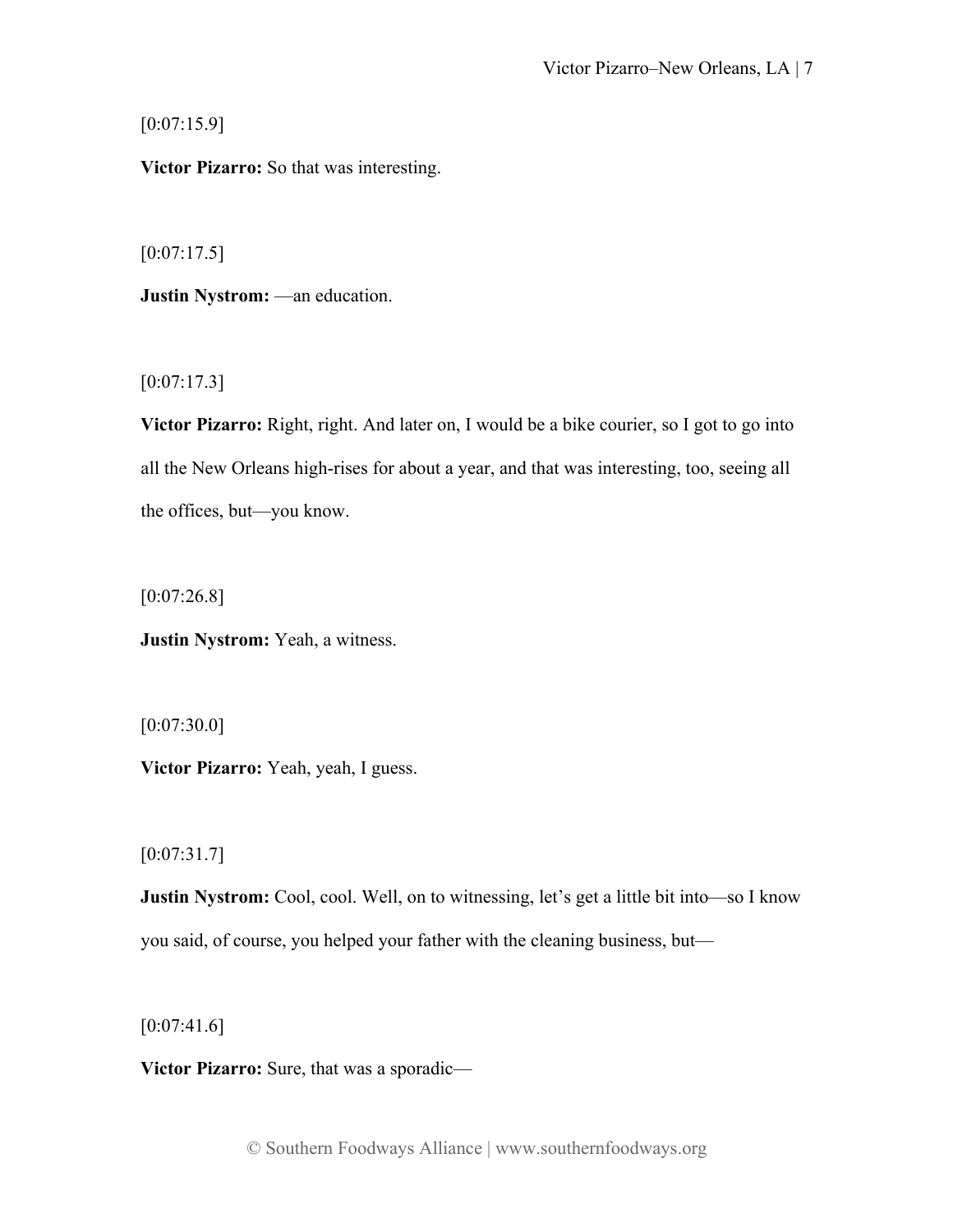## $[0:07:43.2]$

**Justin Nystrom:** —but when did you decide to—or did waiting tables come to you or did you come to waiting tables?

## [0:07:50.9]

**Victor Pizarro:** I mean, I was trying to remember last night what my work history was exactly. I do know that when I was about fourteen, my friend's dad had a hand-cleaning company, like the chemicals, in Arabi, and I would help them out there, but then I when I was fifteen, I decided I was going to go get a real job and I went and applied and was hired at the Shoney's in Chalmette, which, you know, I'd always had a fascination with Big Boy. So I lasted there a whole three days [Laughter] when I was fifteen, in which I was just told to mop the floor over and over, and I just didn't get it, and I thought, "Well, this isn't for me," and I just didn't go back. I never collected a paycheck. [Laughter] I was like, I think I'm done with that.

Then when I was sixteen or seventeen, I got a job at McDonald's, like a lot of people in the Parish did. Eventually, I got a job at Arby's, which my dad cleaned the carpets in there, he knew the guy. The guy hired me. It was a little part-timey job in high school. Then at some point, I—and this is—you know, there's a lot of other stuff in the narrative besides food service. I remember getting a job at Maison Blanche in high school, in New Orleans East. I worked there for the better part of a year.

But after high school, I got a job at the Marriott, where my dad worked. He helped me get a job there. And I'd already moved out. I was living in the Lower Garden District, and I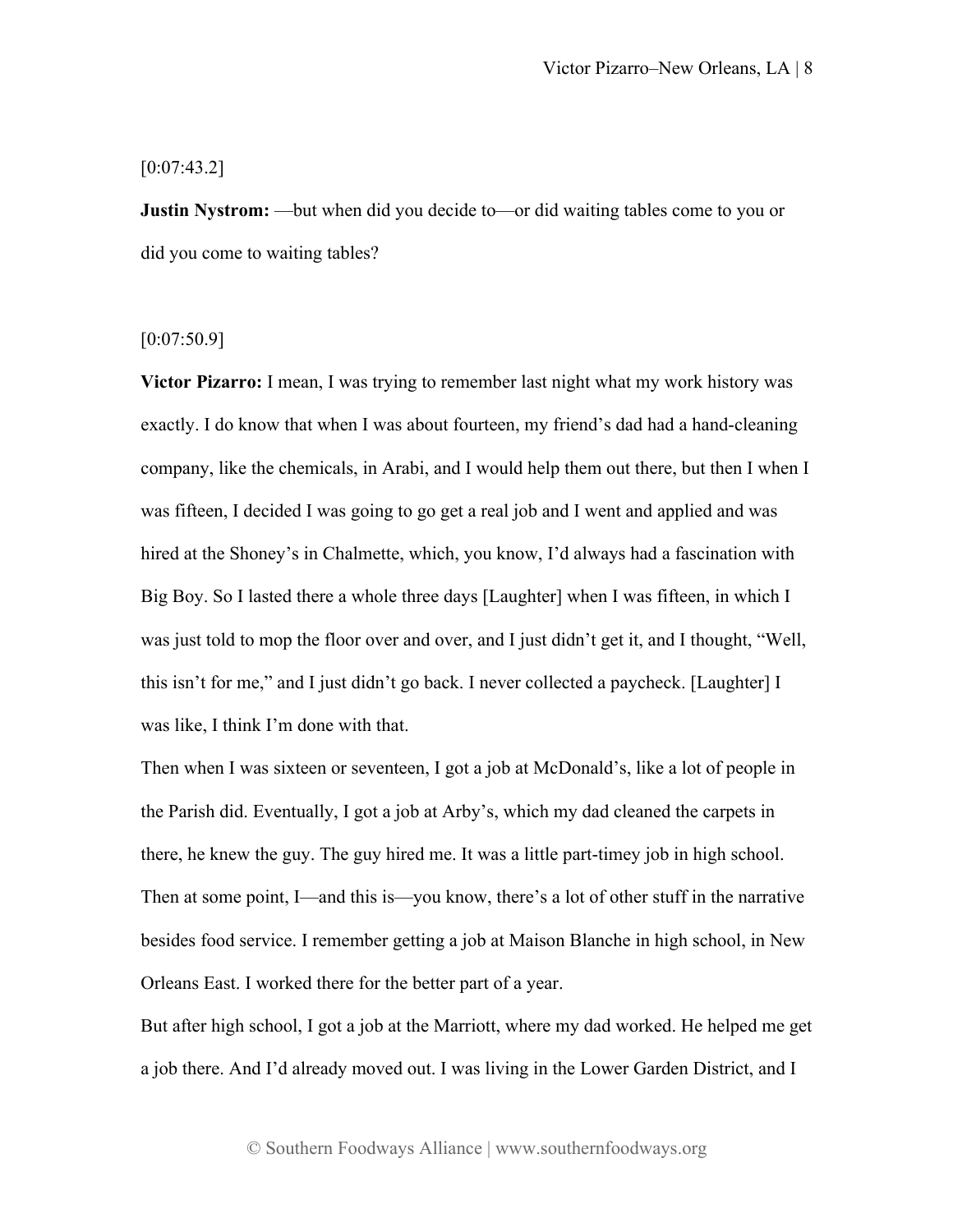was actually a doorman at the Marriott, which was interesting, and sometimes a bell person. I want to say I worked there for maybe a year, and then I was just tired of being outside all the time, and I applied at Arnaud's, which what's interesting is I know that some of the other guys you interviewed, Rick [Hughes] and Scott [R. Scott Harrington], they were there. They may have been there at the same time. I think they were there before me, even though I'm forty-eight now and this was probably almost thirty years ago, but I know a lot of the same guys that they talk about. I started off as a back waiter there. I made it to front waiter. You know, the top of the food chain there is captain, as far as the teams, where they work.

I do remember a lot of my time there, a lot the people they might have talked about, Charles and Samir and… I just remember kind of fragments, because it feels like it was so long ago.

#### **[Redacted portion of interview]**

But, you know, those are two of the things that stand out for me the most at Arnaud's, and that was probably my first fine dining. I was there for probably a year and a half. I think after that, I went into more generalized hotel work. I worked at Le Méridien. I was a front desk agent there. But then eventually I would, you know, go back to fine dining and service and that sort of thing.

## $[0:12:44.4]$

**Justin Nystrom:** Let's start with Arnaud's since we're kind of going in order. Tell me a little bit about the—I guess you and I are the same age. I'm forty-eight. So this helps me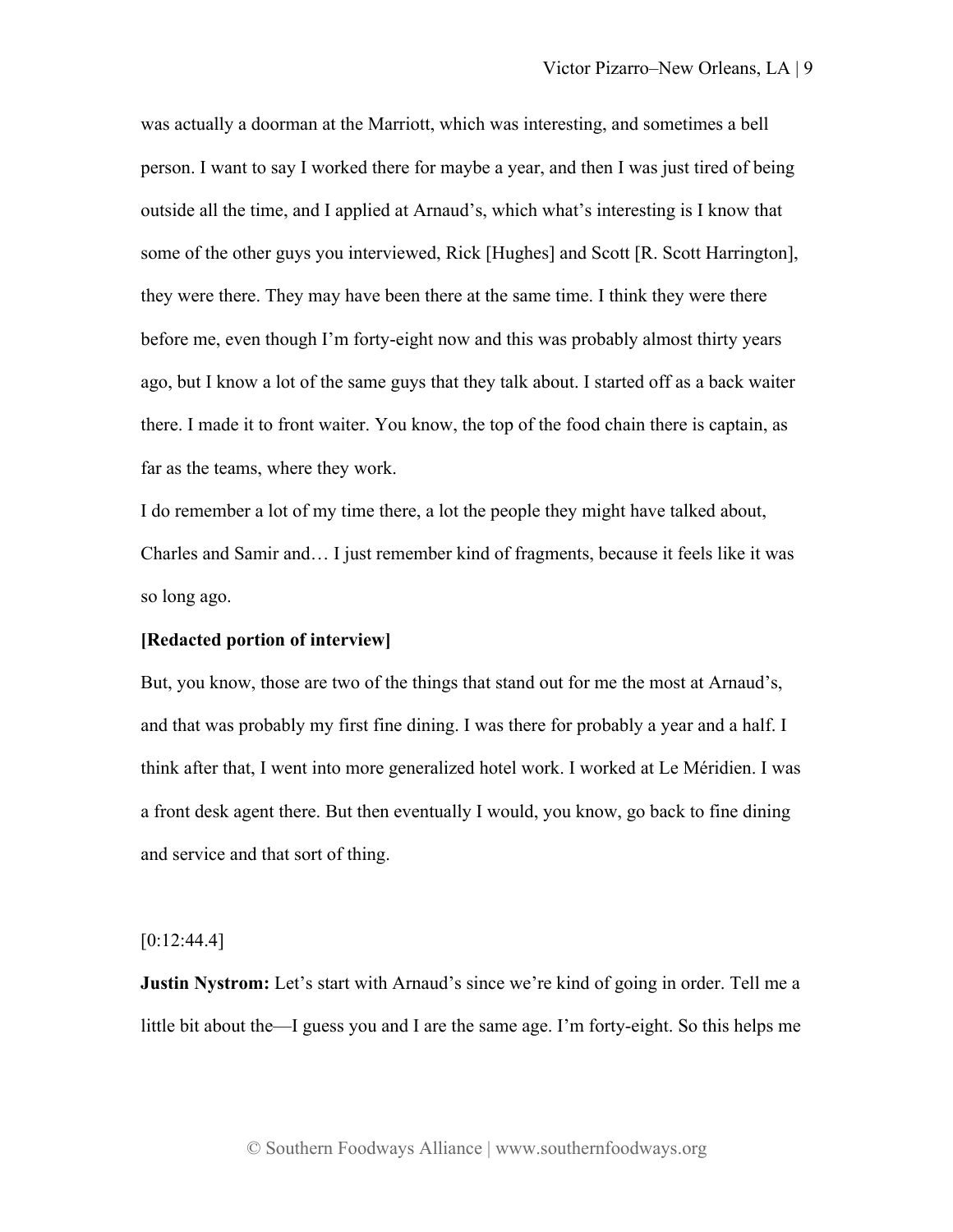chronologically position this, I suppose. So we're talking 1989, [19]90, thereabouts, I guess.

[0:13:02.8]

**Victor Pizarro:** Mm-hmm, yeah. Well, 1990 is when I graduated high school. I was probably at Arnaud's in like [19]90, [19]91.

[0:13:08.2]

**Justin Nystrom:** Okay, okay. So you mentioned a few of the names, Samir and Charles.

[0:13:16.0]

**Victor Pizarro:** Yeah. They were like the maître d's or the head captain. One was one, one was the other. There was another guy, a white guy, he was actually the maître d'. Samir and Charles [Abbyad] were the two, like, lead captains, like station one, station two, and I can't remember the maître d's name, Will maybe, white guy named Will, I think.

 $[0:13:38.5]$ 

**Justin Nystrom:** Did you feel like you stood apart at that time as somebody who was more or less out and had what we would today consider normative views on race and gender or—

[0:13:54.9]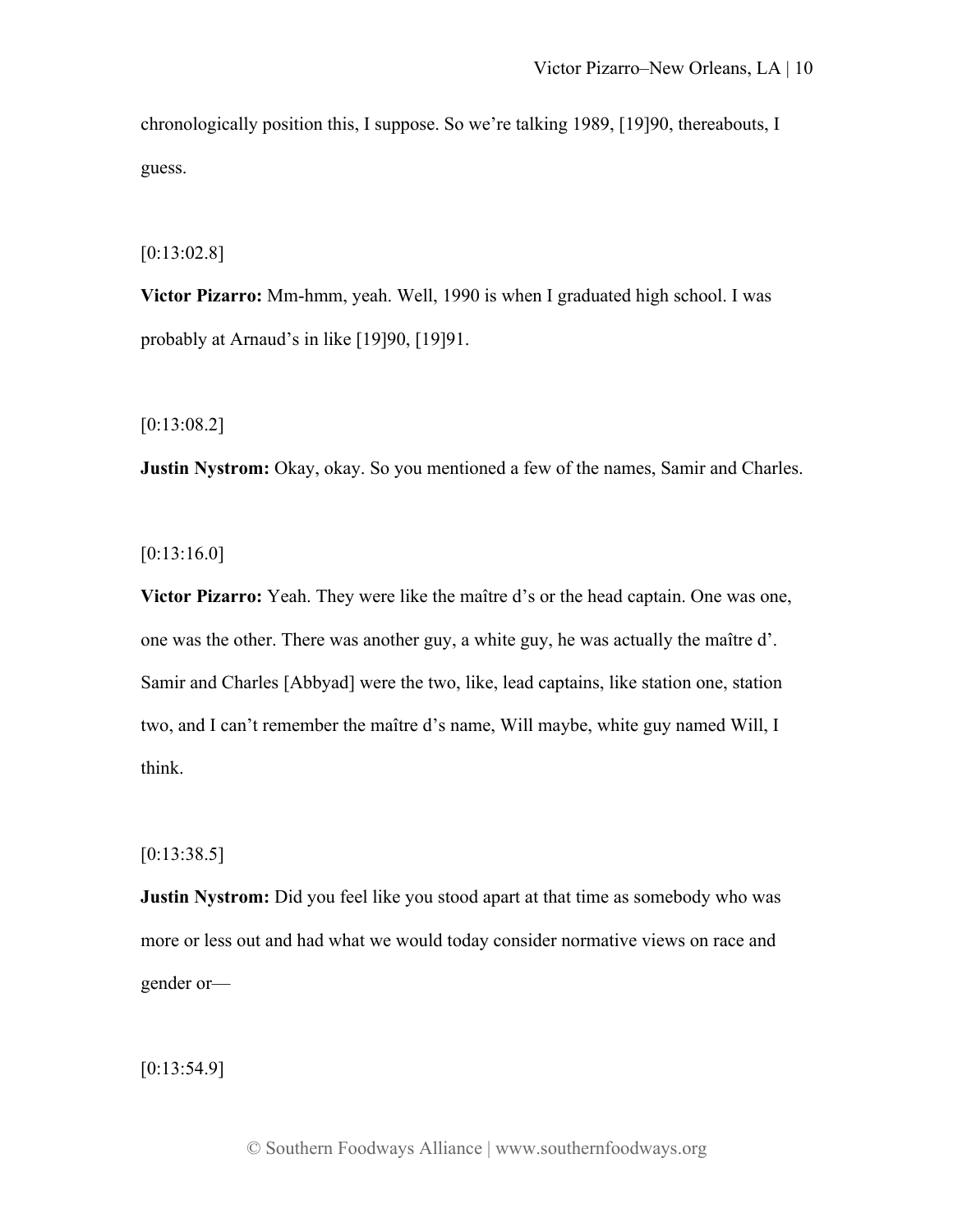**Victor Pizarro:** I think at that point, I don't know if I was out to those people, honestly. I think I was—like, friends and people that knew me, sure, but at work, probably not. Like, there was maybe—I remember having a, shall we say, dalliance with someone I worked with, and I remember it being like a big hush-hush thing at the time.

[0:14:17.1]

**Justin Nystrom:** And things were very different in 1990.

[0:14:20.3]

**Victor Pizarro:** Yeah, totally. Thirty years ago, you know. There were certainly, like, the older gay men that worked in that industry, you know. Like, years and years later, after Katrina, I'd work at Muriel's for a while, and it was like the mustachioed older gay waiter who was very much the Lothario, you know, blah, blah, blah, like capturing all the young guys. So, you know, certainly there were archetypes like that that existed at the time, but as far as, you know, I think a lot of the time, if you were perceived as queer or gay, you were, like, not taken as seriously or not—you know what I'm saying? Like, you weren't the measure of a man that they would be. I mean, one would hope that things are pretty different now, but you never know. I think it depends on the circumstance.

[0:15:14.8]

**Justin Nystrom:** Umm-hm, Um-hm, Um-hm. So you were kind of learning your trade, I guess, at Arnaud's.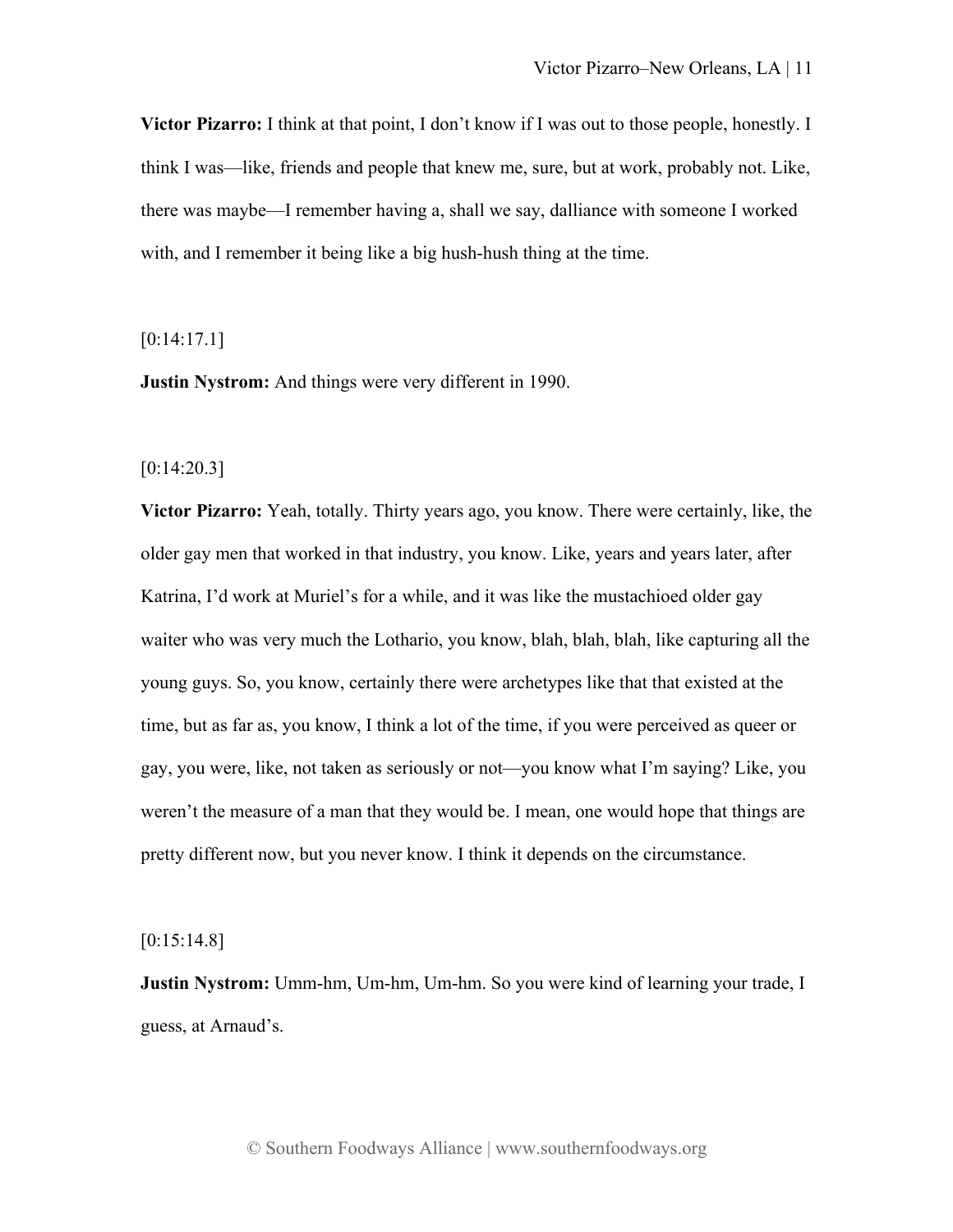# $[0:15:20.1]$

**Victor Pizarro:** Yeah, at Arnaud's, definitely.

# $[0:15:21.5]$

**Justin Nystrom:** What were some of the things that kind of hit you with the most force at that time, if you remember from that time, professionally or just kind of like "This is the way the world works" kind of lessons?

# $[0:15:32.7]$

**Victor Pizarro:** The obsessiveness with certain things, right? Like, I get it now. Like, for example, like not letting your water levels get too low. But it got to the point where it kind of felt like there was an interpersonal dynamic between the people working there where it became like this kind of form of torture or, you know, not—I would observe it more than have it be bothered be me, and now I think, from my perspective, I'm like, don't bother the table that much. Don't be that intrusive, where it's like every—it felt like every two minutes, somebody was pouring water at that table.

[0:16:10.3]

**Justin Nystrom:** Kind of hovering, huh?

[0:16:11.5]

**Victor Pizarro:** Kind of hovering a *lot*, where I think—I know now, you know, from the other end of things, like, nobody goes out to eat to talk to a waiter. [Laughter] Like,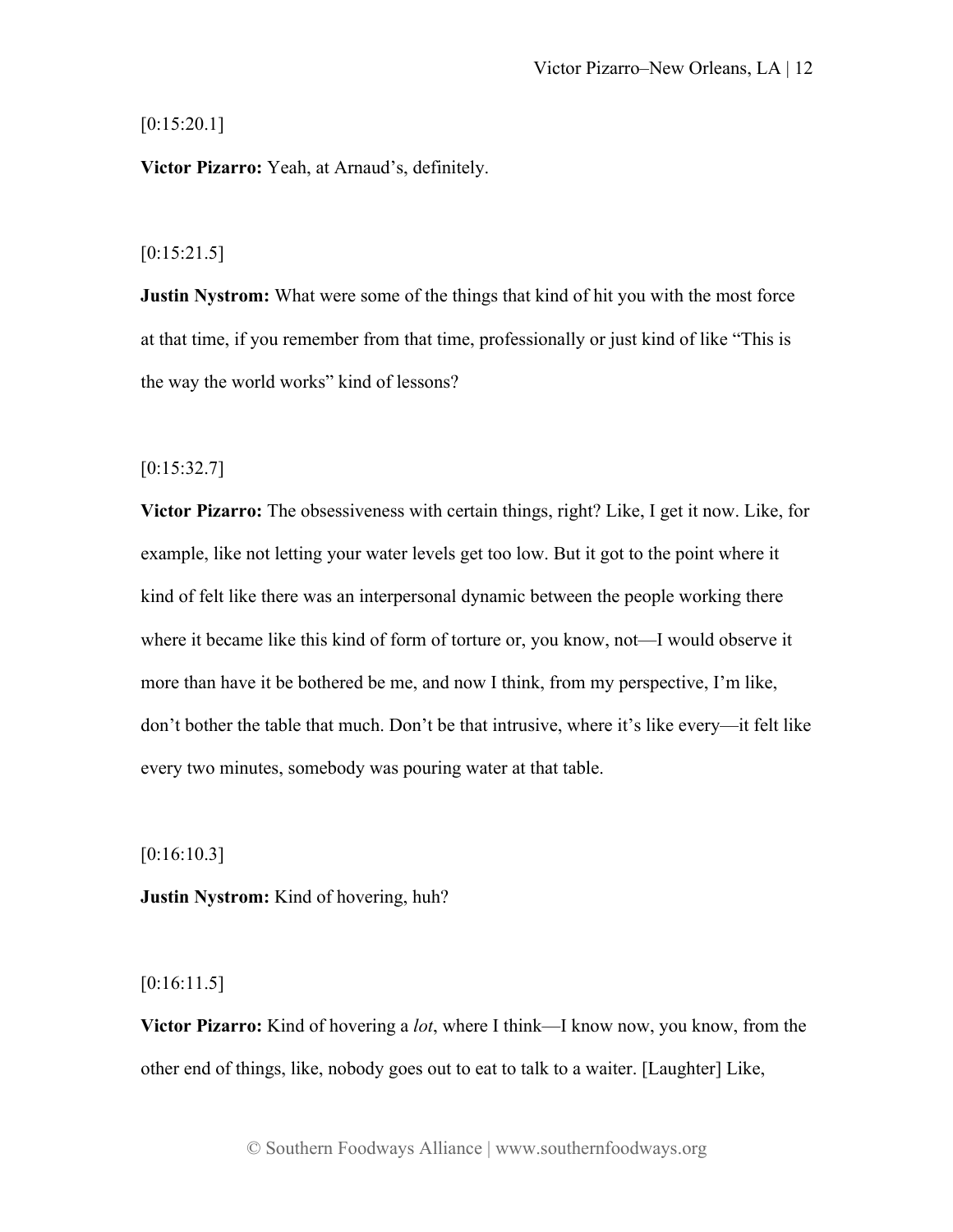maybe if you're like a favorite regular waiter or whatever, but sometimes, you know, if people want to engage with me, I think it's important as a server to be able to read the people, and sometimes they want to engage with you a little bit, but as far as, like, the hovering, constant attention thing, like for me personally as a guest, I'm just like, "Back off. I'm just here to have a meal, not go on a date with you where I'm tipping."

# [0:16:50.8]

**Justin Nystrom:** [Laughter] So do you feel like—you know, your style has probably evolved over time in the way—would you say you were a much different server at that time than you are today?

# $[0:17:03.6]$

**Victor Pizarro:** Oh, absolutely, I think a lot more personal, and I think it also depends where you work. It's like know your audience, right?

# $[0:17:11.5]$

# **Justin Nystrom:** Yeah.

# [0:17:12.2]

**Victor Pizarro:** Where you work—and you develop I wouldn't say a persona per se, but you develop tactics and ways of communicating with people. Like, for example, like, Gabrielle, I'm the bar manager now, so I'm almost always behind the bar, and that's a fairly recent development. It's been like four or five months. I was a server there, but,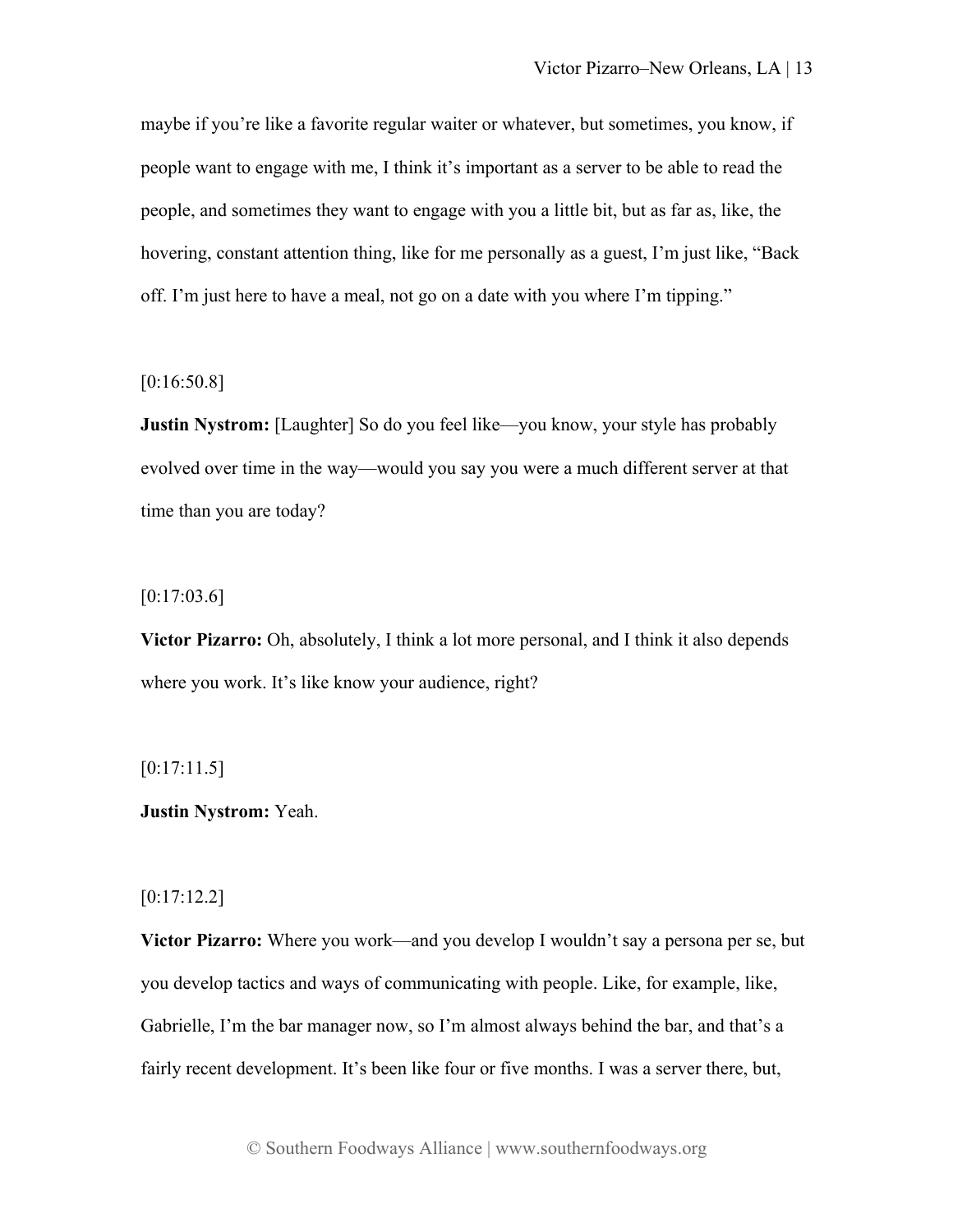you know, servers do get a little bit of a following. You have friends, you have people that come in to see you and you have people that you know outside of the restaurant world that want to come spend some time with you, and so they'll go have a meal to do it, right? Completely contradicting what I said five or ten minutes ago [Nystrom Laughter], but, you know, this is also Gabrielle's, a family-run place. It's a very familiar place, so I think there's an expectation to be recognized.

There's an expectation to—I have certain people that come and sit at my bar that, you know, expect me to use foul language and be, you know, very personal because that's a little bit of the character I've built, and then there's other people, like, you know, if they don't live here or if I don't really know them, I'm going to be pretty professional, pretty courteous, but I'm not going to invest personally that much in our personal interactions because, you know, there's—I don't want to say there's no payoff, but there's no reason to. Like, if I know you, sure, we're going to engage on a personal level. If I don't or if I know I'm never going to see you again, why would I? You know, I'm going to give you professional service, but I'm not going to give you a piece of me, I guess, is what I'm trying to say.

 $[0:18:47.8]$ 

**Justin Nystrom:** And I guess you could be overly familiar with somebody you don't know, in a way.

 $[0:18:53.7]$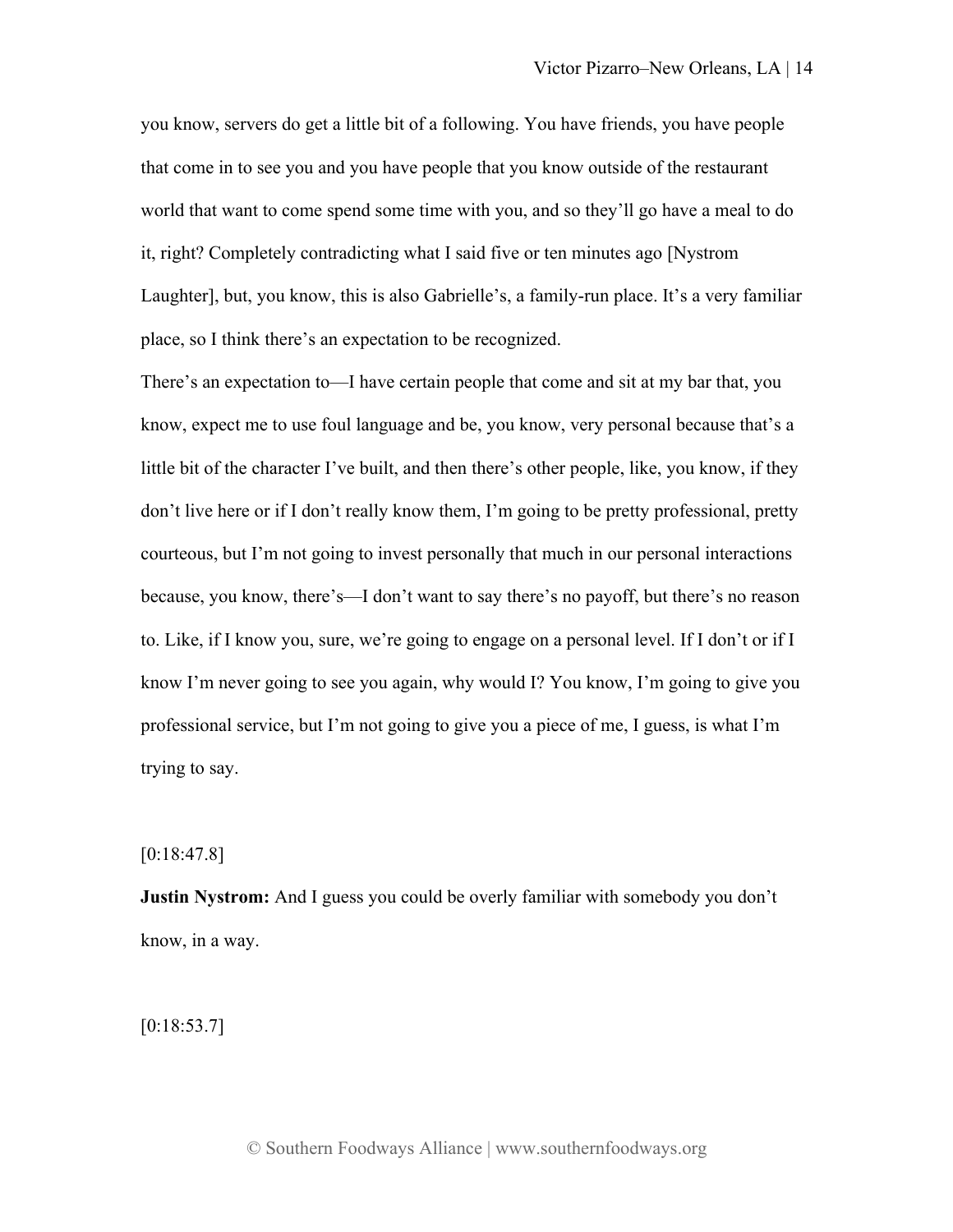**Victor Pizarro:** Right. So that's the thing. Like, I'm never going to be overly—like, Mary's brother Jack comes in a lot and I'm *horrible* to him, but he loves it and he knows I'm joking, and I do actually kind of adore him. And Jack's complicated. He's, like, scared of gay men, I think, because of—I think he's been hit on a lot. He's a little bearish-looking, so I tease him a little bit with this, but I want him to be comfortable, and I like to engage him in conversation. He's a good guy.

And I have people that come in like once or twice a week, and the long-running joke is like, "Sorry, sold out. Can't sit here," [Nystrom Laughter] to an empty bar. And it's cheesy, but it breeds a little bit of familiarity for them and it allows, I think, a—you know, loosens it up. It's like, okay, when I—it's not going to be purely transactional. It's also going to be personal.

[0:19:48.3]

**Justin Nystrom:** Mm-hmm, mm-hmm. It's what they're seeking.

[0:19:50.4]

**Victor Pizarro:** Right, yeah.

[0:19:51.4]

**Justin Nystrom:** Yeah, yeah. Yeah, yeah. Great, great. So we've been through Shoney's and McDonald's and Arby's and then Arnaud's and—

[0:19:59.1]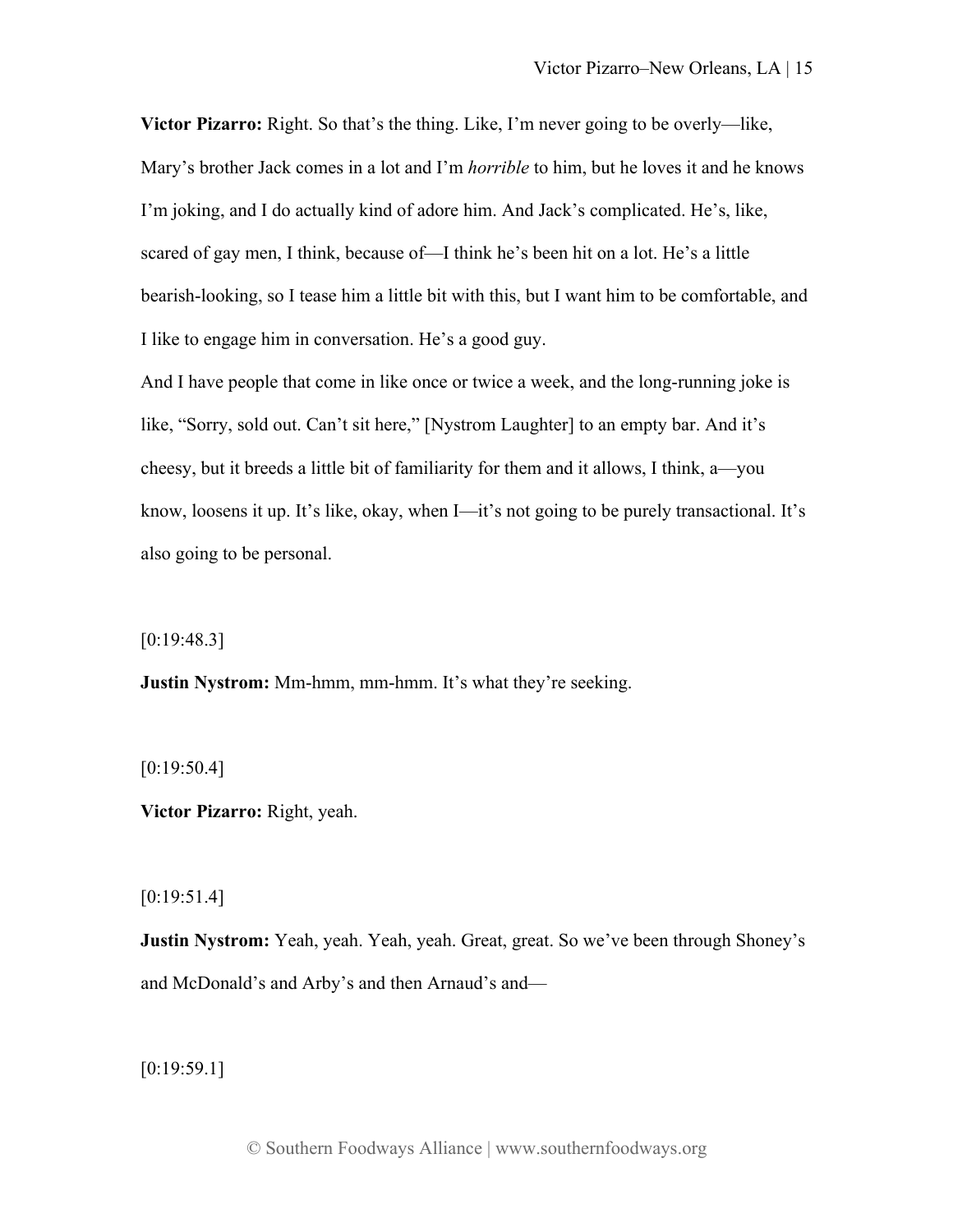**Victor Pizarro:** Stellar places.

[0:20:00.8]

**Justin Nystrom:** Well, you know, you've got to start someplace, right?

 $[0:20:02.9]$ 

**Victor Pizarro:** Right.

[0:20:03.9]

**Justin Nystrom:** So you're at Arnaud's a year and a half, and at some point you decide or it's decided for you that you leave, or how does that occur?

[0:20:12.6]

**Victor Pizarro:** I don't even really remember. I don't remember if I quit or got fired or what happened.

[0:20:21.8]

**Justin Nystrom:** Because then you went to do the door—

[0:20:23.7]

**Victor Pizarro:** Oh, at Arnaud's to the Marriott? I have no idea. I just think maybe it was summer and I wasn't making money. Like, it's hard getting close to fifty [chuckles], because there's, like, a lot of details where I'm like—I'm sure things that had a lot of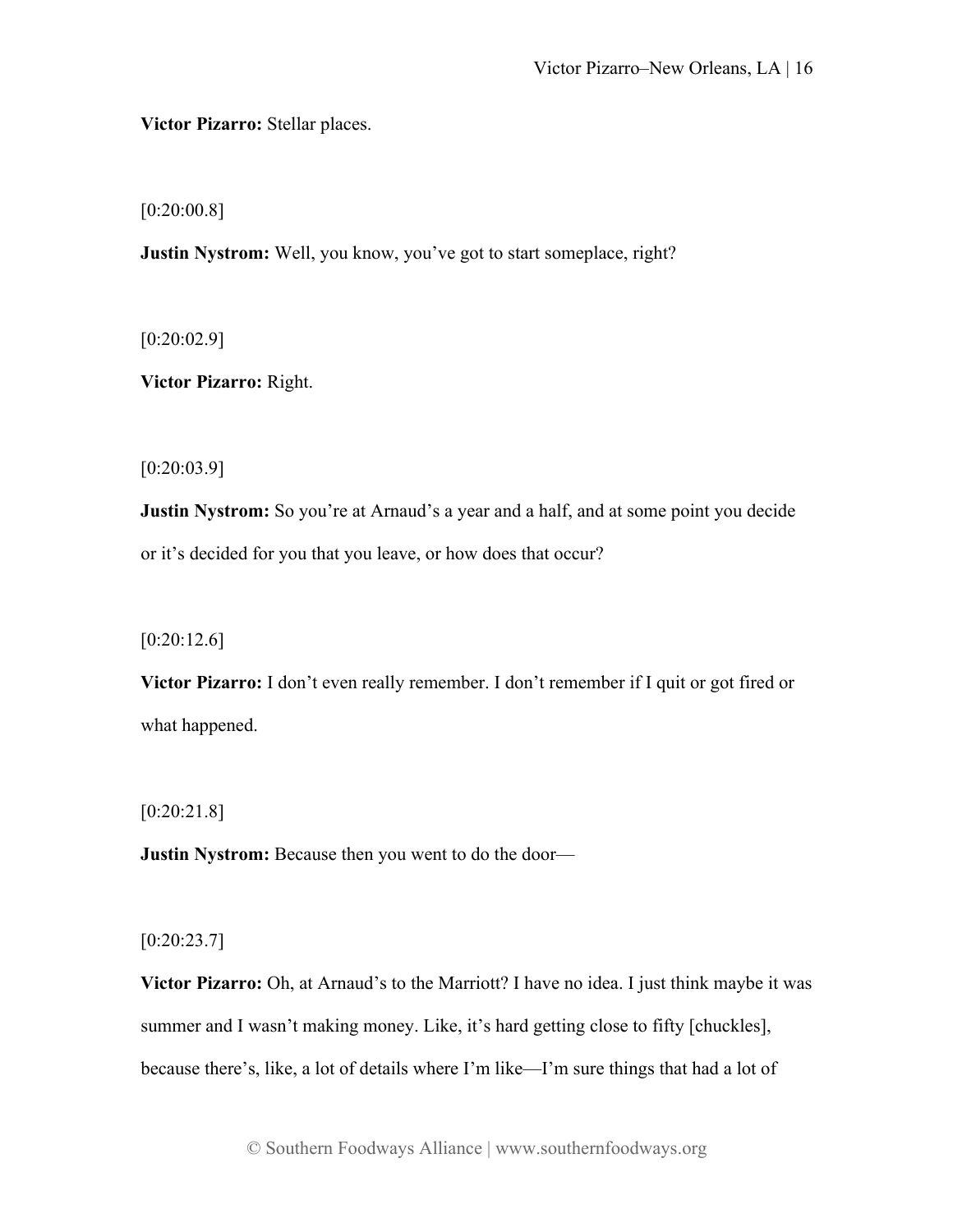gravitas in that moment are just kind of like, "Whatever. Worked out." I'm pretty sure I left Arnaud's. The Marriott, when I left there, I'm trying to remember where I went to. Or maybe it was the Marriott, then Arnaud's, then the Méridien. I could probably look up there's probably a file somewhere that tells me the order.

[0:21:03.6]

**Justin Nystrom:** Yeah, the NSA or something will have it.

[0:21:06.6]

**Victor Pizarro:** Right, or Louisiana Workforce Commission, possibly. But I do know that at the Méridien, I ended up working in one of the restaurant outlets to pick up a little bit extra, because I was doing front desk, and I think I'd gone to being tip, tip, tip, to actually having kind of a living wage, and I was burnt out on being tipped, for a little while.

Then I ended up—that may have been about the time that I went to Le Pavillon, and I ended up working at Le Pavillon for years and years and years. And I did realize that I did enjoy working for locally owned or smaller owned places, because Le Pavillon was privately owned. It's a ten-story hotel. It's not anymore; it got sold years ago. But, you know, I started off in there as a server in the Crystal Room, which was their outlet. The Crystal Room was very busy for lunch. They did a pasta and salad bar, and a lot of the businesspeople—so this was like in the late nineties, I'm going to guess, mid to late nineties. A lot of the people in the area, businesspeople, went there for lunch; for dinner, not so much. And at that point, I'd gotten used to working, like, you know, the night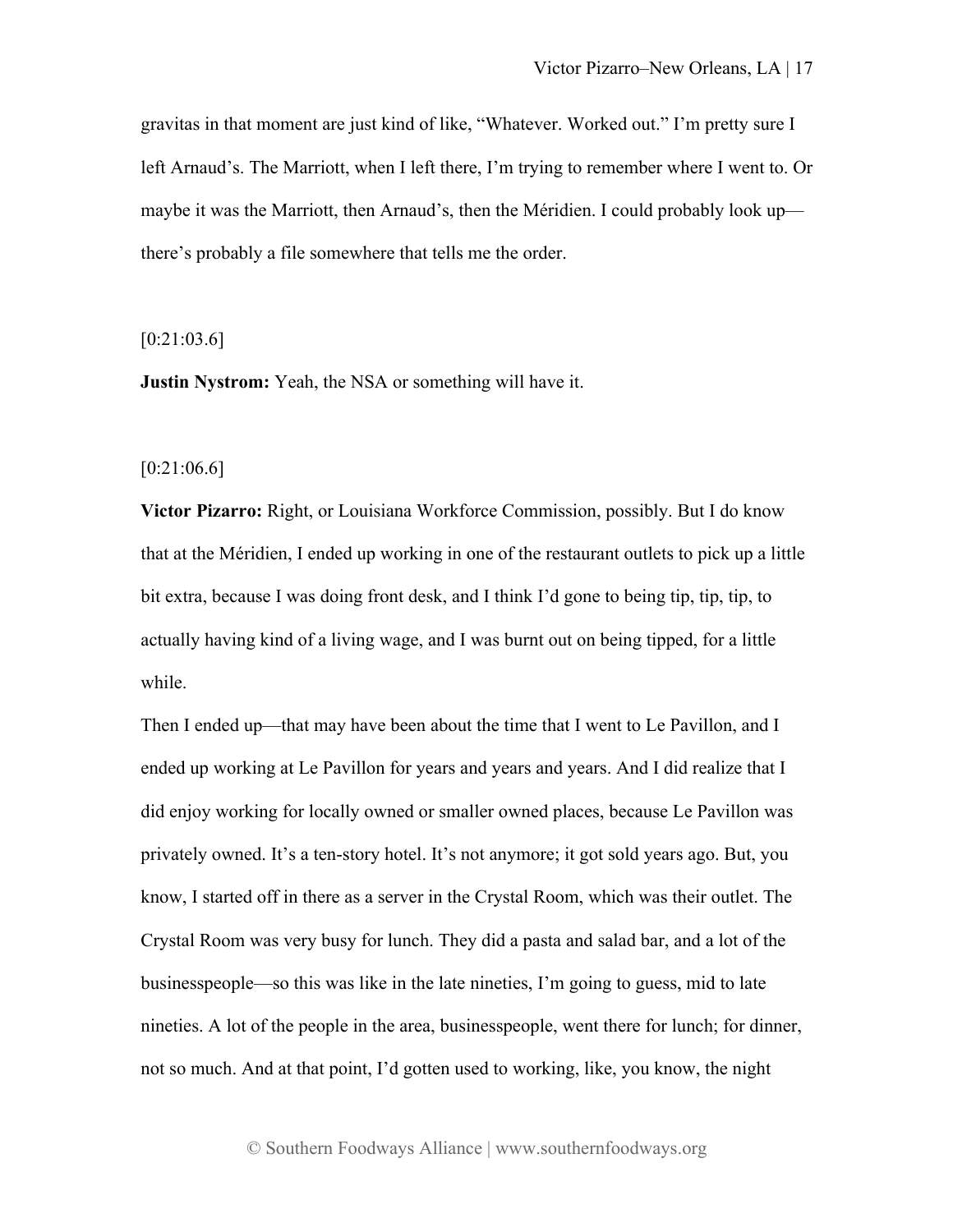shift, and I started working there as a dinner server, which, actually, financially ended up being okay, because there wasn't that much business, but the prices were so astronomically high. [Laughter] And you did single service, so you really just needed like two tables and you had a great night.

So in my time there, I met a lot of great people. They had interns from Europe. One of them's my really good friend Silvio, who I ended up being in his wedding in Switzerland. Another one's my friend Noemi who's also from Switzerland, a French couple. And I've kept up with these people. Two years ago, I went and saw all of them and, you know, did a big road trip through Europe. You know, I fostered a lot of friendships. One of our wine reps right now, Jody, worked in sales at Le Pavillon, and we've known each other for over twenty years.

So that was probably one of my longest-term jobs, where I stayed there for about five years, and I did everything. I ended up doing room service; I ended up bartending at the Crystal Room; I ended up answering the room-service phones. I became really good friends with the executive chef at the time, and when she was terminated by a new food and beverage director for seemingly no reason, I was one of the ones that led, like, the cause to lobby to get her back, because the new food and beverage director was completely coked-up all the time and he was a bad hire. [Laughter] So, you know, after a couple of months, everything got put back in place. It was like this wacky guy's, like, trying to change everyone's uniforms and doing really inappropriate, like, sexual harassment stuff to people. At least they got her job back. She works two or three days a week now at Lakeview Grocery on Harrison, lives not too far in Gentilly. We've still kept in touch. She's pretty wonderful.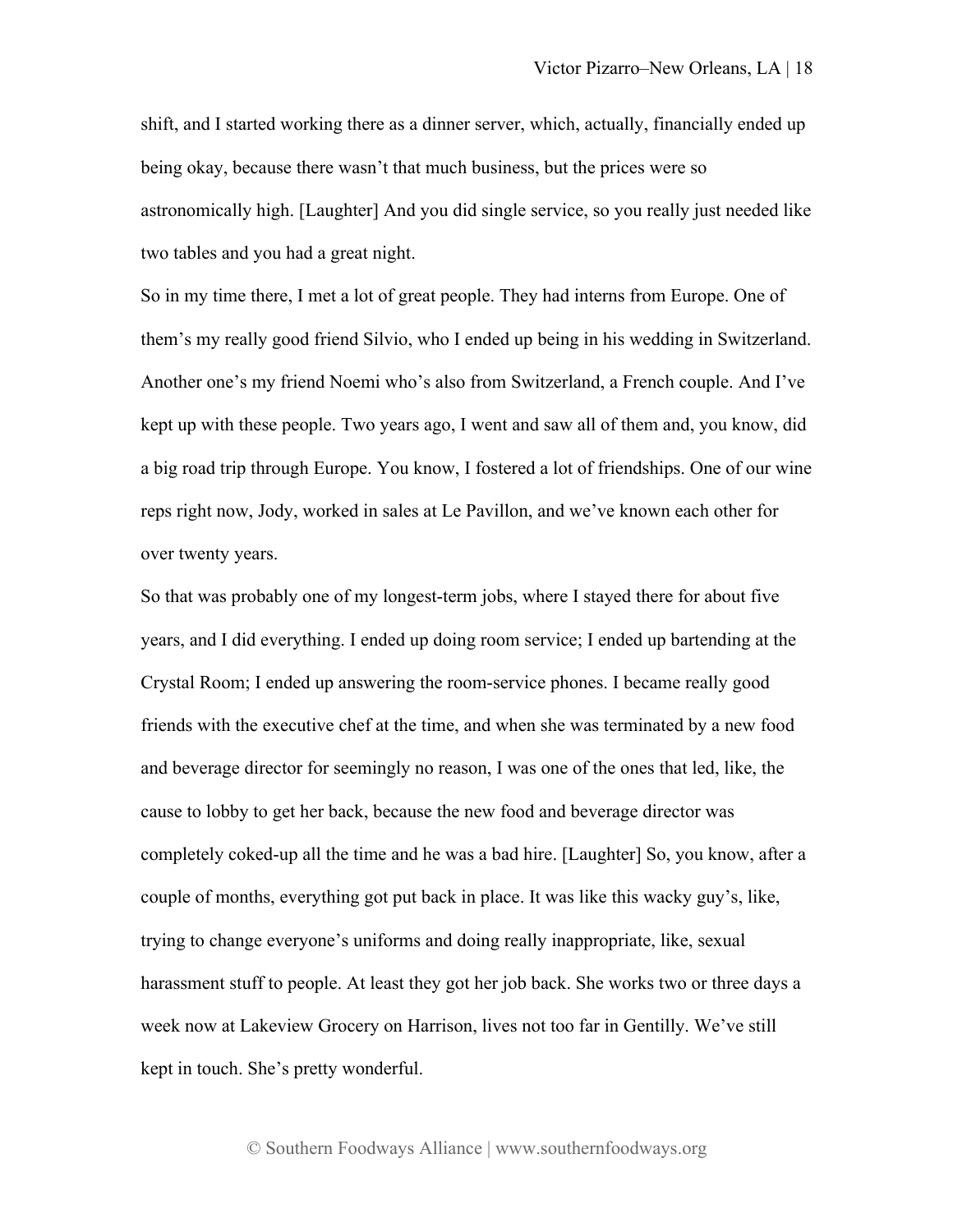And I think at Le Pavillon I really learned, from a hotel perspective, so many different layers and complexities of food service, whether it was, you know, like I said, the room service or the bar service, or sometimes I would do, eventually, like, mornings and breakfasts. They have the whole peanut butter and jelly thing there. Do you know about that?

 $[0:24:47.0]$ 

**Justin Nystrom:** I've stayed there, yes. Yeah, yeah.

 $[0:24:49.0]$ 

**Victor Pizarro:** So for a while there, I was the peanut butter chef, and they got me an embroidered, like, toque and, like, thing. [Nystrom Laughter] And I'd bring out the peanut butter. They'd pay me extra to do it, and I'd bring out the peanut butter and jelly and the blah, blah, blah.

# $[0:25:00.4]$

**Justin Nystrom:** Were they doing the big New Year's Eve things back then?

# [0:25:03.0]

**Victor Pizarro:** Yeah, yeah. I remember it was the millennium and everyone had to work, and I went to the general manager and I said, "Dude, I got one of those Y2K tickets and I'm outta here. Sorry. Like, I can understand if you have to fire me, like, but I'm going to Japan for two hundred bucks. It's just the way it is." You know, like, very polite,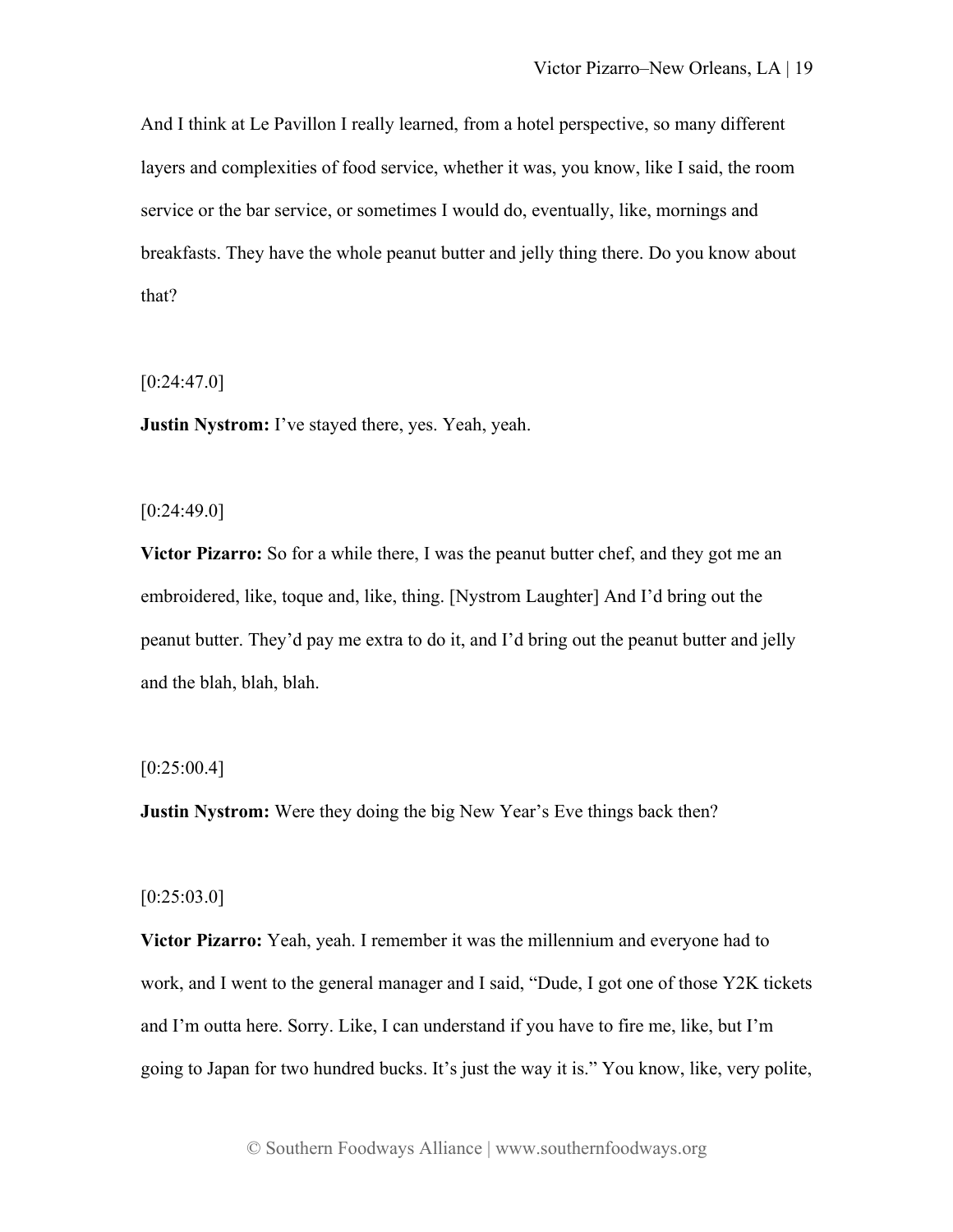and that's kind of how always when I—I travel a lot, but I've always been very, like, succinct. Like, "I don't want us to break up over this, but we can remain friends, and I'm not going to take it personally if you have to find somebody else. I understand how the business works."

 $[0:25:39.2]$ 

**Justin Nystrom:** I don't want to interrupt the train, because this is great, but do you find that you're—you say you like to travel a lot. When I got here, you were unpacking a travel guide, if I don't mind helping you share that, and I thought, "Ah, he must like to travel." Do you find that working in service industry complements that well?

 $[0:25:58.9]$ 

**Victor Pizarro:** Oh, definitely if you're—oh, shoot. I completely spaced a place we've got to revisit.

 $[0:26:04.7]$ 

**Justin Nystrom:** Okay.

[0:26:05.6]

**Victor Pizarro:** [Laughter] Definitely, yeah, probably one of my tormentuous and horrible work experiences, and I'm trying to remember if this was after Le—I think it was after Le Pavillon anyway, so we're still on the right track, and that place was Broussard's. I worked for the Preusses, **[Portion of interview redacted]**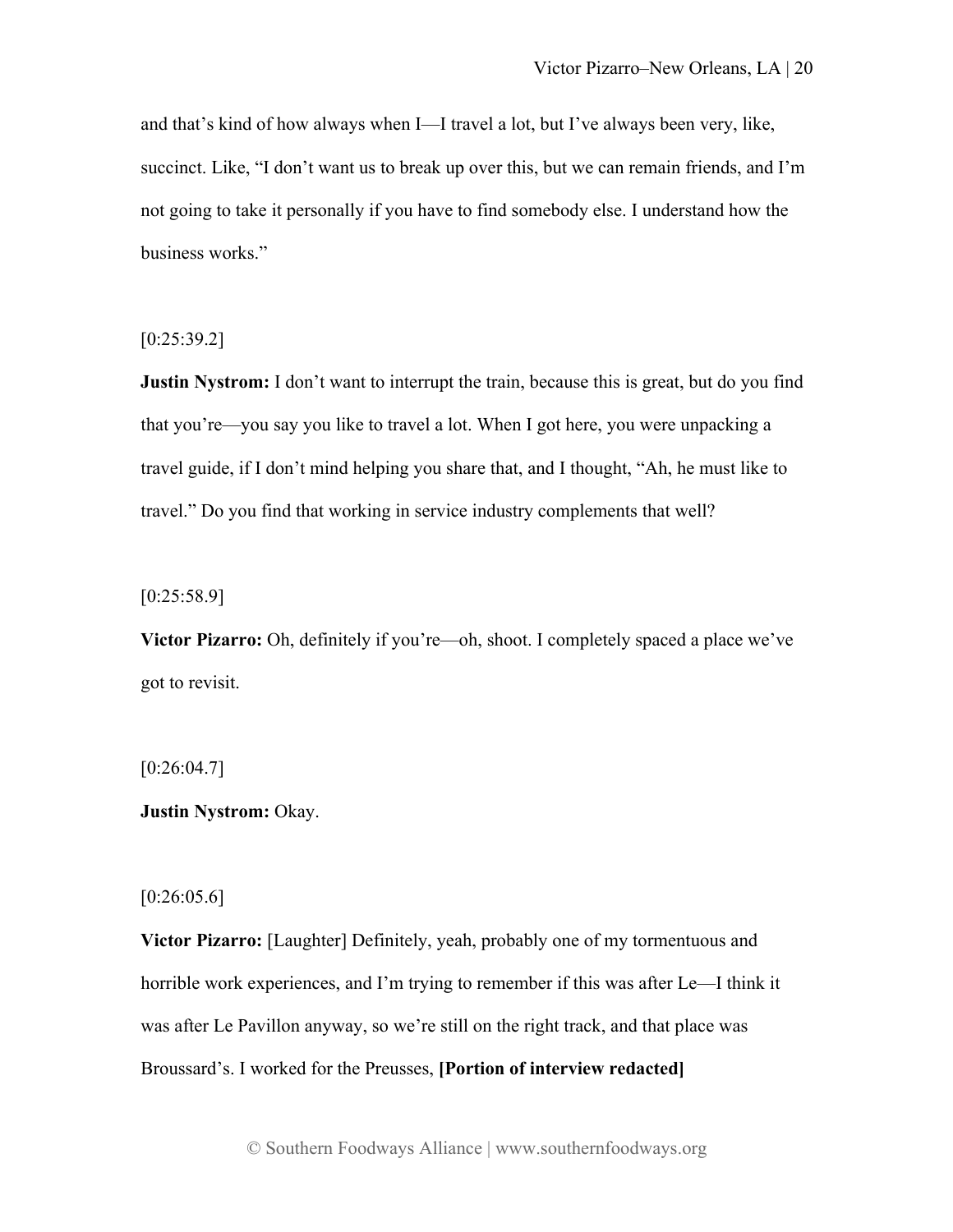# [0:27:17.4]

**Justin Nystrom:** Travel. We were talking about the joy of travel.

# $[0:27:17.4]$

**Victor Pizarro:** Yeah, travel. Well, I remember when I left that job, I was like, "I'm going to—." Oh, we can put a time mark on it. I had turned thirty. I was turning thirty, so maybe I went to Le Pavillon after that, then went back to—I don't know. So that was okay. Le Pavillon was before that. Broussard's was after that, because that was 2001. Yeah, I was just like, "Y'all, I'm going to be nice about it, but it's my thirtieth birthday. I'm going to Argentina, going to Brazil, going to be gone a couple of months." And I really wanted to leave that job, so it was kind of like the nice, polite way of being like, you know, "I'm getting outta here. I'm moving away," that sort of thing.

# $[0:28:06.5]$

**Justin Nystrom:** Were you ever tempted, when you were on the road like that internationally, to try to pick up a job or something like that, pick up waiting tables somewhere else, or were you places that your linguistic skills weren't adequate for that?

# [0:28:18.3]

**Victor Pizarro:** No. I mean, I'm multilingual. Yeah, no, I don't think it ever really came to that, because basically I could make more in New Orleans, and cost of living in other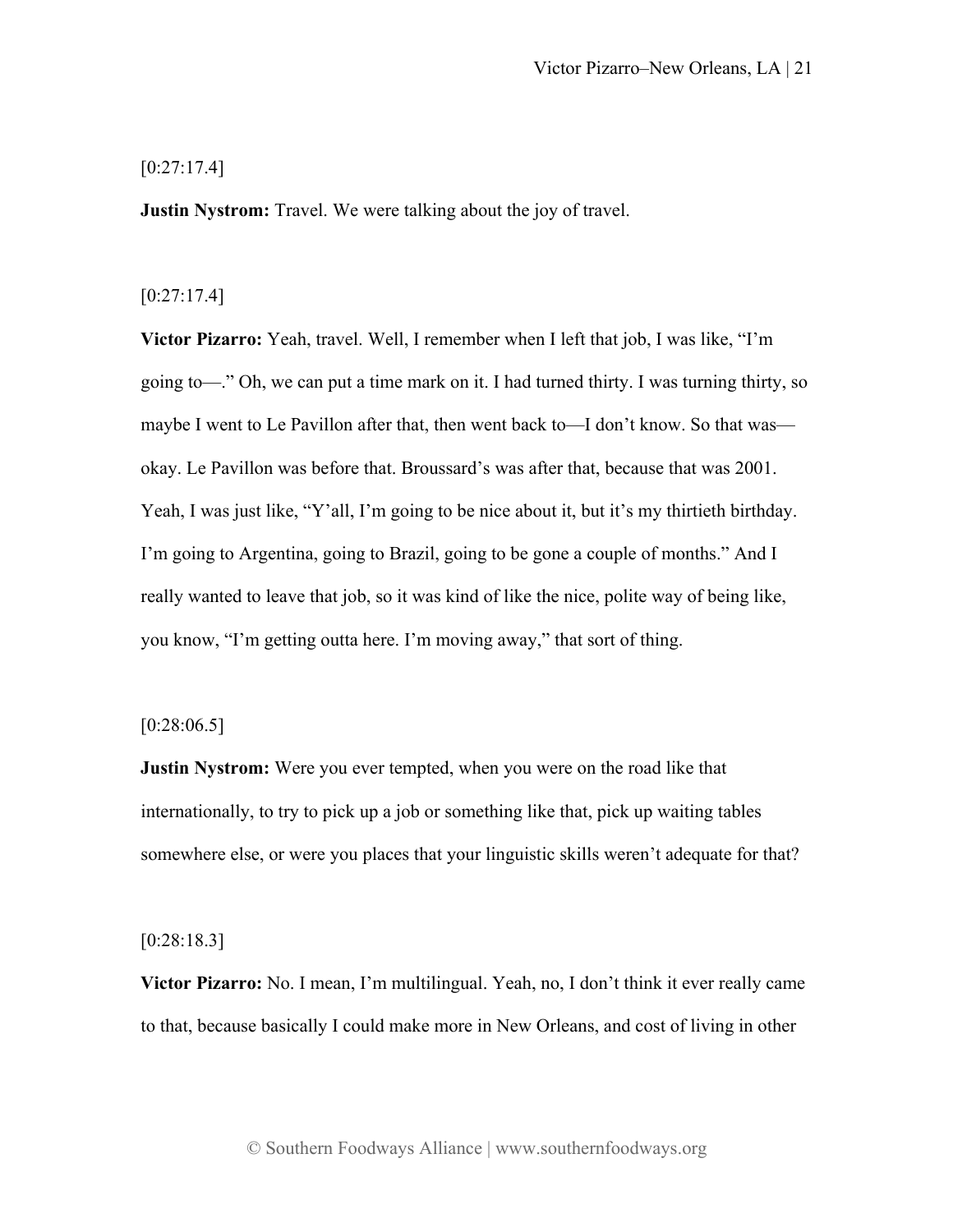places—like, I was in Argentina during an economic crisis and having five-star meals for like two bucks, you know.

[0:28:40.3]

**Justin Nystrom:** Yeah, yeah.

[0:28:41.2]

**Victor Pizarro:** And, like, protests in front of the Pink House in Buenos Aires. So I've always, like, been lucky with stuff like that, but, no, I've never really tried to pick up work internationally.

[0:28:52.3]

**Justin Nystrom:** Yeah. So New Orleans always came back. It was home and also a good place to do what you were doing.

 $[0:28:57.3]$ 

**Victor Pizarro:** Right, right, right.

 $[0:28:58.7]$ 

**Justin Nystrom:** Yeah, yeah, yeah. Cool, cool, cool. So I guess there was a stint at Broussard's.

[0:29:03.4]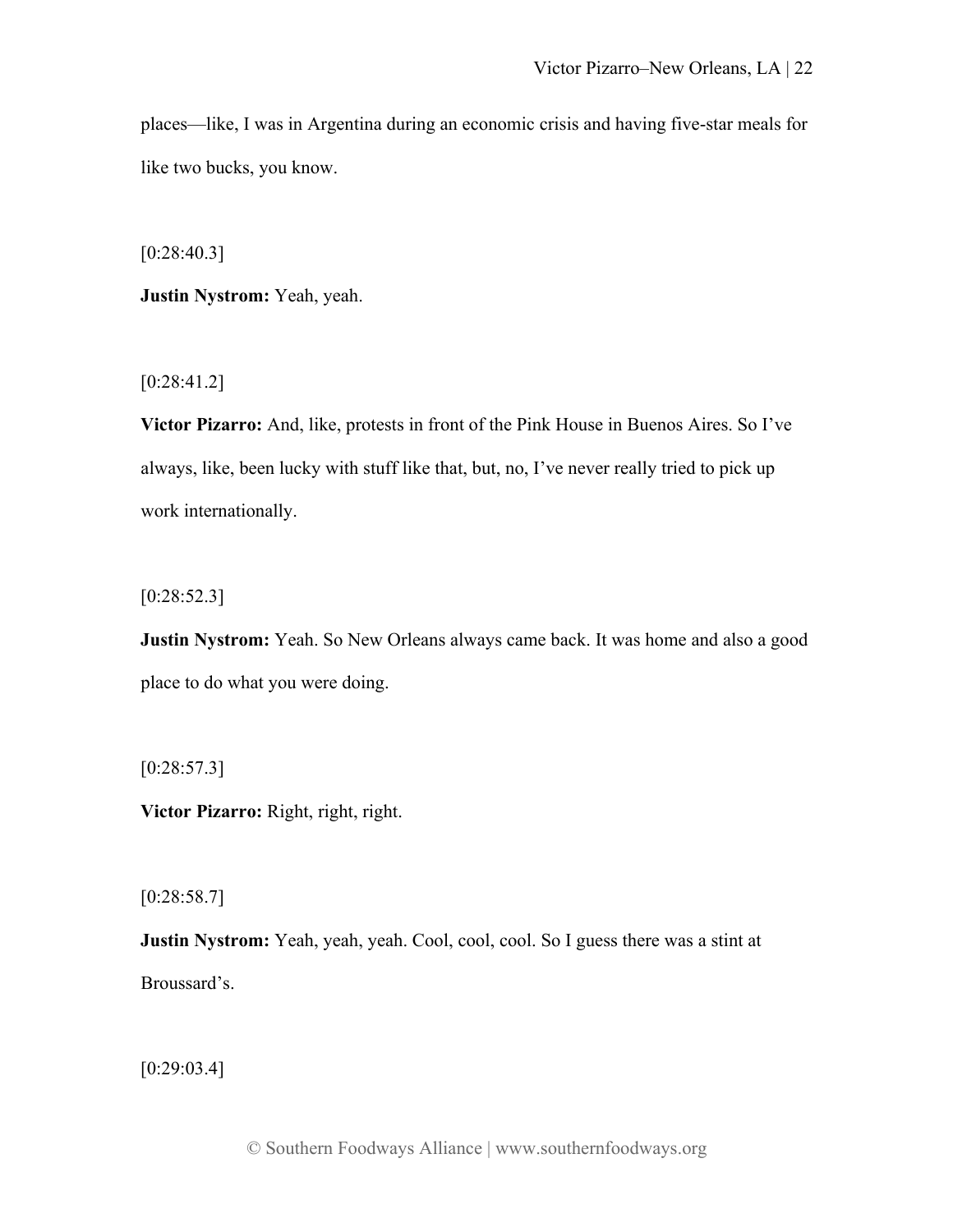**Victor Pizarro:** Well, yeah. I was at Le Pavillon for a good long time. I fostered a lot of relationships. I did the trip to Japan. I think shortly thereafter, there was another trip, and I just kind of wanted a break. I had been in a relationship and I just needed time away from New Orleans. Shortly around then, I became one of the resident managers of the Ronald McDonald House on Canal Street. Basically, the deal there is you got free rent and free utilities and you basically shared with another person working the desk on the weekends, and you had to be there very night by like 11:00 o'clock at night or 10:00 o'clock at night.

[0:29:47.9]

# **Justin Nystrom:** Every night?

## [0:29:48.7]

**Victor Pizarro:** Yeah. You got a break like every four weeks or something like that, for a long weekend, or six weeks, but, you know, it was free rent. I had a roommate at the time, so I would work later at Le Pavillon—this was at the end of Le Pavillon—and she would—you know, I was the one who was able to be there in the morning, she was there at night, unless we switched it up. **S**o it kind of worked out for free rent for a couple of years, and at that point, I was less beholden to making, like, you know, weekly money or daily money.

So I wanted something different, so I took a break for a while. I traveled, and when I came back, you know, Broussard's was hiring. I didn't know much about the place, so I applied. I got the job, and I was always pretty confident with my skill set, but, you know,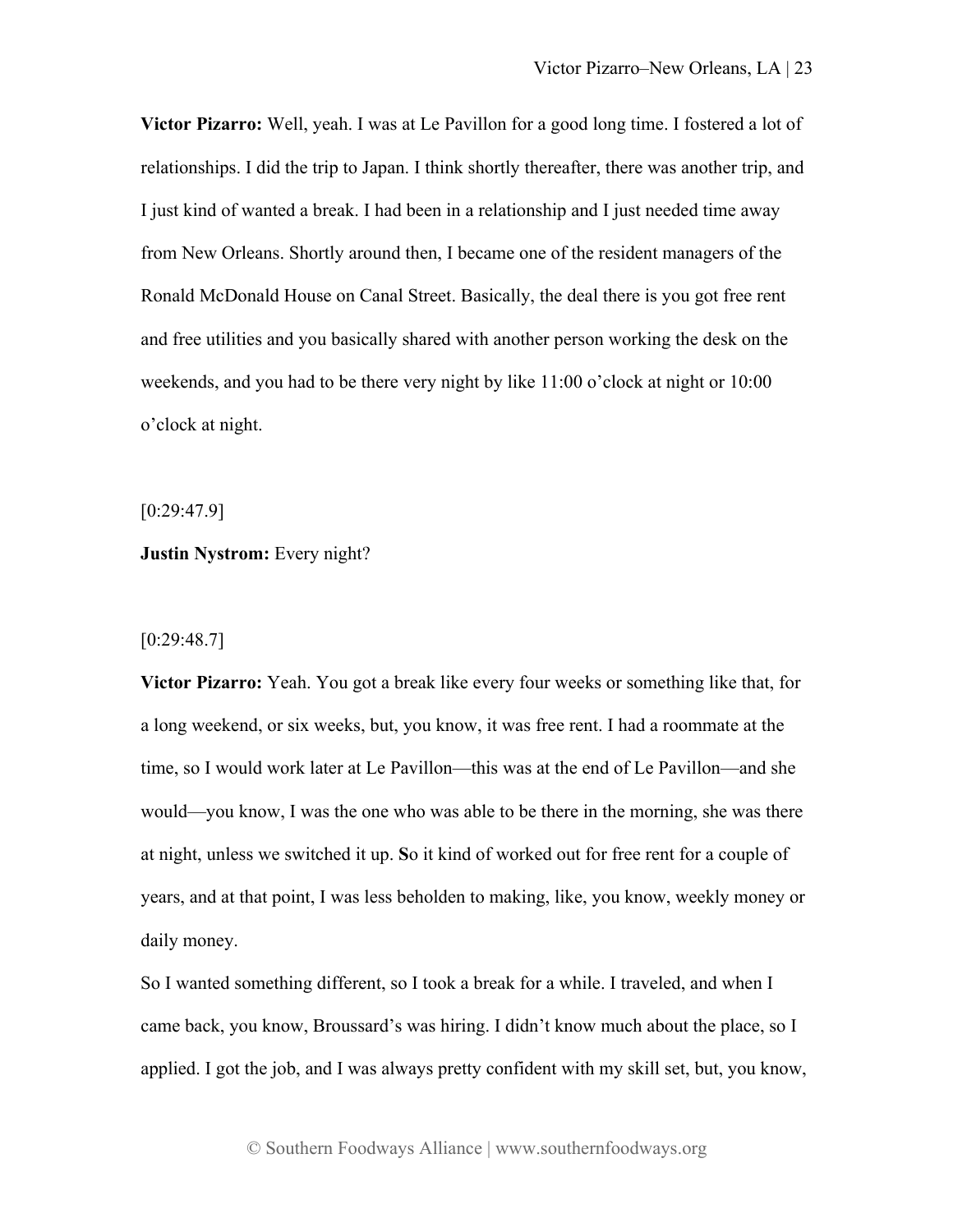if there was a job I really wanted, you know, I would get it, like, and if I didn't, it wasn't for me. So I went over there, and it was very hierarchal, like, you know, team-based waiting. I think that Rick worked over there, but for the regime before me, you know. He worked for the Marcellos [Joe C. Marcello] or—

[0:31:04.1]

**Justin Nystrom:** I think he said yesterday—this is fresh in my mind since it was yesterday—he got there right when they took over.

[0:31:09.6]

**Victor Pizarro:** The Preusses?

[0:31:10.5]

**Justin Nystrom:** Yeah, yeah, yeah.

[0:31:12.1]

**[Portion of interview redacted]**

 $[0:34:25.7]$ 

**Justin Nystrom:** Rick [Hughes] described working at Arnaud's as being a really stressful environment.

[0:34:31.8]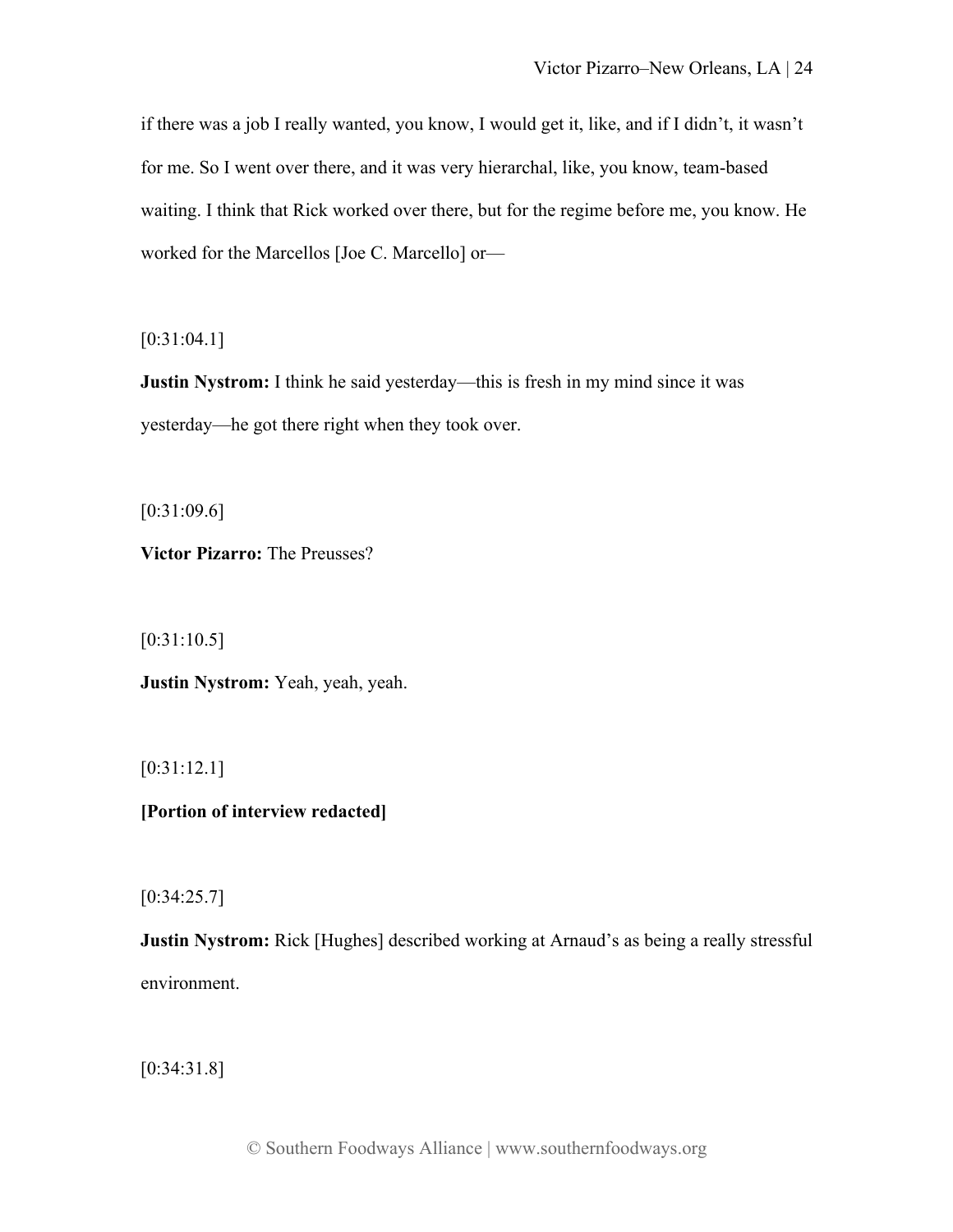**Victor Pizarro:** Oh, yeah, it was.

[0:34:33.1]

**Justin Nystrom:** Yeah. Do you find that generally, in those bigger places like that, to be the case?

[0:34:37.2]

**Victor Pizarro:** Yeah. I feel in the bigger places with this kind of like male-dominated hierarchy that kind of, you know, performance and pressure and pressure and performance. And you can see on the old-timers like Rick and Scott how it has cemented itself into their personality. They're very competitive. And the older guys, it's almost like, "Come on. Just relax."

You know, we're in a small place. We tip-share at Gabrielle. Everything's cool. But these guys have such a drive to perform and to let—you know, "Oh, they tipped me this much. Oh, they did this."

Where it's just like, "Okay."

And, you know, Gabie and I have had conversations. I'm like, "That happened to them. Like, they're not just built that way." Like, the industry made them that, especially if they were at places like Broussard's and Arnaud's for long periods of time.

 $[0:35:30.7]$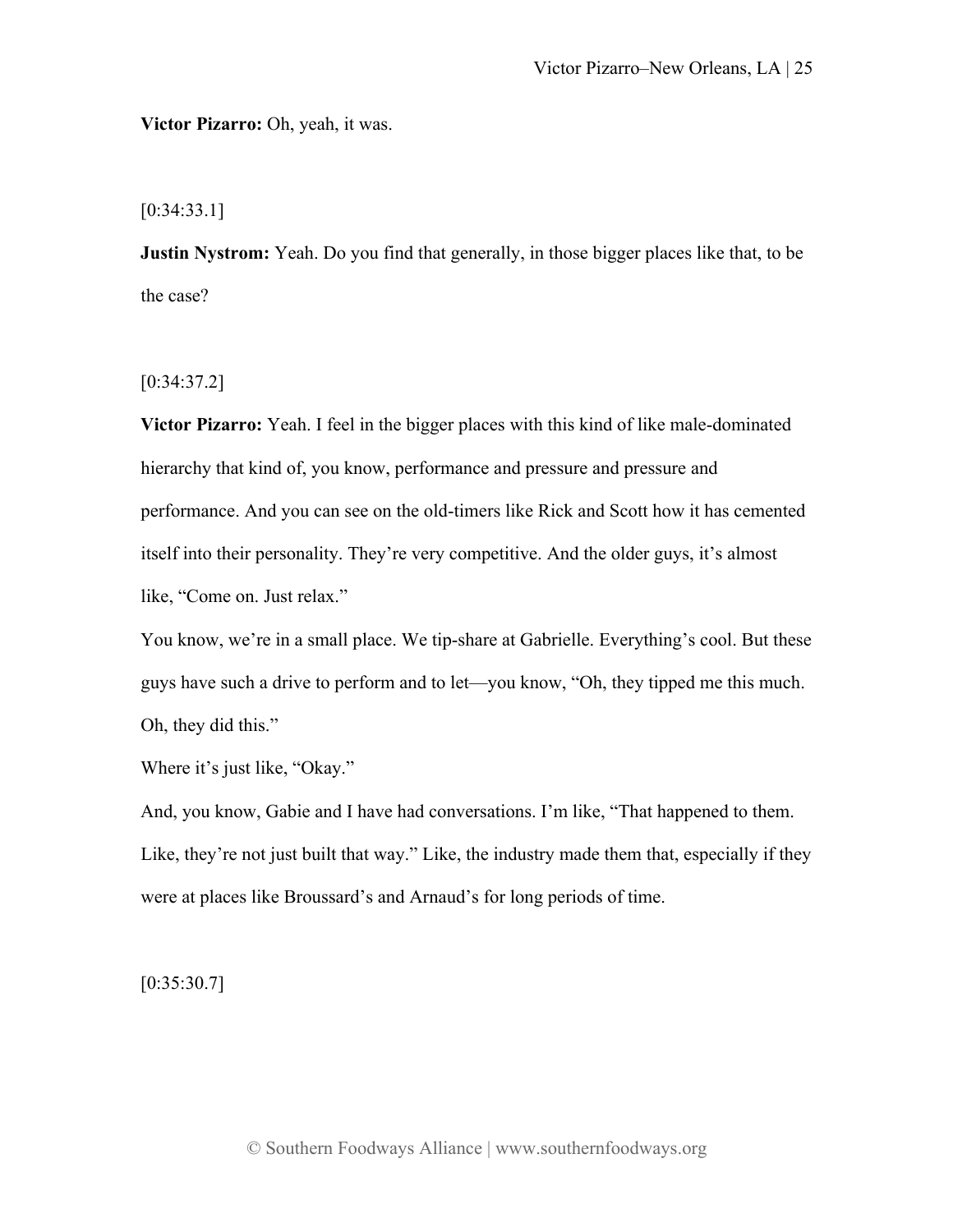**Justin Nystrom:** I think when you say male-dominated, that's a really good insight, and it's something that's emerging more and more as I do these interviews. Talk a little bit about, like, how many women servers did you have at Arnaud's in 19—early [19]90s.

 $[0:35:44.0]$ 

**Victor Pizarro:** None.

[0:35:44.2]

**Justin Nystrom:** None?

[0:35:44.9]

**Victor Pizarro:** Yeah, there was no such thing.

 $[0:35:46.0]$ 

**Justin Nystrom:** As a female server. And, of course, they have them today.

 $[0:35:48.5]$ 

**Victor Pizarro:** Yeah.

 $[0:35:49.0]$ 

**Justin Nystrom:** Yeah, yeah, yeah, yeah. When did you first start seeing women—you know, I guess they would start as back waiters, maybe, or would they come in as front waiters. Are there women captains?

© Southern Foodways Alliance | www.southernfoodways.org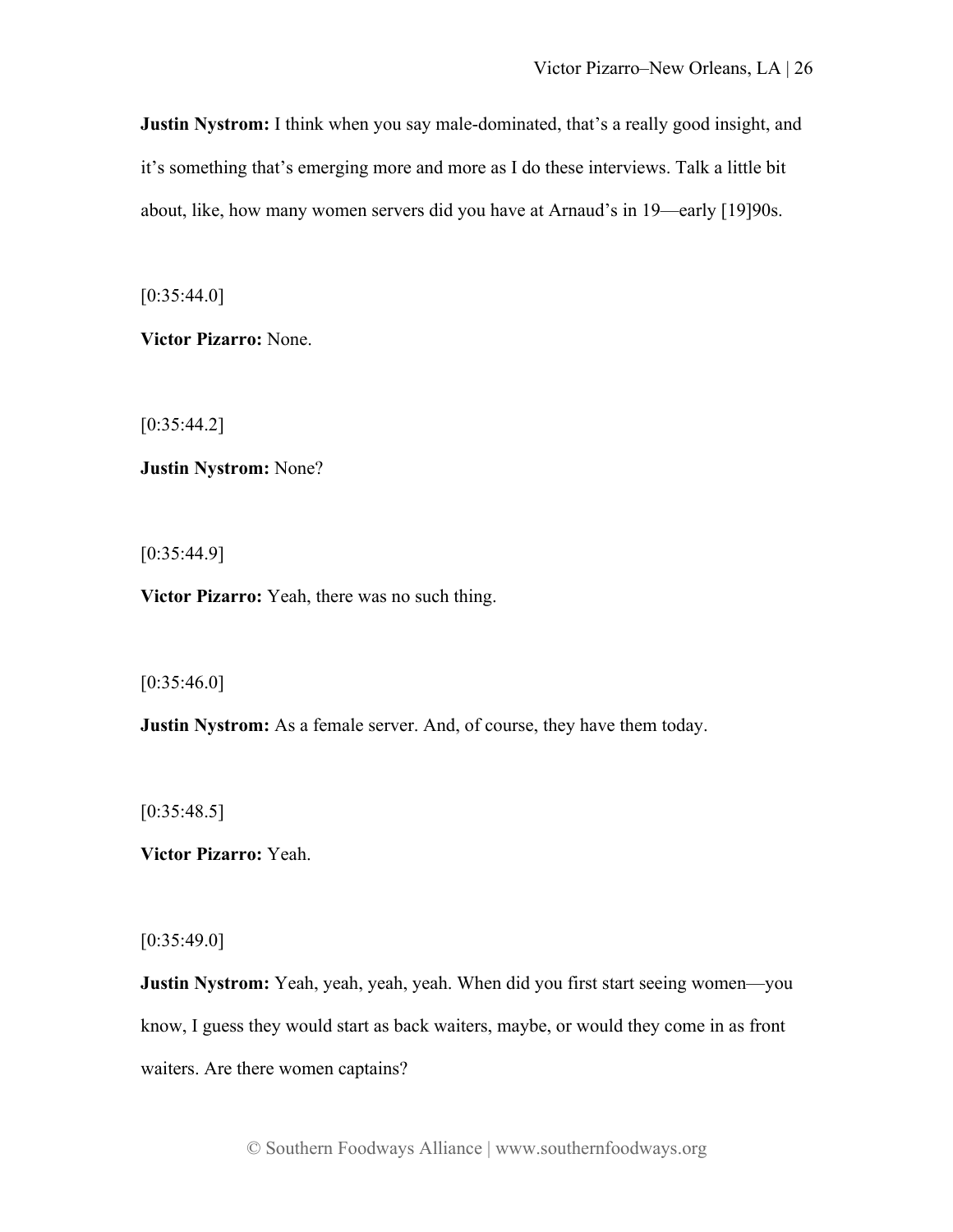# [0:36:00.5]

**Victor Pizarro:** I will tell you this. Post-Katrina, and even before Katrina—because after Broussard's, I went to Upperline, and I worked for JoAnn [Clevenger] three different times. JoAnn's her own set of problems, right? Like, there is a part of me that loves and respects JoAnn, there's a part of me that's terrified of her. But what I learned then is I'm going to work for women. Like, even with all the issues with JoAnn, after that, I worked at Bayona. I'm either going to work for women or gay men. You know, after that, I worked at Bayona, I worked at Marigny Brasserie, I worked at Gabrielle, I worked at The John, the bar, which is a dive bar on Marigny and Frenchmen, and that's owned by a woman, Beverly K. Vereen [phonetic], who politically we're pretty different, cerebrally and, like, personality-wise, get along—like, total respect that woman. I also worked at The Country Club, which is gay-owned. Like, I learned. You know, once I started working for JoAnn and once Katrina happened, I was like, I'm not working for any of these places anymore. There is no way in hell.

## $[0:37:14.9]$

**Justin Nystrom:** Were you at Broussard's when Katrina hit?

# $[0:37:18.5]$

**Victor Pizarro:** No. Funny enough, I was at Upperline. No, I had left Broussard's by then, for the second time, the second time only—no, no, that's not true. I worked for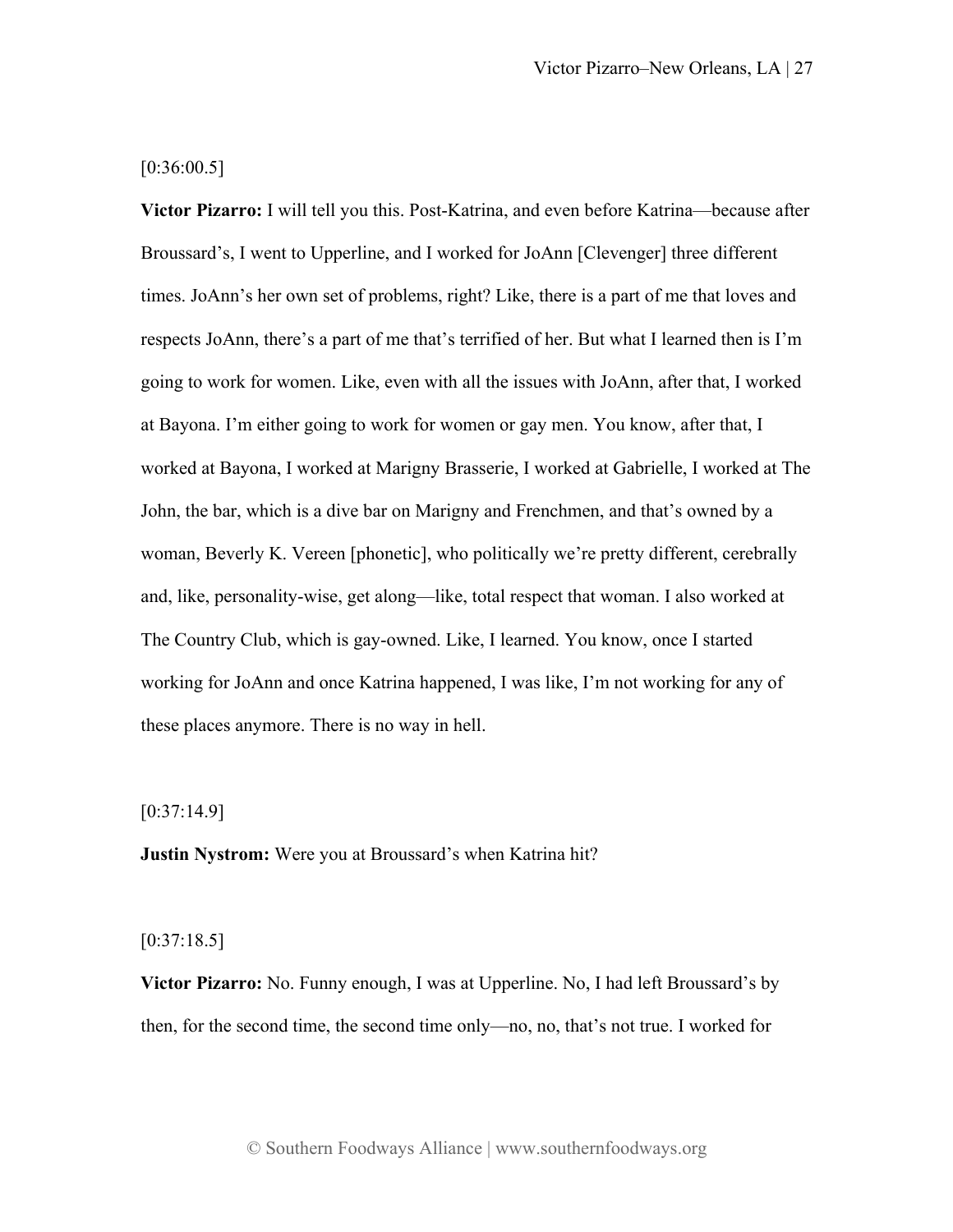them once, went back to them, and then after Katrina, I was like, let me go see if I can make some money and help out for a couple of days. **[Portion of interview redacted]**

#### [0:38:34.7]

**Justin Nystrom:** When you say, you know, the world's different with Katrina, did you feel that generally with other people too? Like, I know a lot of people kind of had, for lack of a better word, kind of a "fuck it" moment with Katrina in their own lives and the way they lived their lives kind of more broadly, that they weren't going to put up with stuff that they put up before. Do you feel like that's—

[0:38:51.2]

**Victor Pizarro:** Absolutely. That's true for my parents, it was true for my mom, that was true for me. But I also think, very specifically with the restaurant industry, they were very much in need of us. Like, the tables had been turned, right? It wasn't like, "Oh, let me clamor for the good job that might pay me really well and have this insane competition." Post-Katrina, it was like, "There's nobody can work these jobs and we have all this business."

[0:39:14.0]

**Justin Nystrom:** So it was a better labor market all of a sudden.

[0:39:16.0]

**Victor Pizarro:** Absolutely, it was a better labor market.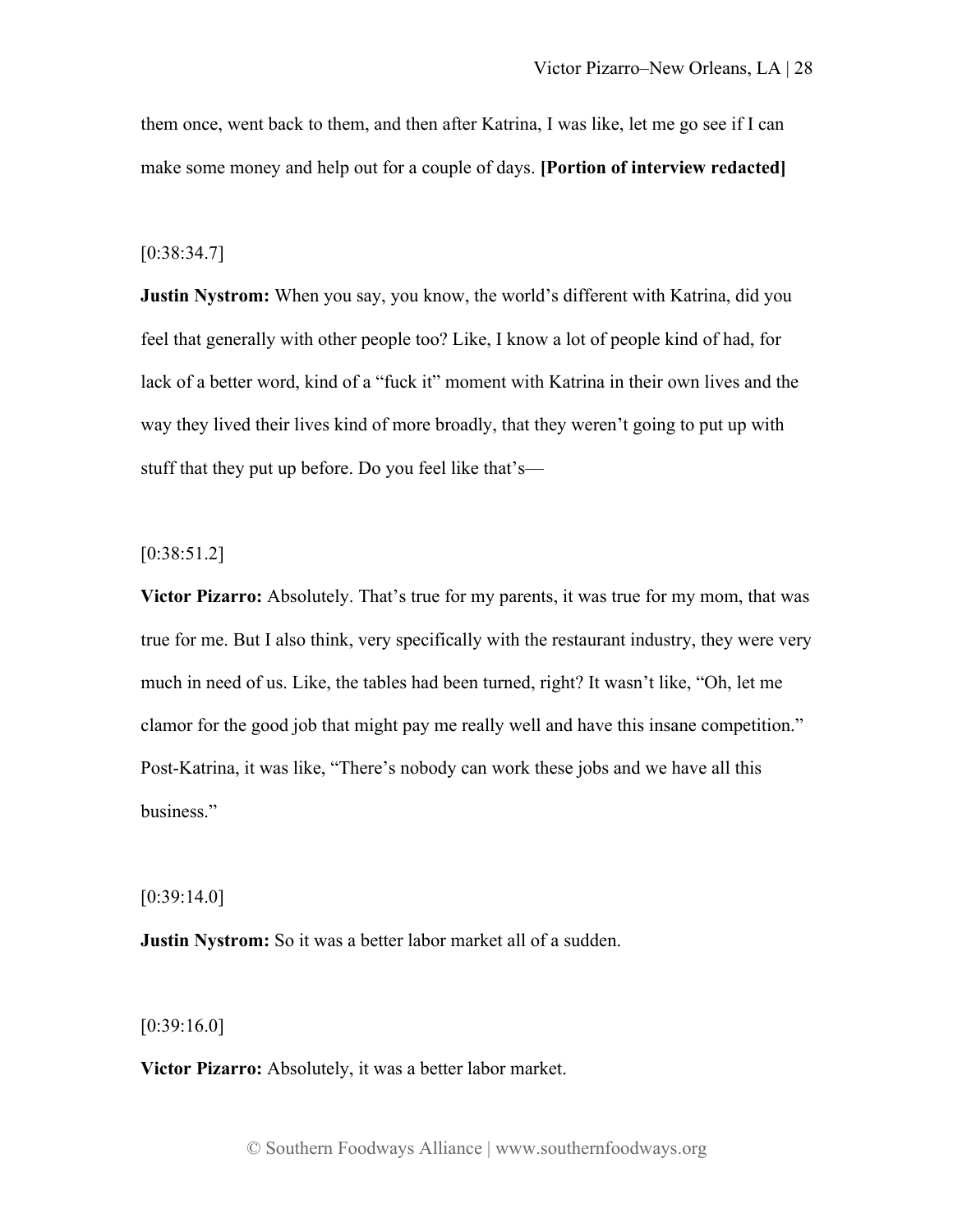## [0:39:19.4]

**Justin Nystrom:** Interesting, interesting. So when did you first meet JoAnn Clevenger?

## [0:39:23.1]

**Victor Pizarro:** I think when I went and applied there, I think it was a newspaper ad, old school. And I was hired. I had an interview with her, and I remember—so that was probably—I want to say like 2002, 2003, around then; hazy. But I remember going in there, and, you know, she can charm your pants off. She really can. And her senior waiter, Mark, who I don't know if you—if you ever get a chance, you should interview him, Mark Rein, R-e-i-n. He's still working for her. I saw him not that long ago. But he was this, like, super dominant alpha queen, and he was going to be bitchy to me and just not be—just sneer down his nose at me.

I remember halfway through the first shift in the middle of everything, I was like, "Look, bitch—," and just laid it all out. I was like, "You can play this fucking thing. I'm sure you do it with all the new people. But I'm fucking old. I'm in my thirties. I don't give a shit. You want to do this to me? You want to torture me?" He just stared at me wide-eyed and started laughing, and I was like, "We have an understanding." And best of friends ever since then. He tortured everyone else, horrible, mean queen, just, like, shady, awful, abusive. But I was like, "Not with me, dude." Like, "Not with me. I'm going to buck your system." But he'd be a good one to talk to. And she's got lifers there. She's got Gerald behind the bar—sorry—Gerard, who's been there forever. And I'm friends with, you know, her former chef, that he had the big social media, James [Cullen].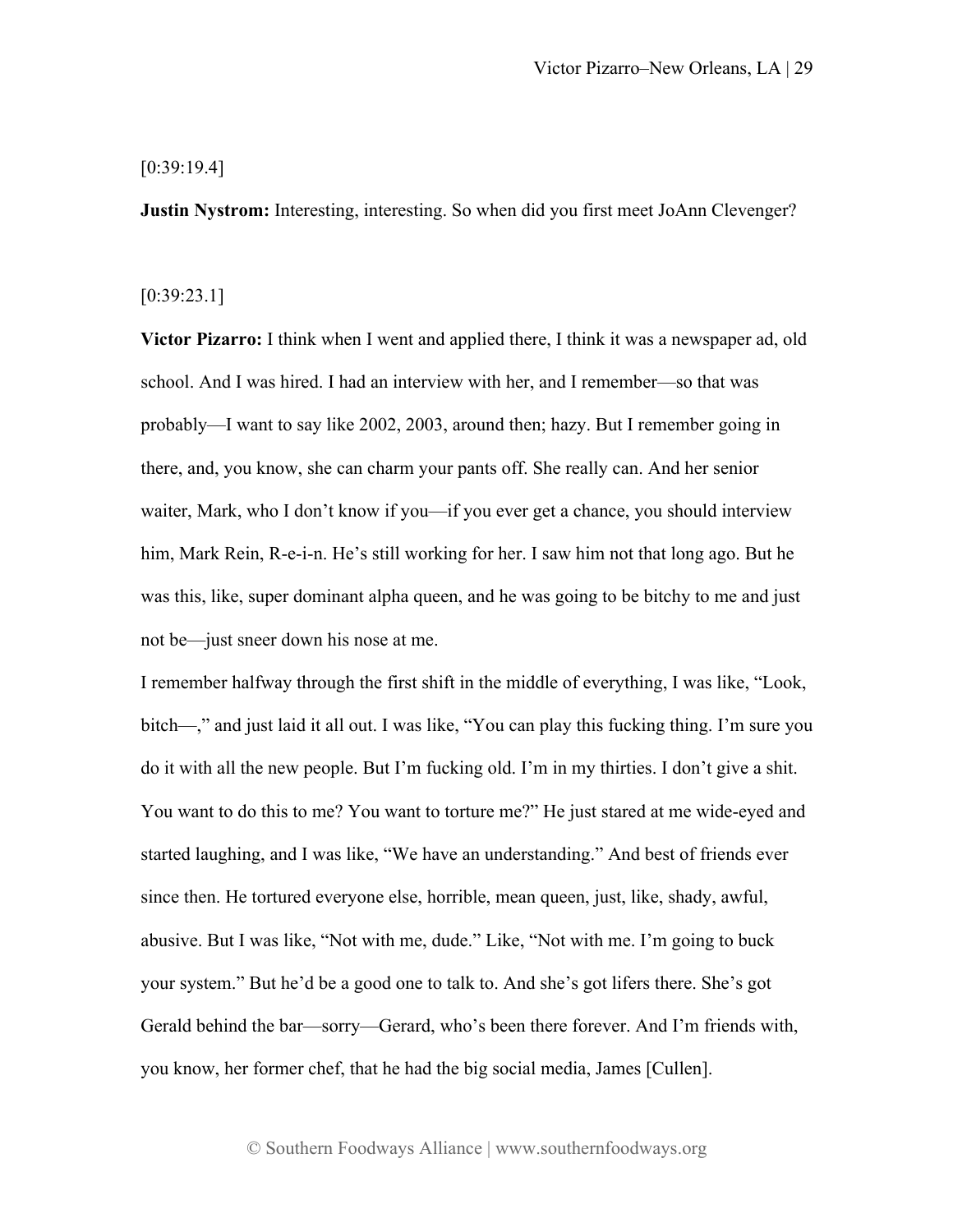## $[0:41:14.6]$

**Justin Nystrom:** Yeah. Yeah, sure, I know James, yeah.

## $[0:41:15.7]$

**Victor Pizarro:** Yeah, Mary's good friends with James. James comes in a lot. It's so strange, because, you know, we've had a talk about it, and he's like, "Well, tequila kind of fueled that," and I was like, "Yeah," you know, the big social media blowup. **[Portion of interview redacted]**

 $[0:41:42.8]$ 

**Justin Nystrom:** Do you think you have to be sort of, I don't know, for lack of a better word, canny, to run a restaurant like that?

## [0:41:49.3]

**Victor Pizarro:** Oh, fuck yeah, you do. Definitely. Look, JoAnn started off—and I'm sure you can interview her, and I'm sure you will. I know of JoAnn's history a little bit more than other people because for a while I worked as her personal assistant, number two. Secondly, one of her longest-term employees, Nicole—that's another one, Nicole Karmisool, who she works at Ralph's on the Park now, and she's been there for over a decade. She was at Upperline for over a decade. She's pretty amazing. But her mother, Sue, worked with JoAnn at the Playboy Club on Iberville in the Quarter. See, now, JoAnn was well known for selling these flowers out of the flower cart, like the hippie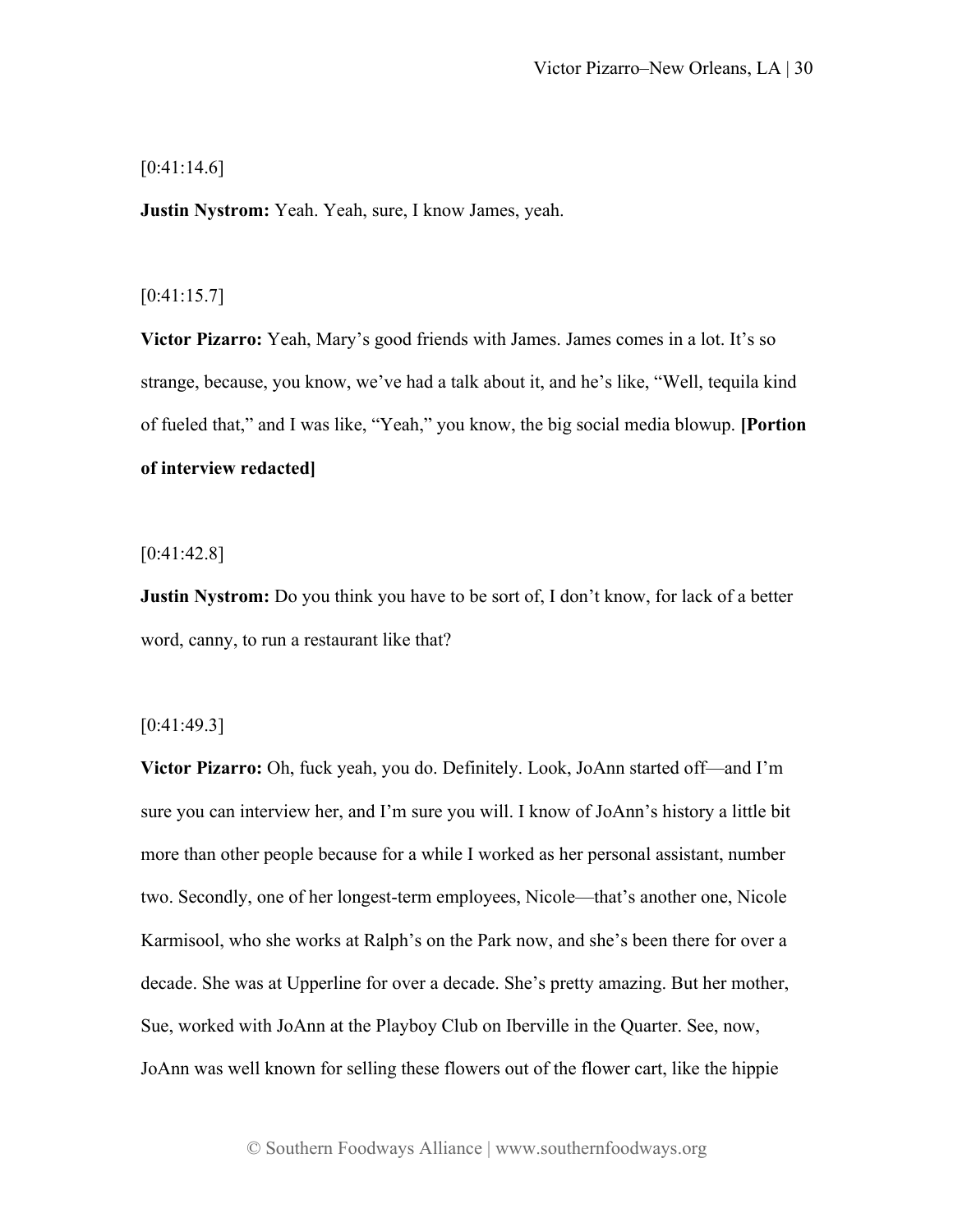kind of culture, but then she had to make money and she bartended, and I think Sue cocktailed, JoAnn bartended at the Playboy Club. So what's funny is that she started off as this French Quarter 1960s kind of, you know, countercultural person, but where is she now? At Upperline. Who's she serving?

 $[0:42:54.3]$ 

**Justin Nystrom:** Yeah. Not the counterculture, for sure.

 $[0:42:56.5]$ 

**Victor Pizarro:** Exactly.

 $[0:42:57.5]$ 

**Justin Nystrom:** Some of them may come in there, you know, but they might not [inaudible].

 $[0:43:01.4]$ 

**Victor Pizarro:** I mean, I'll go in, but for me, it's kind of like there's always this, like, if you're going to be successful in this business, there's always the strange irony, right? Like, at the end of the day, especially in the New Orleans, like, food-world hierarchy, it's a small town, and you're going to see the same people over and over.

 $[0:43:19.7]$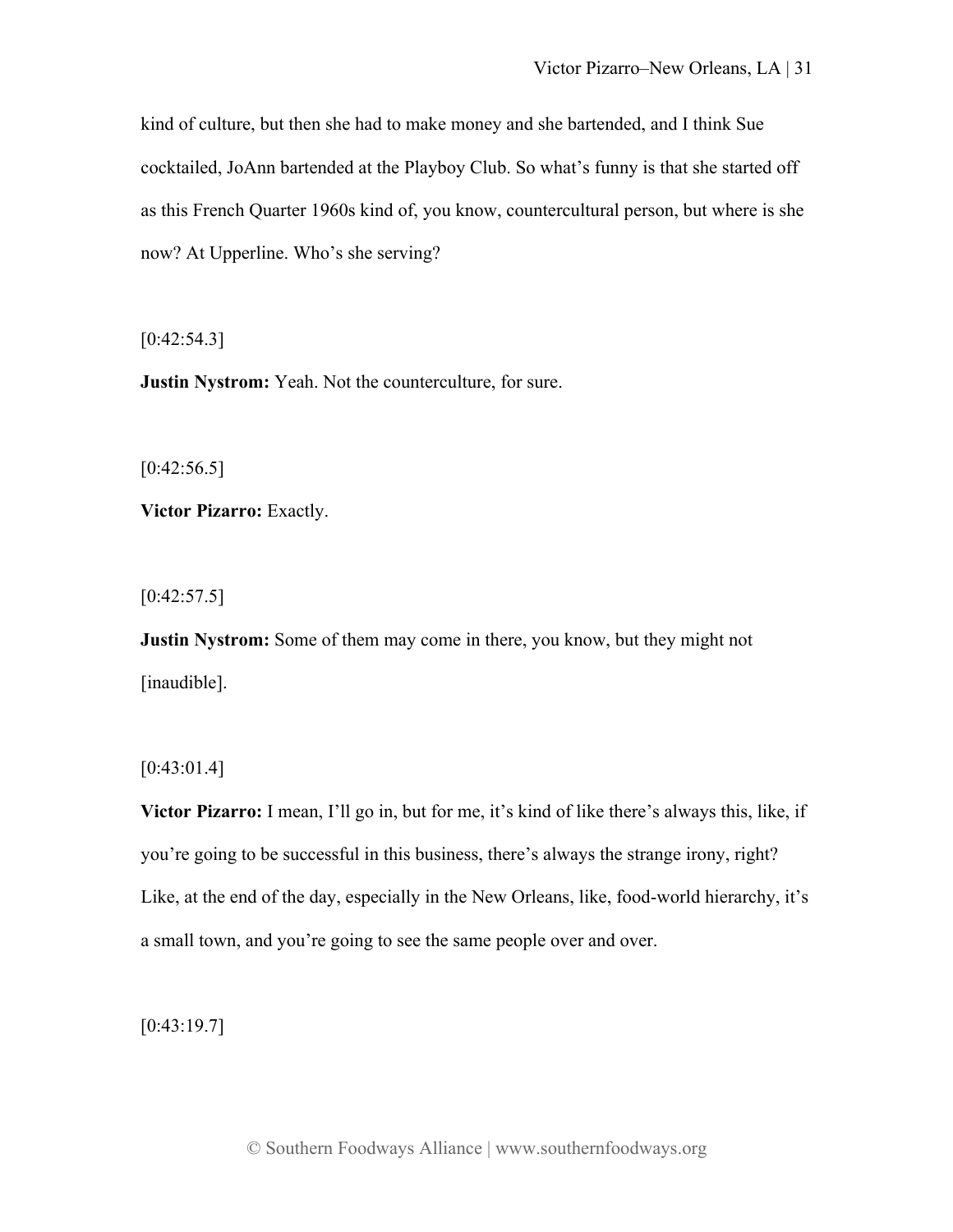**Justin Nystrom:** Very true, very true. So Upperline, was that a single service or is that a team or how is that done?

## [0:43:29.8]

**Victor Pizarro:** God, I'm trying to remember. I want to say it was team. Well, I mean, we—yeah, it was definitely team, but it was set up a little bit differently. Like, you had your main waiters, but then I think the food runners actually had, like, larger sections than the waiters did and did a little bit more, and then there were also bussers. So, kind of single service, but not really, where it felt like single service, but a lot of people were doing a lot of the workload. Or maybe it was two-person service. I really can't remember.

## $[0:44:13.1]$

**Justin Nystrom:** Well, let me follow up. One of the reasons why I'm asking this, because so far in this—and I've interviewed—I've done five of these so far, and a lot of waiters, servers say that they used to be able to make more money on single service, and then when you moved to the tip-out, especially when tip-out included managers and others, that they're working as hard, but making less money. Do you think that's true, or to what extent is it true?

## $[0:44:45.4]$

**Victor Pizarro:** Well, you know, one of the places I worked at, single service, post-Katrina, for a while was Elizabeth's.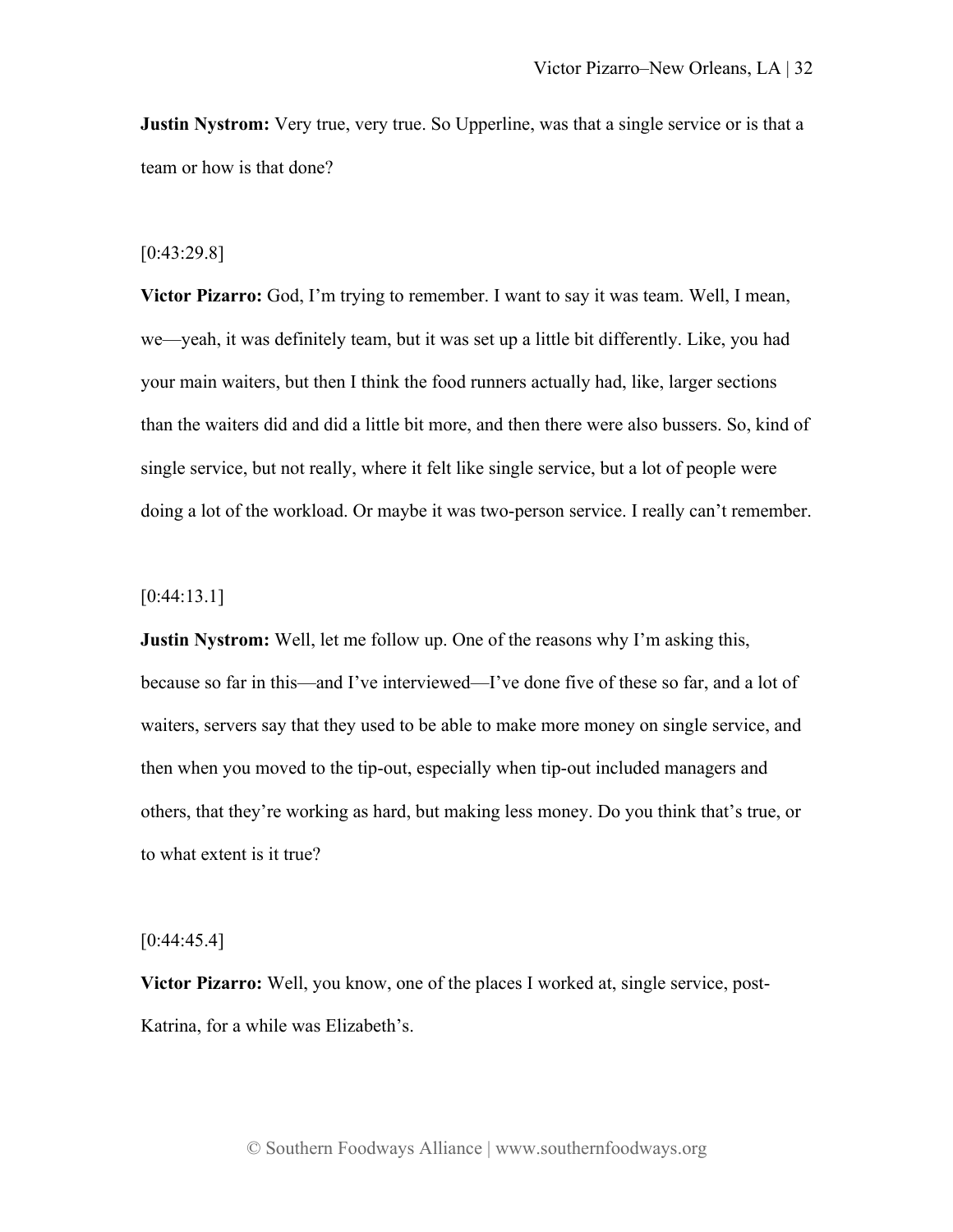$[0:44:50.5]$ 

**Justin Nystrom:** Oh, in the Bywater.

## [0:44:51.8]

**Victor Pizarro:** In the Bywater. And that was probably, at that point, the most casual place I'd ever worked at, and I was terrified of not making money, but it was singleservice, and even though dinner was sleepy, like, I made good money, you know. I actually hated working the super busy brunches. I think you can make more as single service because of the whole tip-out thing, and I think especially in that era of the [19]90s, 2000s, where management was getting a cut of the tip-out, which, you know, now it's kind of like people know, "Fuck that." You don't do that anymore. Yeah, I think you could make more doing single service. It depends on the intricacy of the service and the price point. There's a lot of factors. I think there's no single response to that question. It just depends on the situation, honestly.

## $[0:45:43.0]$

**Justin Nystrom:** Well, good, good. I like subtlety, so—

## [0:45:49.2]

**Victor Pizarro:** Well, look. I think from a service perspective, if you don't think about it too deeply, you can be like, "I made more as a single-service server," but when you start considering what was the price point, what was the volume, what was all of this, these were all factors that contributed to how much money you made in that situation. So I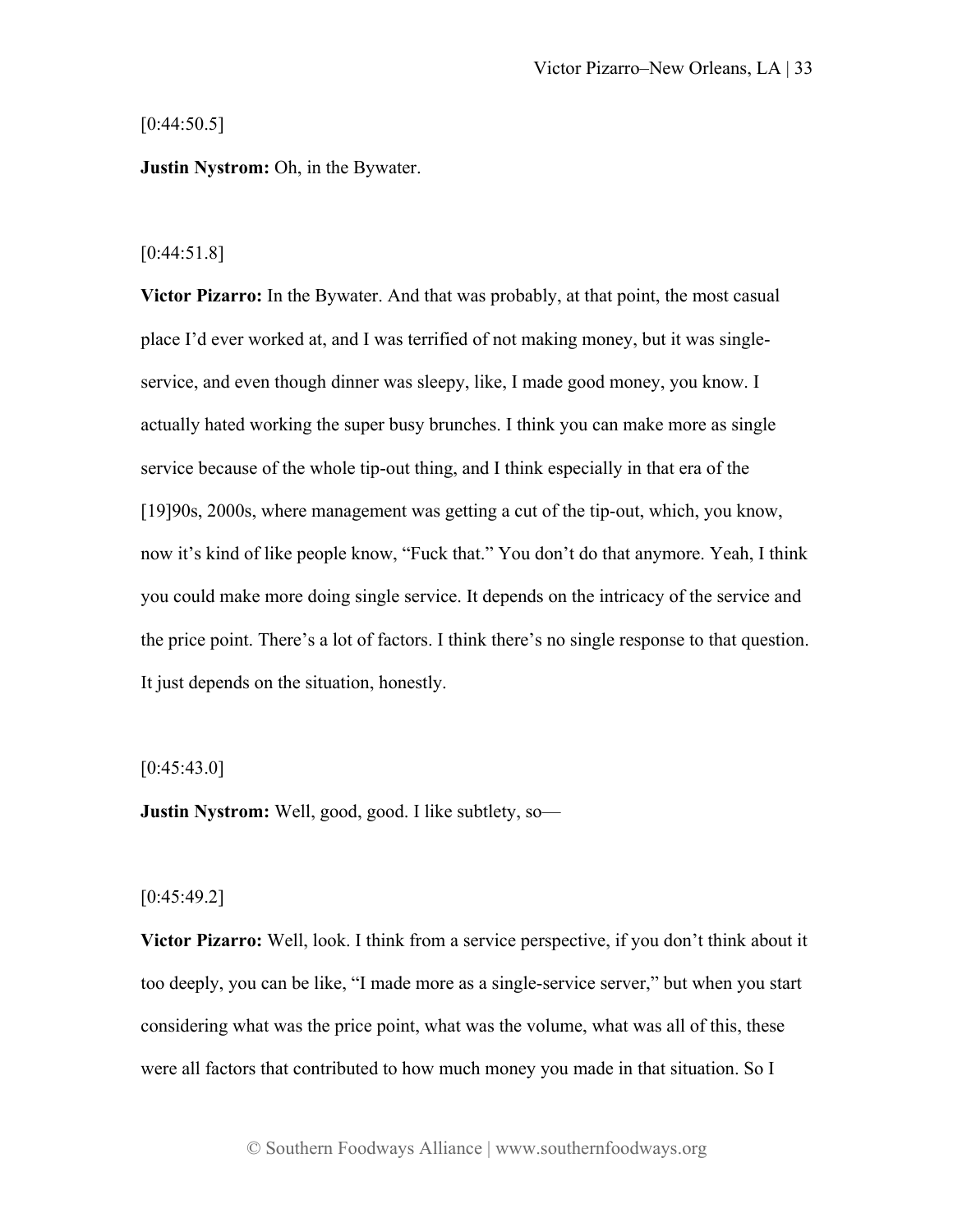think there's always a lot more to consider than whether it was single service or team service, you know.

[0:46:13.9]

**Justin Nystrom:** Um-hm, Um-hm, Um-hm. Some of this is quantifiable, some of it's perception.

 $[0:46:17.5]$ 

**Victor Pizarro:** Exactly.

[0:46:18.5]

**Justin Nystrom:** Yeah, yeah, yeah.

[0:46:19.8]

**Victor Pizarro:** Sorry. I'm just readjusting. I have kind of a messed-up knee.

[0:46:22.6]

**Justin Nystrom:** Yeah, I hear you. Do you find, you know, with knees and all that, you said you like to work out. You swim, right?

[0:46:28.6]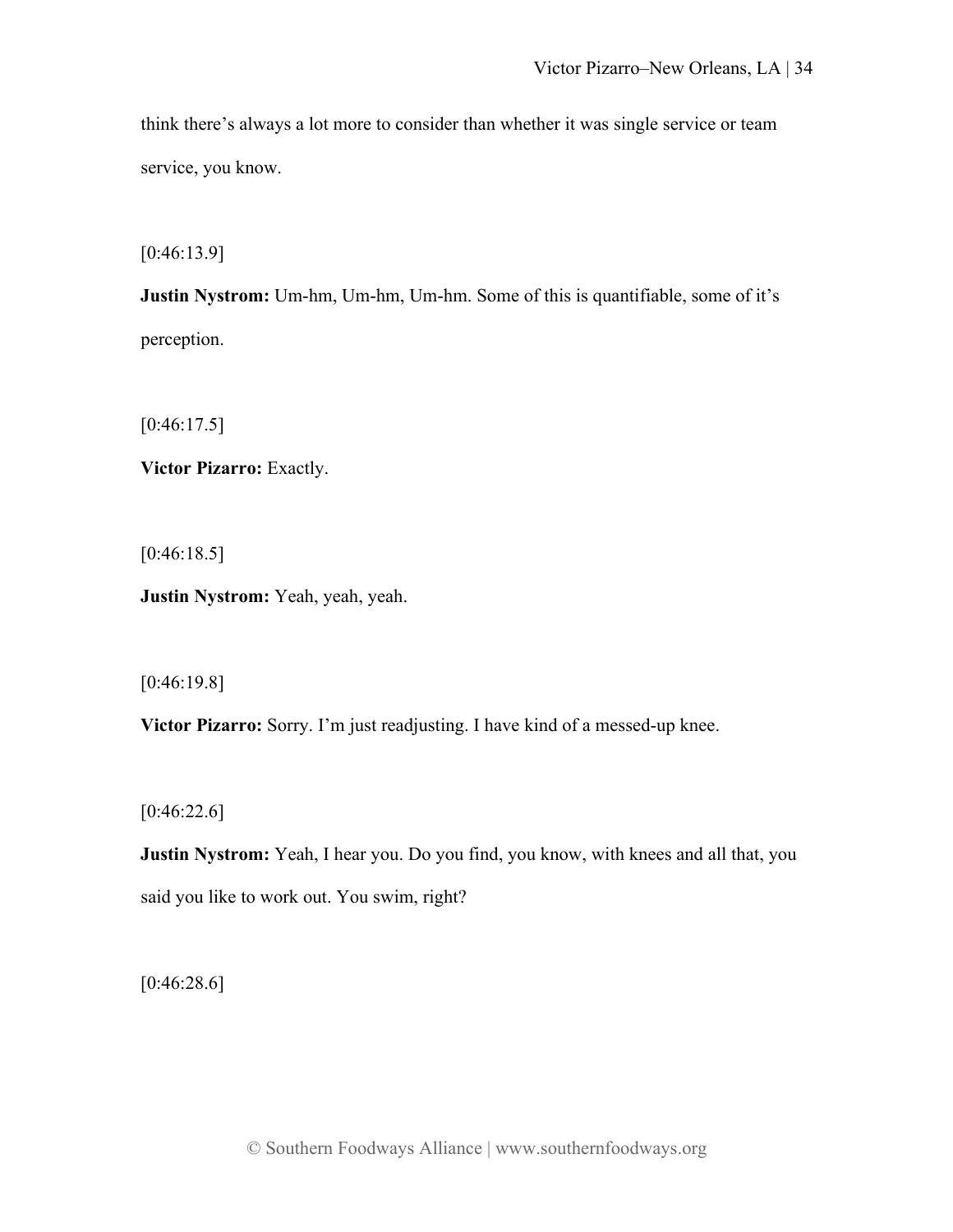**Victor Pizarro:** I swim and do the elliptical so my legs hurt less. Like, I carry a lot of weight, and I actually think it's gotten worse since I've been bartending because I walk less. I just stand more.

[0:46:40.6]

**Justin Nystrom:** Stand, uh-huh.

 $[0:46:42.1]$ 

**Victor Pizarro:** So, you know, I'm also planning on doing, like, gastric sleeve surgery, which I was going to do this summer in Mexico, but now my husband's new job covers it, so I have to go through this whole process, so I probably won't have it for seven or eight months. But in the interim, like, I kind of watch what I eat, I swim, and I work out like four or five times a week.

 $[0:47:07.2]$ 

**Justin Nystrom:** Um-hm, Um-hm. And so being on your feet, of course, you're in a job where, like, there's—the physicality of your work, right?

 $[0:47:13.7]$ 

**Victor Pizarro:** Right.

 $[0:47:14.7]$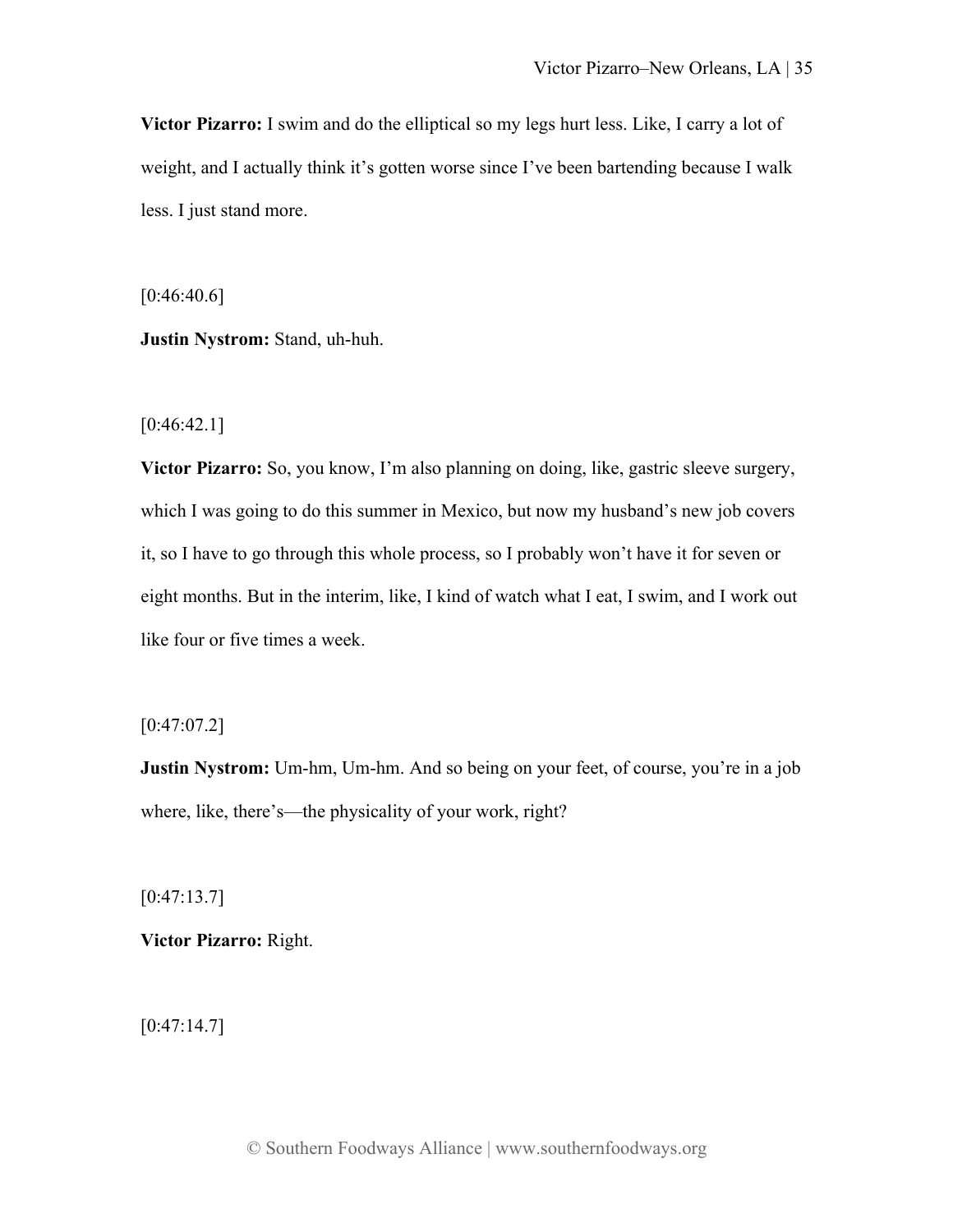**Justin Nystrom:** Have you ever had healthcare at anywhere you've worked? In the food business, of course.

# [0:47:23.5]

**Victor Pizarro:** God, let me think. That's a damn shame that I have to think about it that hard, but I really don't think so. Only when I worked for hotels, like more corporate entities.

[0:47:35.8]

**Justin Nystrom:** So maybe Le Pavillon or—

[0:47:37.7]

**Victor Pizarro:** Le Pavillon, we had insurance. I did have insurance. But, you know, I will tell you, like, in most of my post-Katrina experience, the only insurance I ever got was, you know, once I married my husband. He was in the military. That was the first—I was on public health for a long time, and, you know, I've—that's another big issue with me. I really think that—I mean, but it's also healthcare in this country. That's a bigger conversation, right? It's not just the food industry. It's what's accessible and how large the groups can be, especially if you work for smaller restaurants, in the insurance marketplace. But, yeah, for being very physical jobs with sometimes very inherent risks, you know, within the parameters of the labor that you're doing, you know, there should be healthcare. Absolutely.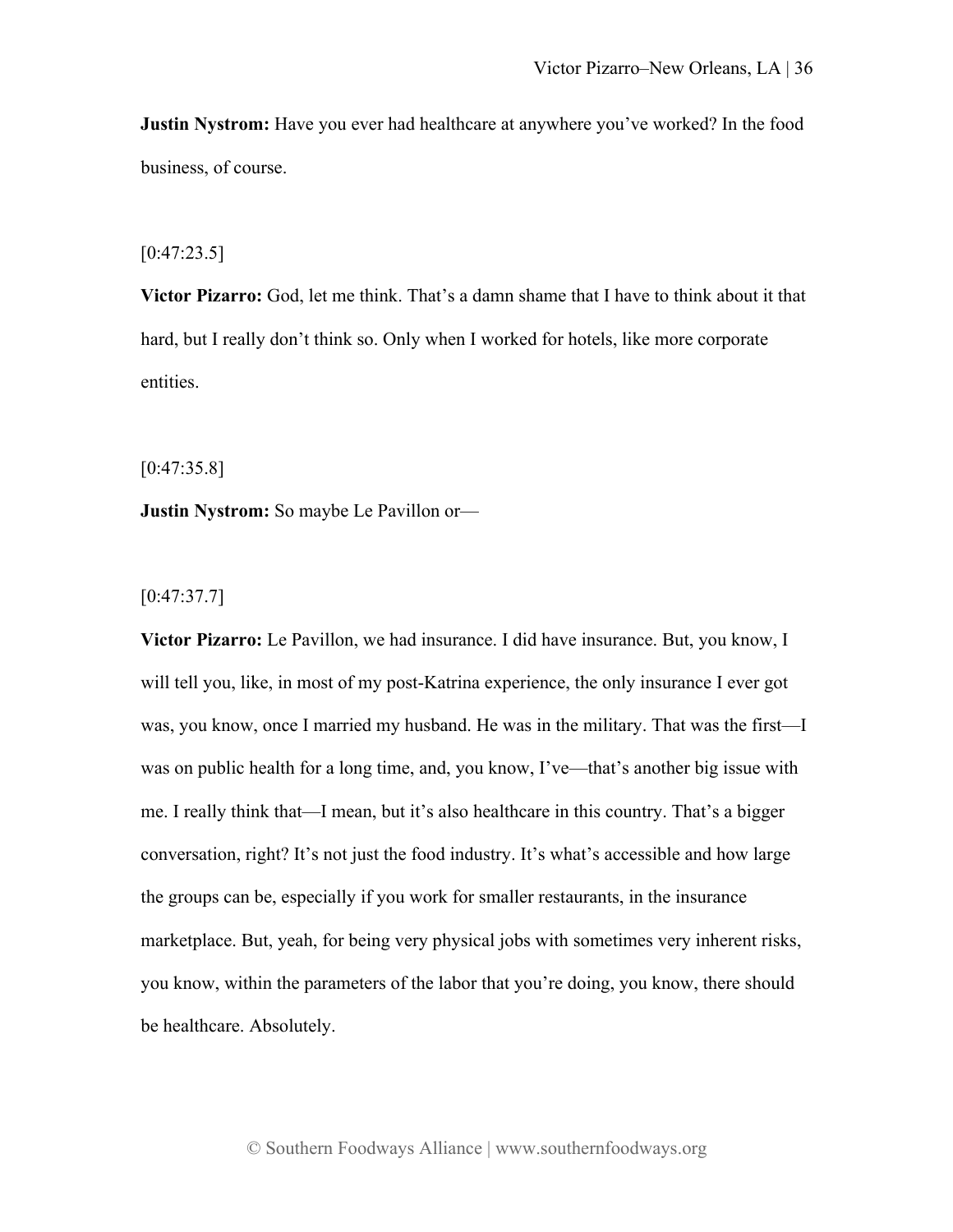[0:48:34.8]

**Justin Nystrom:** So this is related to kind of this—we'll weave back into the restaurants again, but this is related to the idea of healthcare and, like, what it is to live as a server in New Orleans. Now, you told me that you became a homeowner five years ago, you and your husband.

 $[0:48:50.9]$ 

**Victor Pizarro:** Right.

[0:48:51.3]

**Justin Nystrom:** But I imagine you work with people who are forever renters, I guess.

 $[0:48:56.2]$ 

**Victor Pizarro:** Yeah, I do.

 $[0:48:57.7]$ 

**Justin Nystrom:** And, you know, what's that conversation in prep time while you're all—do you have conversations about the cost of living in New Orleans?

[0:49:07.2]

**Victor Pizarro:** You know, I have that conversation outside of work all the time. I think the—you know, I was always a renter until we were able to purchase this house, and I am thankful that I almost always had locals, you know, quote, unquote, "locals-rated" rent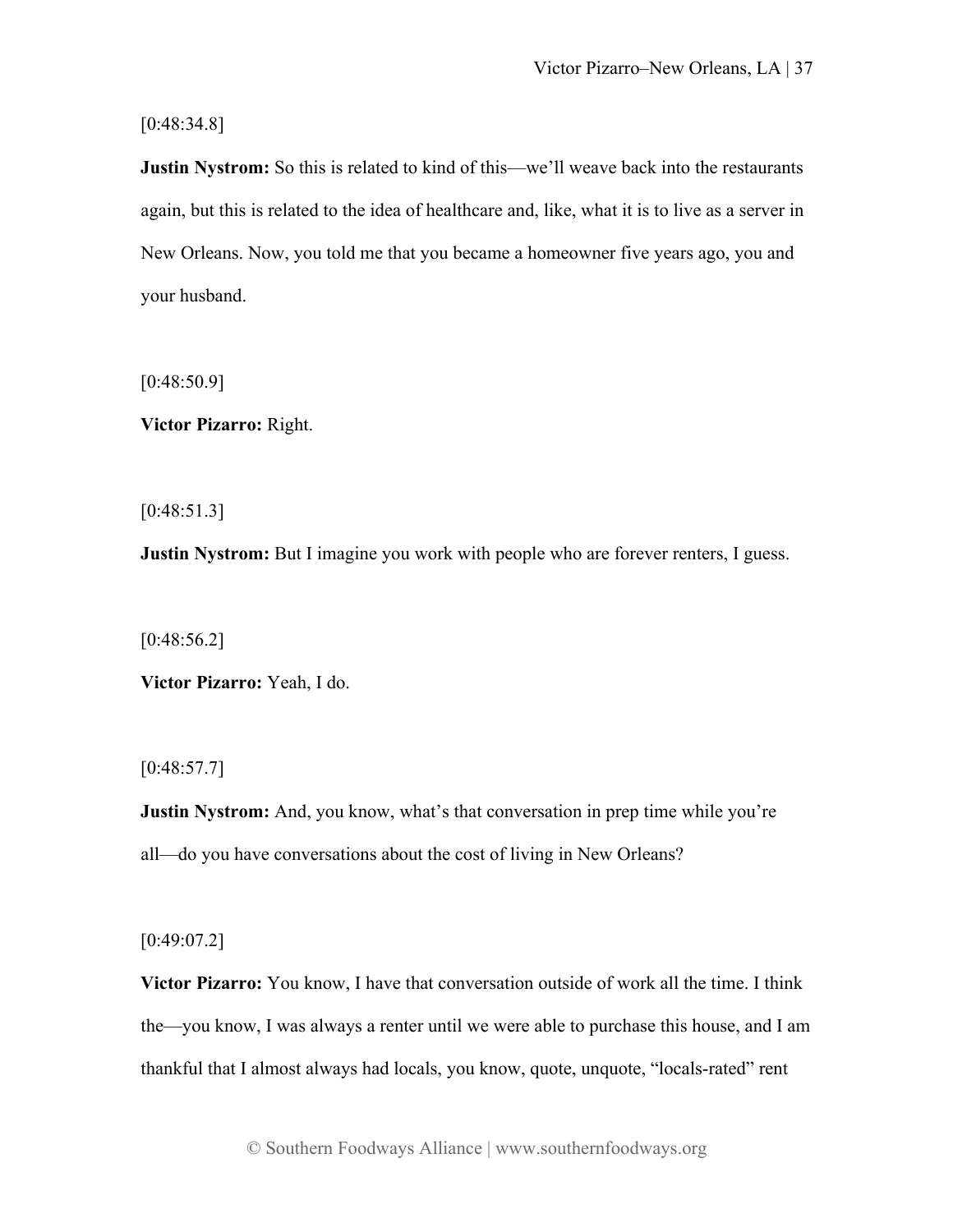that was affordable, and I really don't see that happening anymore, you know. I'm sure it does in some instances, but the cost of living, the scarcity of housing, you know, I attribute a lot of it to the short-term rental market, etc. But I think it's harder and harder to be a working-class person, whether you're in the service industry or not, in New Orleans.

And, you know, I have friends that rent, and, you know, older friends that rent, too, and Scott rents, and one of the things I learned is that it's great if you have a great deal and you have a generous landlord that allows you to have affordable rent, but there is a precariousness inherent to that situation. That person could die at any moment. You know, that person could become ill. Somebody else could buy the house. They could foreclose. There are no guarantees in that situation, and I learned that very strongly because I managed a nonprofit and we lost our spot, and, you know, realizing that being at the largesse of, you know, of somebody who is fragile—anyone's fragile—is a dangerous situation. So that's what I think about a lot when I think about people who still have to rent, when I see, you know, on social media, I see friends, like, looking for an apartment, looking for this, and, you know, I know they're service industry. They're living hand-to-mouth, and it's a little terrifying. I think it will eventually change the nature of the city and the industry.

# $[0:51:03.7]$

**Justin Nystrom:** Um-hm, Um-hm. Yeah, I've experienced that in my own work in academia. I guess, you know, I do okay, but, like, there are a lot of people, working staff at the library or something like that, they don't make a lot of money, you know.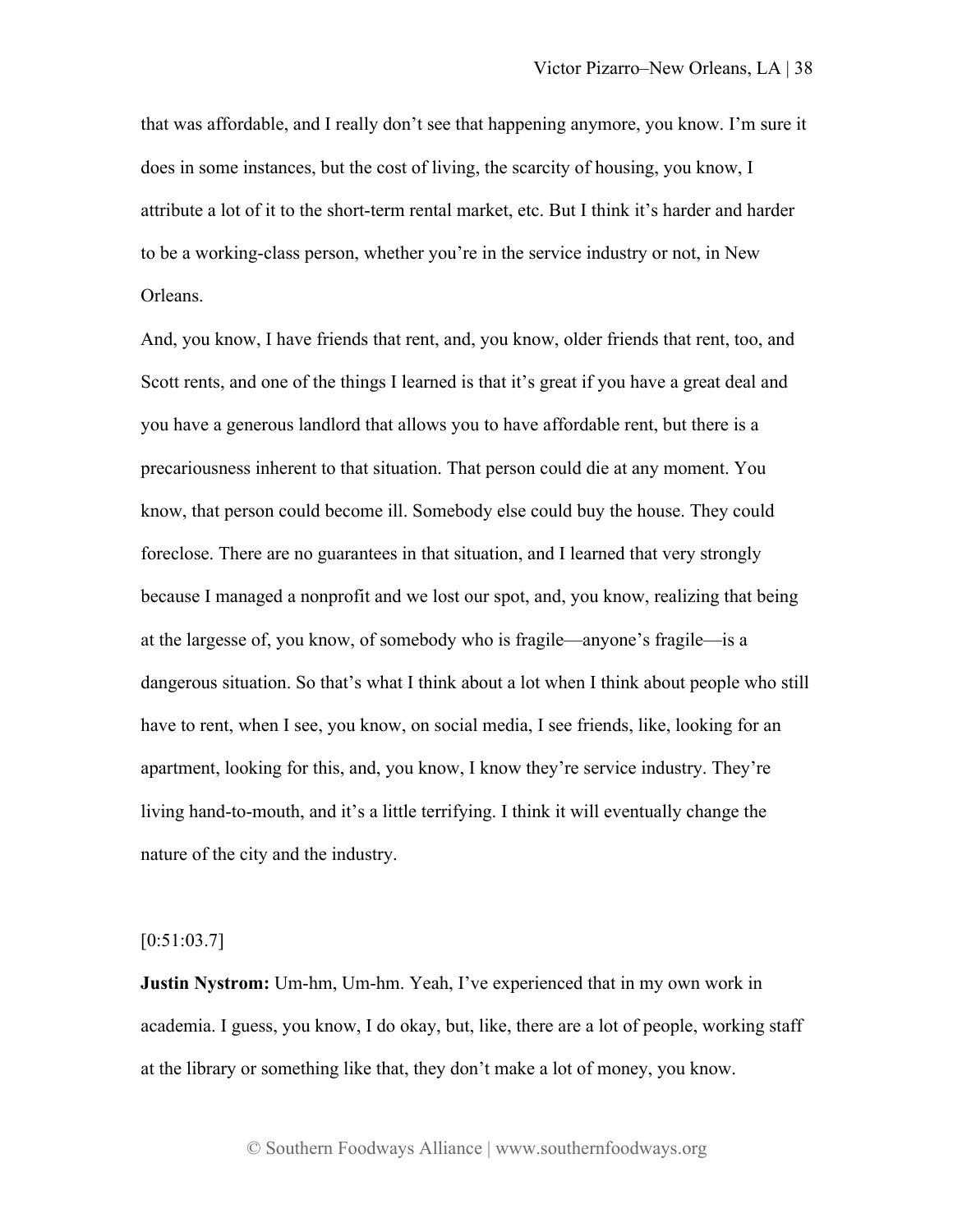[0:51:13.8]

**Victor Pizarro:** Yeah. No, no, no. Or even, like, a lot of univer—you're in academia. The people that they hire now as—god, what do you call that where you're not tenure track, you're not—

 $[0:51:23.7]$ 

**Justin Nystrom:** Yeah, adjuncts.

 $[0:51:24.5]$ 

**Victor Pizarro:** Yeah, the adjuncts are—I think people at fast food get paid more than adjuncts.

 $[0:51:29.5]$ 

**Justin Nystrom:** Yeah, I think you're right, yeah, yeah. So you have mentioned a few other places that you worked. Now, Upperline, which is, of course—you worked for Susan Spicer at Bayona.

 $[0:51:41.6]$ 

**Victor Pizarro:** I did, I did. She was lovely.

 $[0:51:44.2]$ 

**Justin Nystrom:** Can you tell me any more about that other than that she was lovely?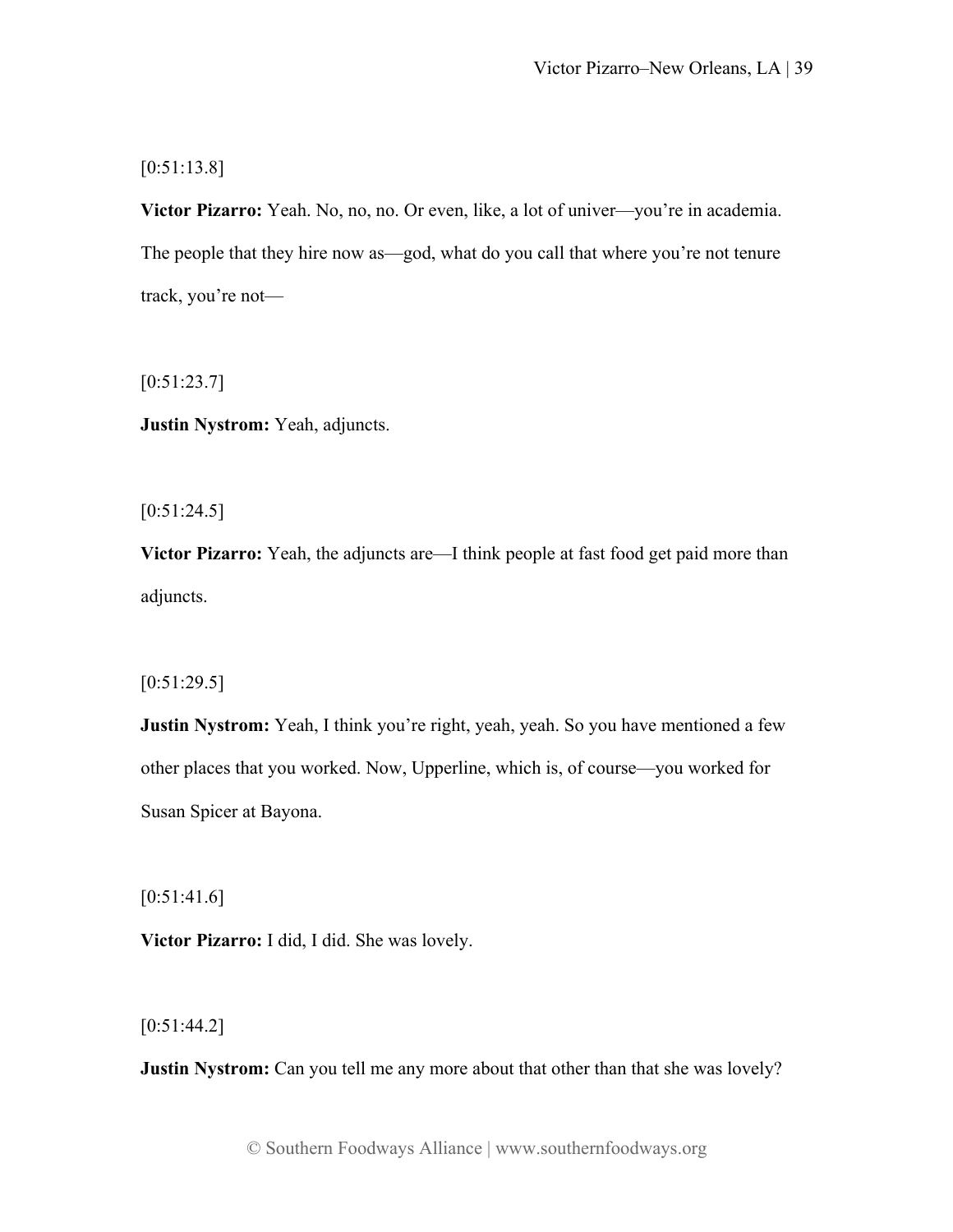$[0:51:47.9]$ 

**Victor Pizarro:** You know, I think she's a businessperson and I think she's *very* professional, and I think also, like, a lot of the day-to-day stuff she left to Regina or whoever she had managing at the time. But she was a formidable presence and really good with food, and smart and somebody you could respect, you know, which was given other situations I'd been in [Laughter], was really refreshing and nice. And it was grueling work, you know, I'll say that, the intricate menu items and a lot of memorization and a lot of professionalism required and expected, but it was rewarding. You made money and you were treated professionally, for the most part. You know, there's always some bullshit, but it was a good situation. I have *nothing* bad to say about her.

 $[0:52:42.1]$ 

**Justin Nystrom:** Yeah, yeah. So Bayona, of course, has this reputation, I think one of the higher reputations outside of New Orleans, and so did you find a lot of people coming to that restaurant who were like, you know, "I read about this"?

 $[0:52:53.2]$ 

**Victor Pizarro:** Oh, yeah, definitely.

 $[0:52:54.2]$ 

**Justin Nystrom:** Yeah, yeah. Because I know Susan does reasonably well with food media. Maybe she's not of the Brennan level, but pretty well.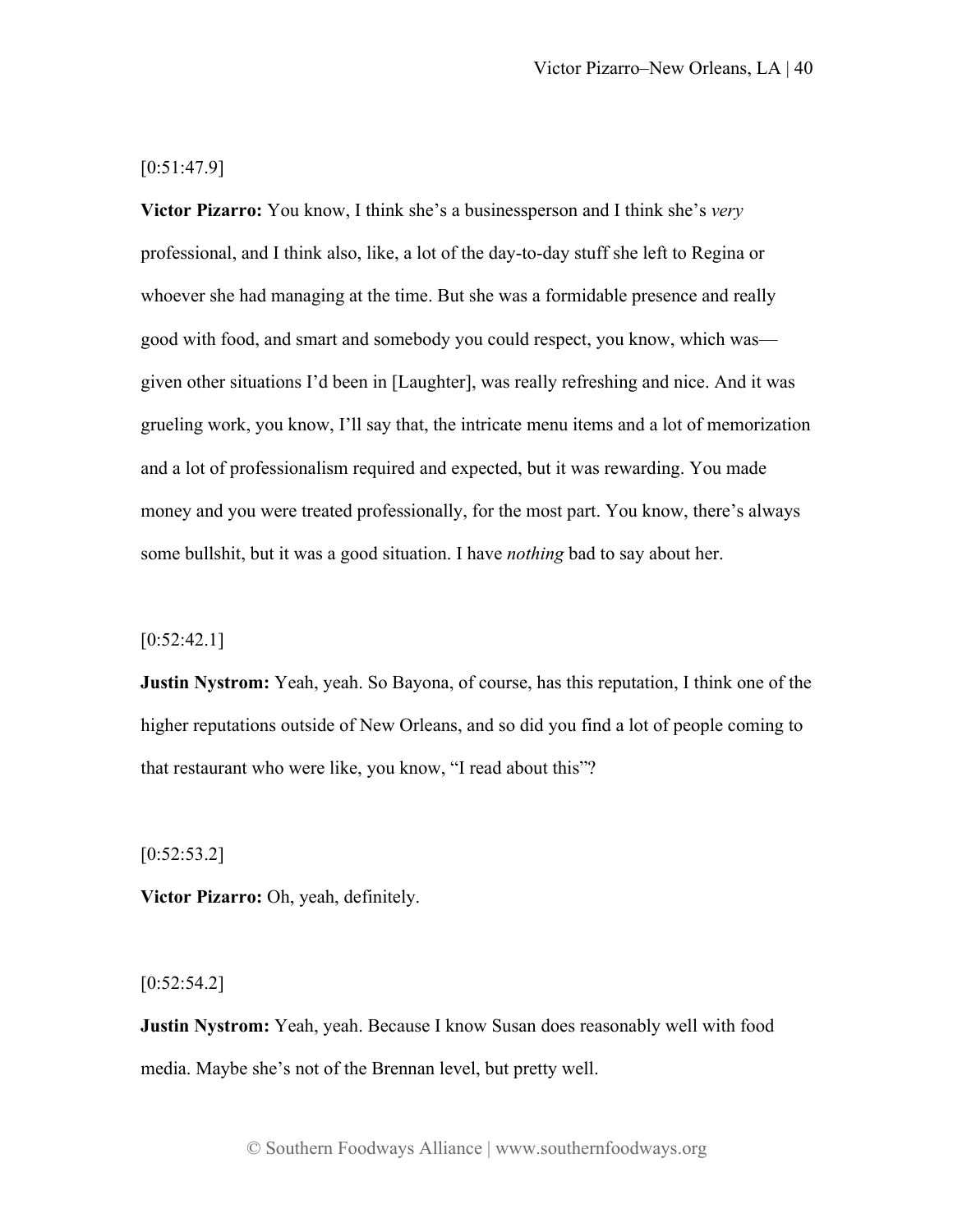$[0:53:00.9]$ 

**Victor Pizarro:** Yeah, she does really well. Trust me.

[0:53:03.3]

**Justin Nystrom:** Yeah, yeah, yeah, yeah, yeah.

 $[0:53:05.2]$ 

**Victor Pizarro:** Like, I think the only person that's given her a run for her money in the post-modern era is—what's her name—Bywater American Bistro, Compare Lapin—

 $[0:53:16.7]$ 

**Justin Nystrom:** Oh, yeah, Nina Compton.

[0:53:18.1]

**Victor Pizarro:** Yeah.

[0:53:18.3]

**Justin Nystrom:** Yeah, yeah, yeah.

 $[0:53:19.2]$ 

**Victor Pizarro:** Yeah, I kind of see Nina Compton as a more postmodern version of which is probably an unfair assumption or something, but as far as a powerful woman in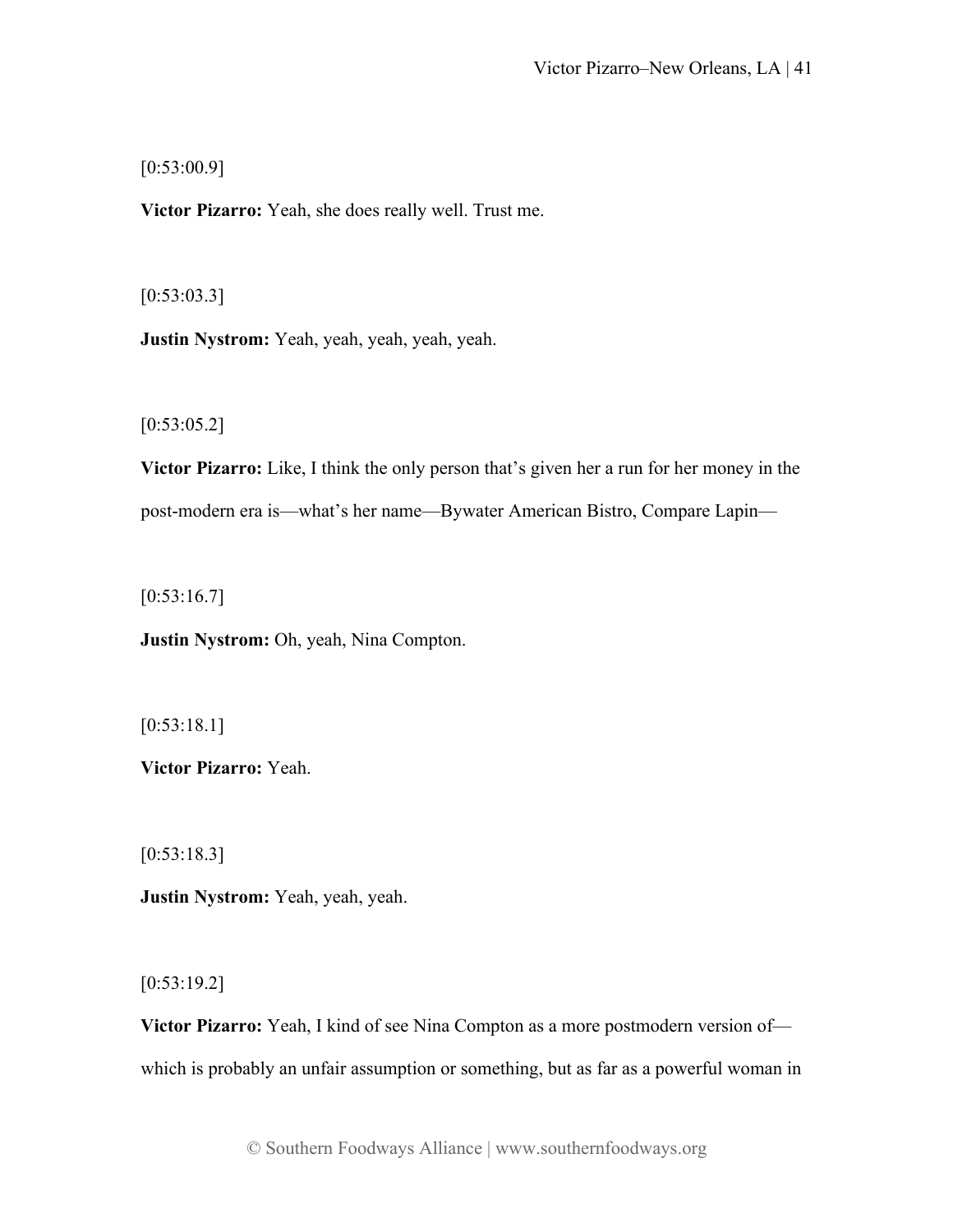this industry in New Orleans, like, more filling that role than like a JoAnn Clevenger role or, you know—as far as similarities.

 $[0:53:36.6]$ 

**Justin Nystrom:** Interesting. No, that's a great observation. So the Bayona stay, not super long?

 $[0:53:41.0]$ 

**Victor Pizarro:** Probably a year, year and a half. That's what I'm going to say for all of them because I can't remember.

 $[0:53:45.9]$ 

**Justin Nystrom:** [Laughter] That's all right.

 $[0:53:47.5]$ 

**Victor Pizarro:** But, you know, at the same time, I was getting more and more—post-Katrina, I got involved with the New Orleans Community Bike Project, Plan B, and what we did was we wanted to empower people to work on their own forms of transportation and provide affordable bicycles for people. And what we did post-Katrina was we really pushed the whole bike envelope. Like, before, I think Bike Easy, the Bike Coalition, all of this really solidified, we were out there on the ground. We were like the advanced troops on the ground actually throwing bikes at the city for free, you know. Post-Katrina, we put over 10,000 bikes on the road that we got donated from Chicago, from Virginia,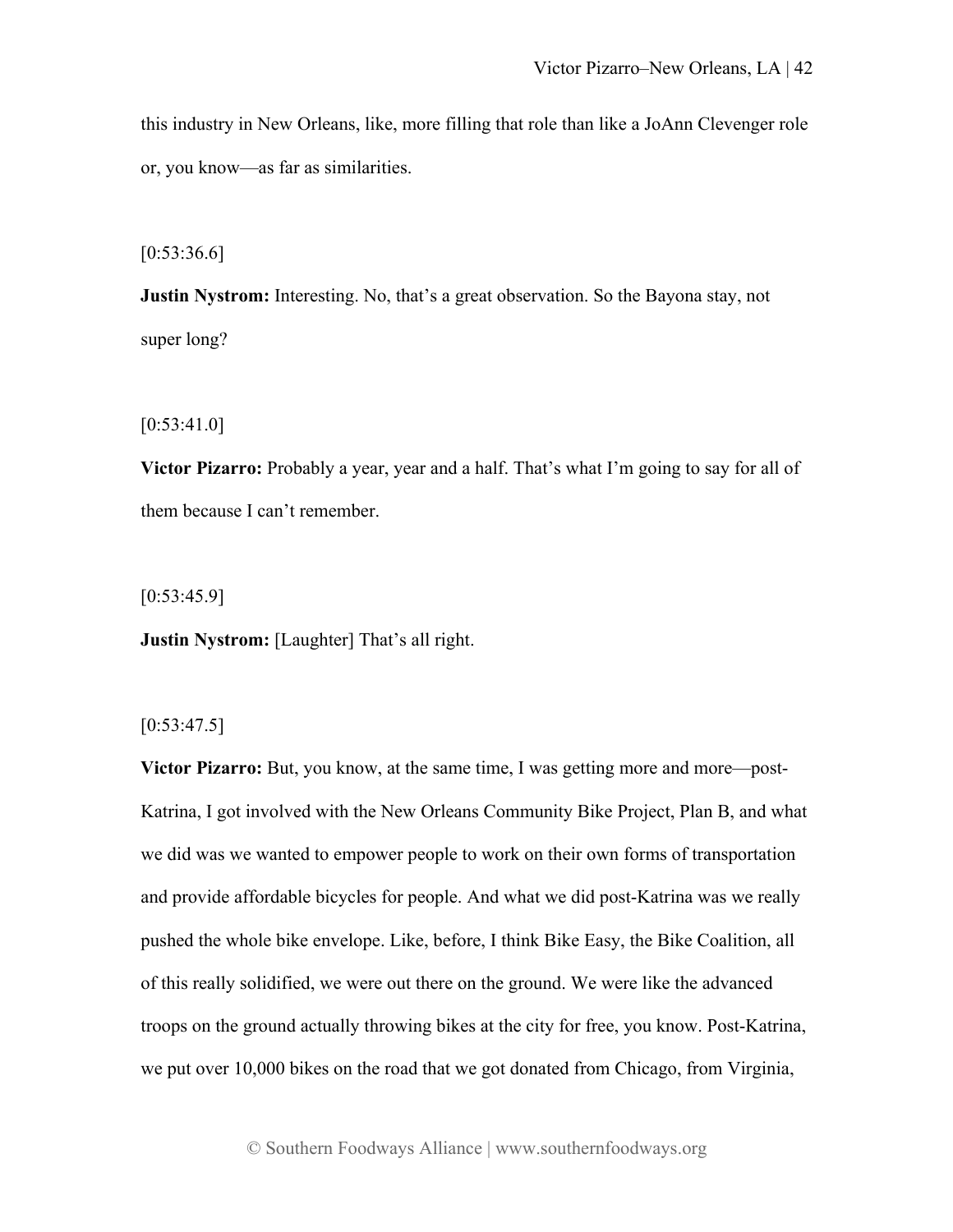and the whole reason the Marigny and Bywater got seen as, like, all these funky bikes was us. We were putting all of these, like, twenty- and thirty-year-old bikes back on the road, because—think about it—RTA [Regional Transit Authority] wasn't working, there's no buses—

[0:54:43.8]

**Justin Nystrom:** You could argue it still doesn't work, but, yeah, yeah.

 $[0:54:46.6]$ 

**Victor Pizarro:** Right, right. Ninety percent of the cars were flooded out and piled out and gray, and so people had—they needed it, and we saw it as an opportune time to, "Okay, let's make this happen. New Orleans is flat, it's temperate. Let's get the bikes on the road." And we did, and we survived until I want to say 2014, 2013. Our first big bump was, you know, we were at 511 Marigny, which is where Paladar 511 is now, and back then, that building used to be a very raw space. Artists and weirdoes rented space on the second and third floor and lived there illegally. We had our space downstairs, and we were a nonprofit. And there was the Infoshop, the Anarchist Bookstore next door. There was a circus-training thing. You know, it was all very dangerous and full of liability, but we were effective and it worked.

But then Julian Mutter owned it, who owns Doerr Furniture, and when he got an offer to redevelop that building, he had to let it go, because that building was crumbling, and they made those fancy apartments out of it. And he got a space in another building, but then it was a—and that's where I learned the lesson, like, you can't depend on like—sure,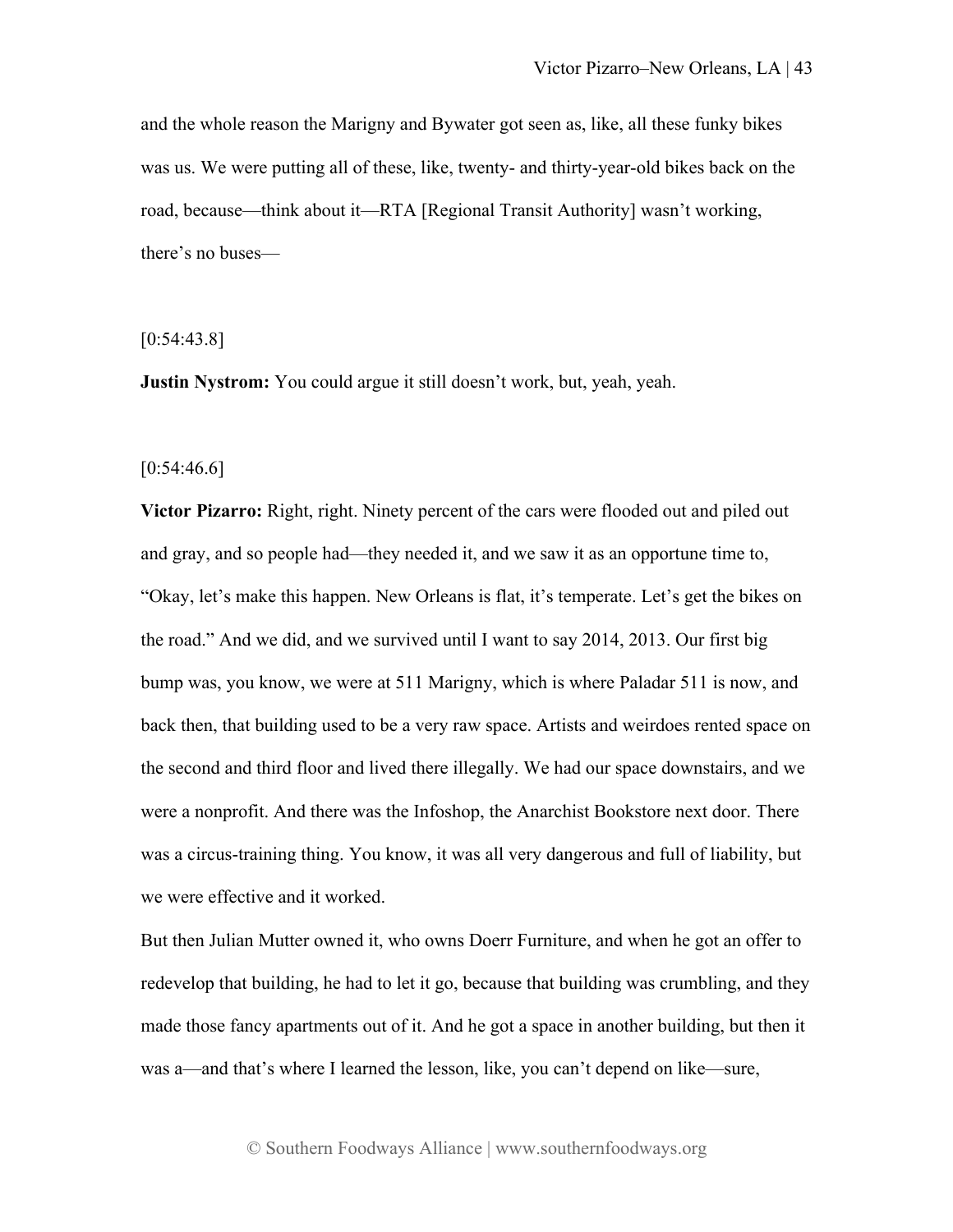there's this eccentric millionaire that believes what you believe, but, you know, when it's time to go, it's time to go.

So once we lost that space—and that became a lot—you know, I would center my work around that. Like, eventually that became a very small paid position for me, but then I would, like, bartend two nights a week to make ends meet, and, you know, I got more into the nonprofit world, and it was really when that all kind of just ended—I witnessed a very close bike death a block away from the place, and that was just kind of the end of it for me. I was like, "Not doing this anymore." Like, "Not watching somebody die." Like, "No matter what we do, like, people still kill people with their cars."

So we ended up—that's when I got—I started doing culinary tours on bicycles after that. So I had all this food experience, and I got reached out to by the oldest bike tour company, and I would bring people out to eat at different places and talk about food history and how Creole food exists and, you know, all of it, right? Like, and I'm pretty well-read and, you know, I understand pretty basic concepts of, you know, Creole and Afrocentric sensibilities. But that was pretty lucrative, but at the end of the day, I was working as an independent contractor on a bike in a dangerous situation and I still had PTSD over the other stuff, and after four years of doing that, I heard Gabrielle was reopening. I was friends with Sara, Gabrielle's cousin, and I said, you know, "I'm kind of thinking, like, I haven't done this for a few years."

And she's like, "Just go talk to them."

And I walked in and Gabie was putting up, like, little wallpaper things. I was like, "Okay, it's a weird situation." And it was like a forty-second conversation, shoved her my résumé.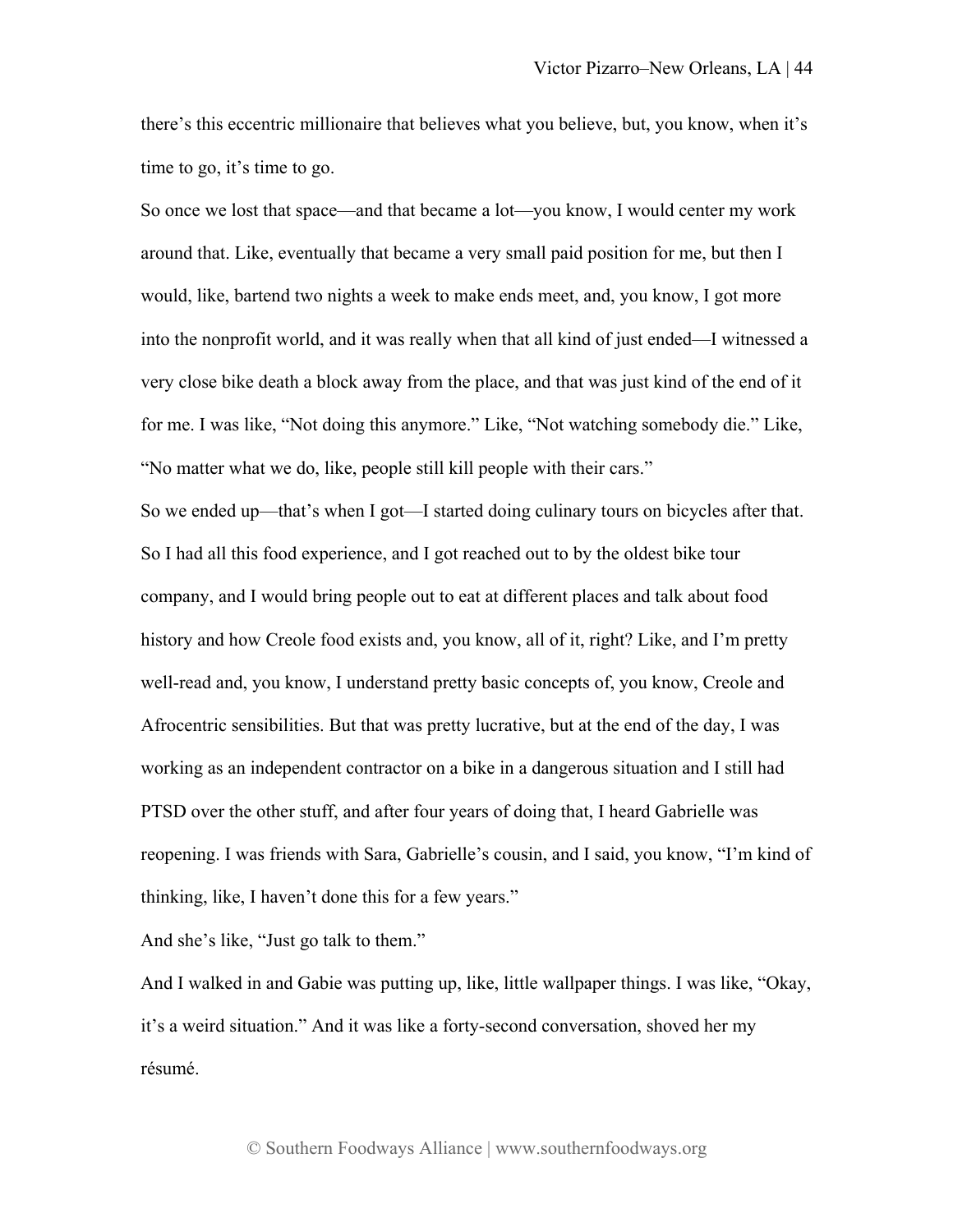She's like, "Can you be here next week?"

And I said, "Yeah." And I was there. That was it.

 $[0:57:47.5]$ 

**Justin Nystrom:** Nice.

[0:57:48.4]

**Victor Pizarro:** That was it, and I've been there since we reopened.

 $[0:57:49.7]$ 

**Justin Nystrom:** Which is a pretty long stint now. I've guess they've been open two years now.

 $[0:57:52.4]$ 

**Victor Pizarro:** Yeah, two years.

 $[0:57:53.0]$ 

**Justin Nystrom:** Yeah, yeah.

 $[0:57:53.5]$ 

**Victor Pizarro:** Two years.

 $[0:57:54.0]$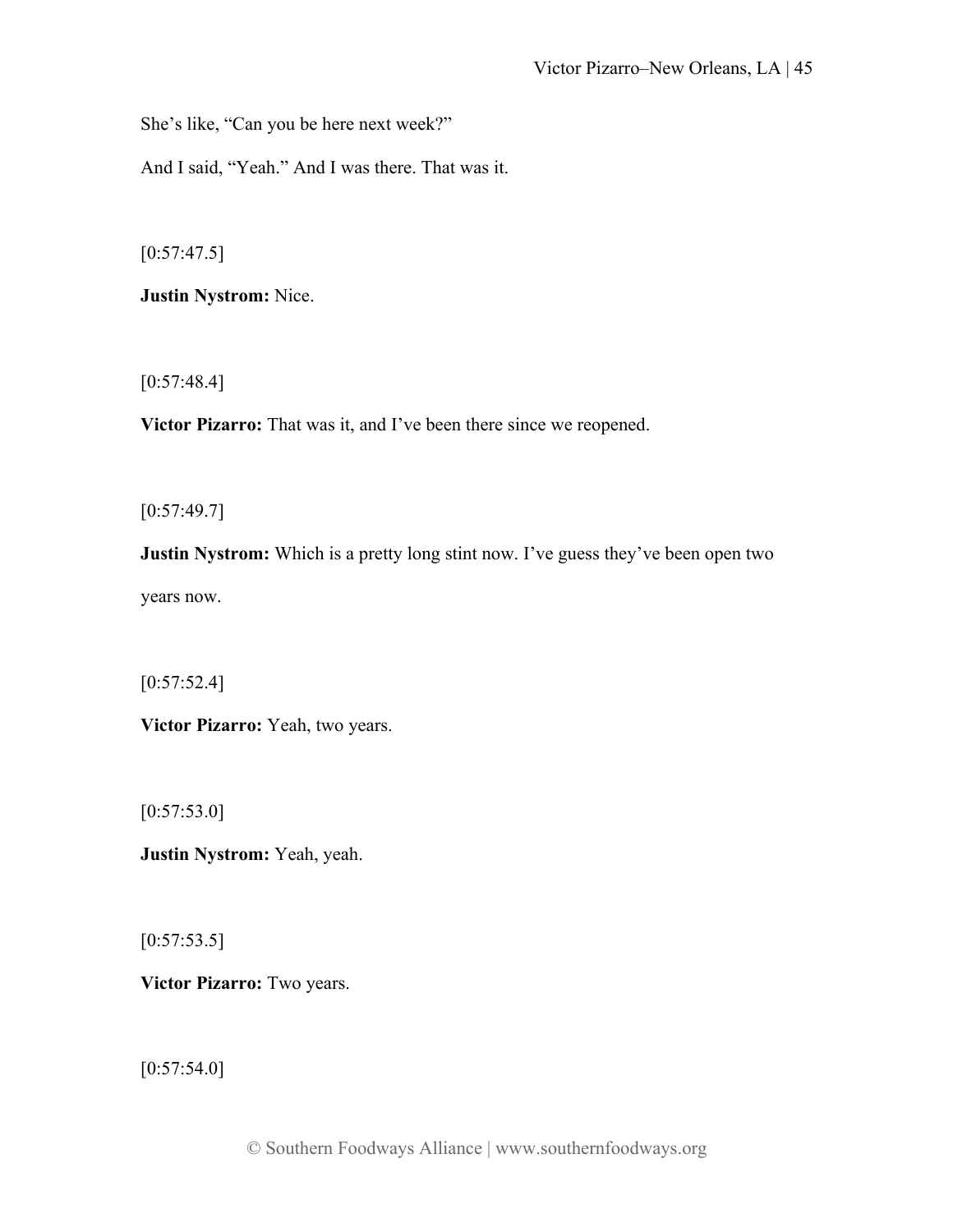**Justin Nystrom:** I mean long in Victor's world.

## $[0:57:56.0]$

**Victor Pizarro:** Right, right, because I move. And what I told them is, like, "I will promise you a year, but after a year, I've got to take off." And after a year, I did. I left for a month. I went to Japan for a few weeks and I went to—then I was like, "Shit, I guess I'm going back," because they were like, "Well, we can maybe hold your space. Like, it's—," you know. And maybe that's the way I get validation. If they hold the space for me, maybe I'll really come back. That's the way I kind of prove it, you know.

#### [0:58:21.8]

**Justin Nystrom:** It seems like they've assembled a pretty experienced team.

#### [0:58:23.8]

**Victor Pizarro:** I love that we have a pretty experienced team. I love it. I love working with—are you kidding? I'm like one of the youngest people there, almost fifty. [Nystrom Laughter] It's pretty amazing. Like, you know, our tenant works at N7 and he talks about the twenty-year-olds that wait tables there and all the problems they have, and I'm like, yeah, we have different problems. We have old-people problems [Nystrom Laughter] where they'll bitch about the level of professionalism, but it's not like that. It's not like the whole station's going down in flames or there's a bunch of complaints. Like, the guests get good service. All of our fighting's infighting.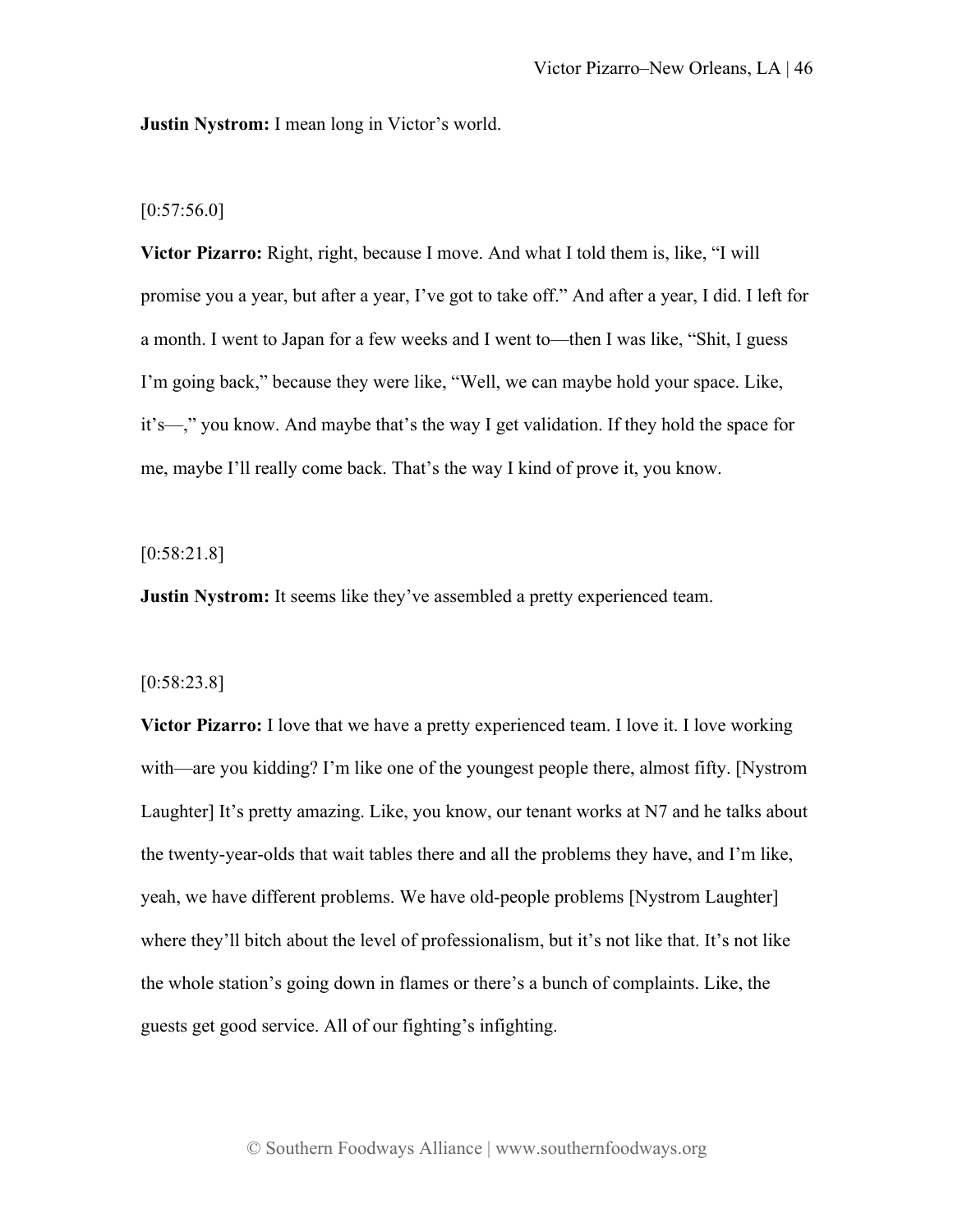$[0:59:03.2]$ 

**Justin Nystrom:** Do you think people—is it as tenable as it used to be to do what you do for a living, like for somebody, say, who's twenty years old and maybe not going to Loyola, because if they're going to Loyola, they're going to finish school and do what they're going to do, but if they said, "Screw college. I'm going to go and do this"?

 $[0:59:23.4]$ 

**Victor Pizarro:** I've got a friend who went to Loyola and she got out a year before the end, and that's been ten years now, so it's not always—

 $[0:59:29.6]$ 

**Justin Nystrom:** It's been working for her, yeah.

## [0:59:30.7]

**Victor Pizarro:** I mean, not really. She was a pedicabber. Now she's a tour guide. She worked in food service. I would say it can happen if you look the right way and know the right people and you're at the right place.

 $[0:59:41.4]$ 

**Justin Nystrom:** "Look the right way" meaning?

 $[0:59:43.3]$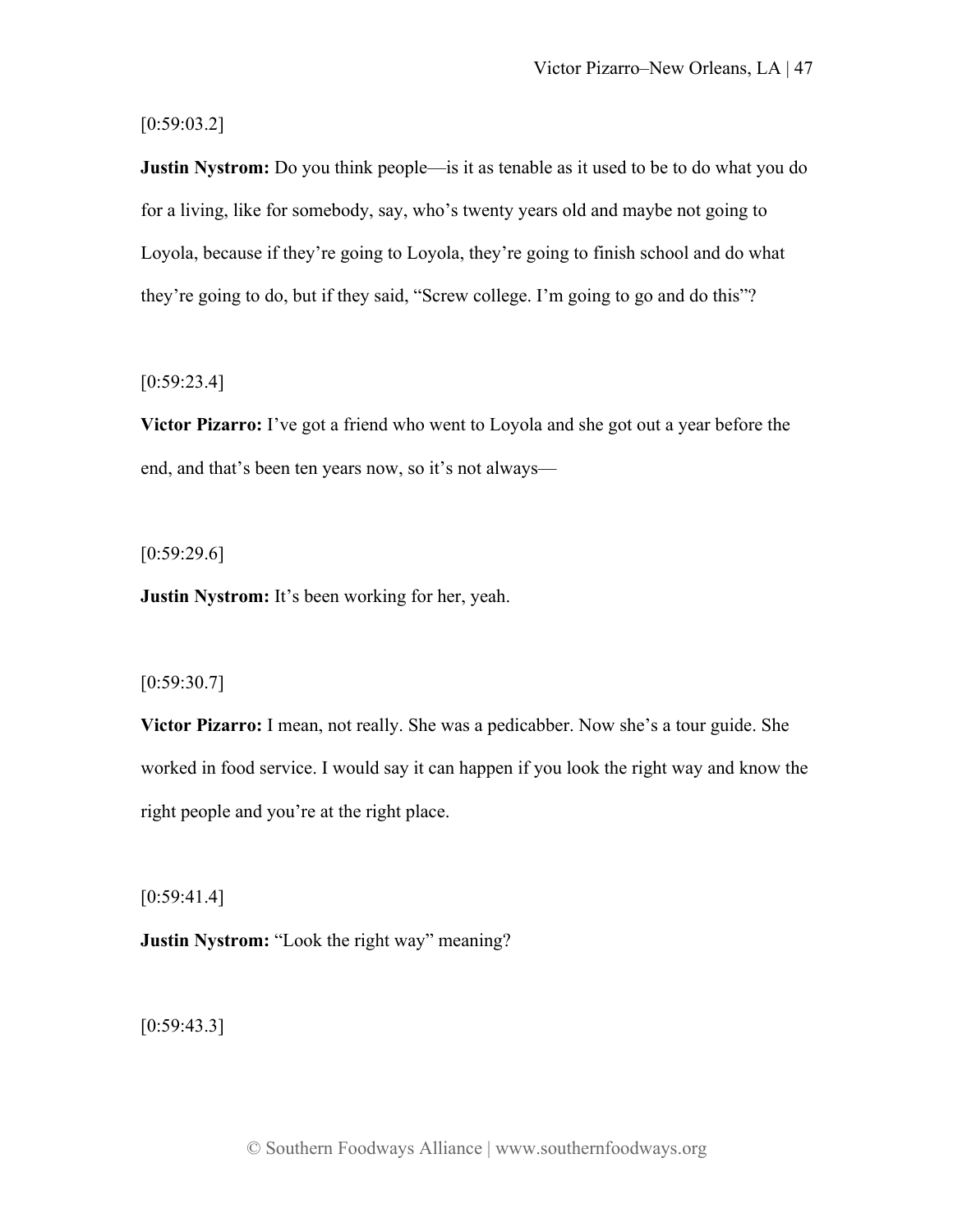**Victor Pizarro:** If you're the right kind of hipster at the, you know, expensive hipster millennial place and, you know, you can make the right amount of money or if you look established and you're a local and you're at the right classic New Orleans place. I think the situation has to be much more precise, but I think it can still happen.

 $[1:00:02.6]$ 

**Justin Nystrom:** Um-hm, Um-hm. So you've really always waited in the era of credit cards, I guess, but have you seen an evolution from cash to credit cards in your time?

[1:00:12.3]

**Victor Pizarro:** I think credit cards are much more prevalent than they used to be, definitely.

[1:00:16.6]

**Justin Nystrom:** So even in the [19]90s when you started, was that more of a cash—

[1:00:19.6]

**Victor Pizarro:** I think there was more cash in the [19]90s, definitely.

[1:00:22.4]

**Justin Nystrom:** Do you think the servers were carrying around more cash? Was it a different lifestyle?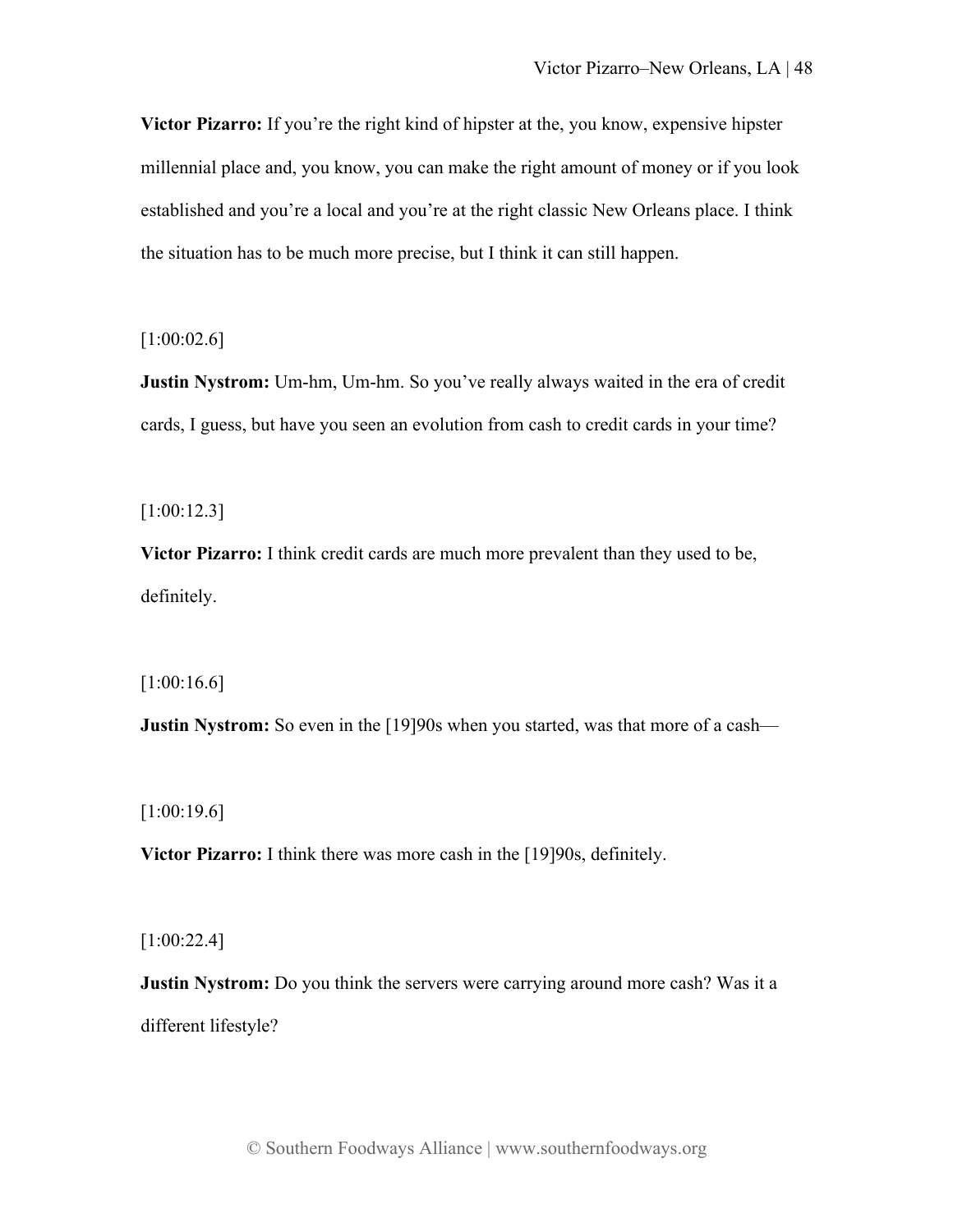[1:00:26.2]

**Victor Pizarro:** Oh, sure.

[1:00:27.1]

**Justin Nystrom:** Because a cash lifestyle's a different lifestyle.

[1:00:28.7]

**Victor Pizarro:** Oh, yeah. We got paid out—like, at a lot of places, I got paid—I think it wasn't until I got to Bayona that I got my tips on a paycheck, so even, you know, even, like, at Broussard's, we got paid out every night. It's *definitely* a different lifestyle. Like, a lot of those guys go straight to the bar or go buy a bag of coke or do whatever they needed to do to get through, and, you know, I was always the one, like—I think, right, like, not really expressing my own spectacularness or whatever, but I think I was atypical, because I was like, "I'm going on a trip. I'm going somewhere. Later, guys. I'm going to travel." Like, "I'm going to do this. I'm going to buy a house. I'm going to—." You know, like, that's what the cash was for me, and maybe that was being the son of immigrants, maybe that was, you know, a lot of different factors, right? Or maybe not really having much of an addictive personality. Just luck.

But I will tell you, I wanted to touch upon something that you mentioned earlier and that you said with Katrina changing a lot of things. So post-Katrina, I was doing all this bike stuff. I had some money from Katrina. I was actually in Alaska when Katrina hit. You know, I had been working at Upperline, and in the spring of 2005 going into summer, like May, you know, I told her I'd found a job, I wanted to try waiting tables in Alaska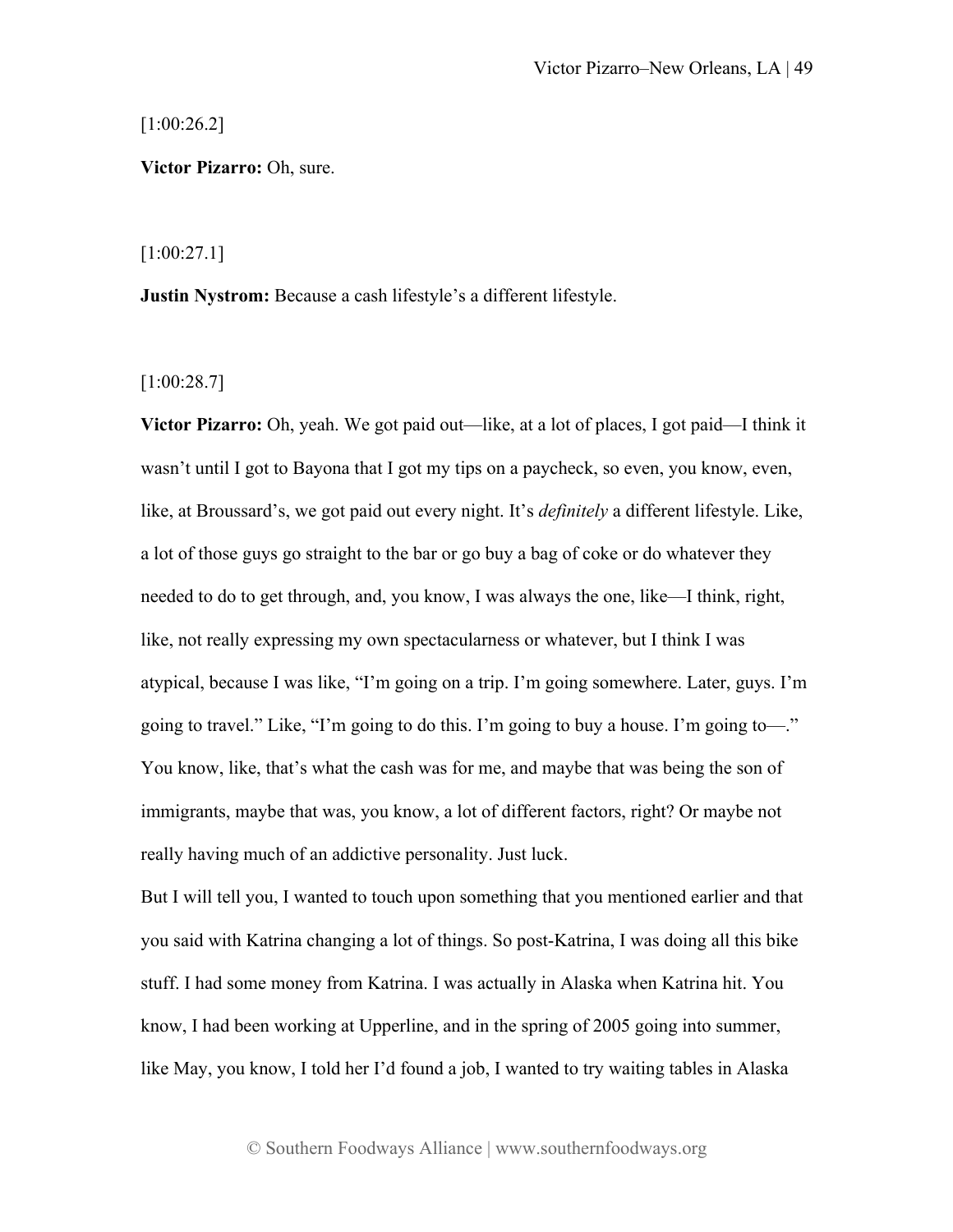and see what that was like. And I'd also met this guy who was going up there and working in fisheries or whatever, and I was like, "Oh, I'm going to go up there." Anyway, the guy called me and dumped me the night before the flight, and I was, like, devastated. I was in Mid-City. I'd already planned to go up. I'd, like, stored my stuff at a friend's house, and she was taking care of my pets, and I was—so I missed my flight. I went to Banks Street Bar and, a rare occasion, I had a few drinks. But then the next day, I was like, "You know what? I'm going to go anyway." And I showed up at the airport the next day and I was like, "Oh, I must have gotten the dates confused," you know, back when you could do this, and they put me on a flight.

I worked at a little place in Fairbanks, actually in one of the only fine-dining options in Fairbanks, Alaska, and that was an eye-opener, because the tips weren't as good, but I was making \$12 an hour. And you got shittier tips from the tourists. These were people, like a lot of, like, what we'd call [Baby] Boomers now, who had saved for this one big trip to Alaska, and they were on the land-option excursion to go to Denali, and they were like 12 and 15 percenters. But, shit, when you're making like twelve bucks an hour, you're like, "Okay." Like, you're still making money. Like, that's—you know, I think our minimum wage is a disgrace the way it's pretty much been the same my whole damn life, and I'm old. And that was kind of an eye-opener for me, and I was like, "Wow. So I can actually afford to come up here, rent another place." You know, and I was like, "Oh, I'll just do this every summer when it's slow."

Then Katrina happened. I was up in the Arctic. I'd borrowed a friend's truck. I went with another friend, and, of course, there's no phones, no nothing. We'd just gone up for a little road trip. I was supposed to be flying back in a few days, and when I pulled back up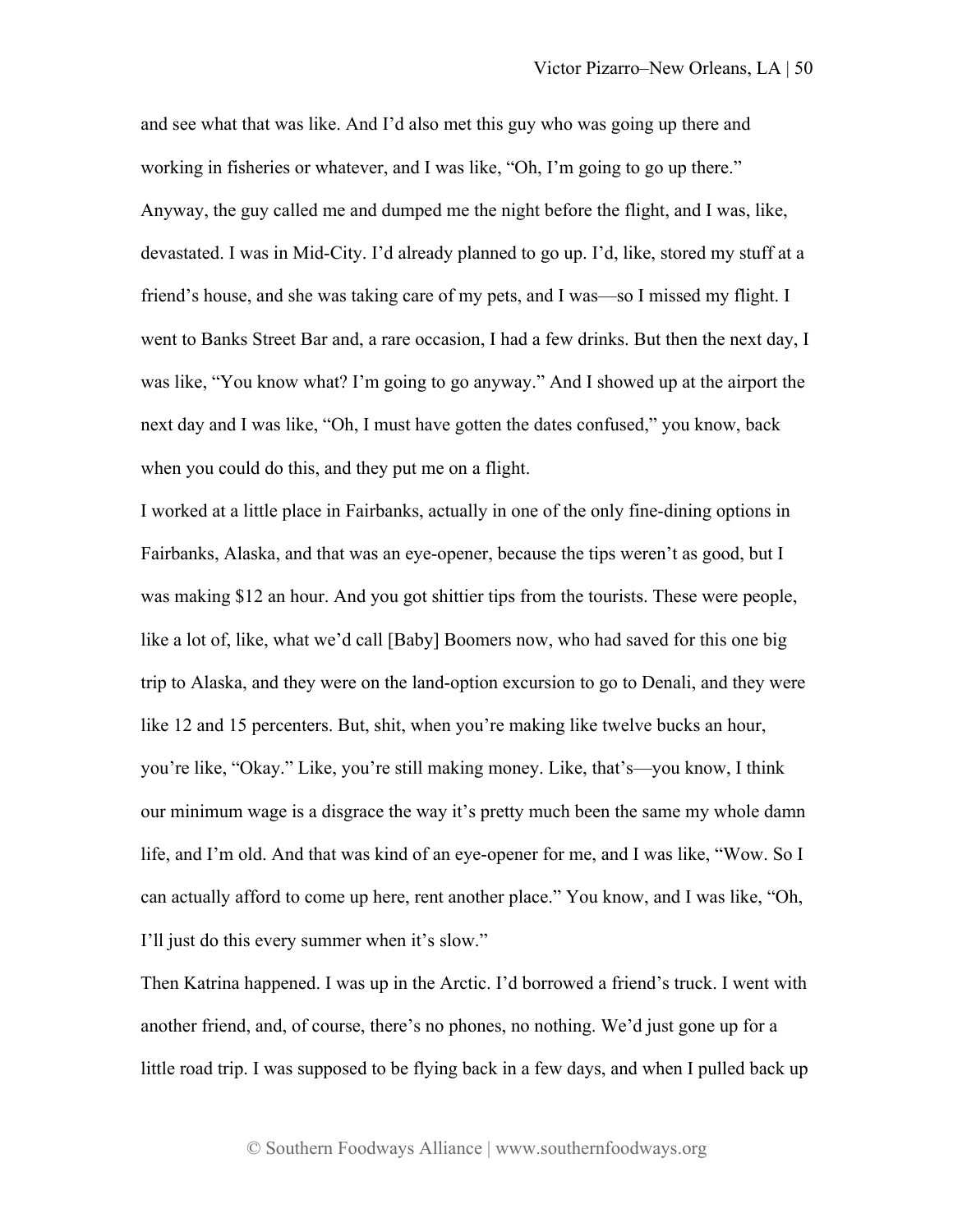in my cabin, my friend came out and said, "Oh, you need to come see the news." And this is 2005, so not—you know, he had Internet and stuff, but it wasn't like now where it's ubiquitous. So, you know, I ended up getting drunk that night, because, you know, just, like, you're seeing your neighbors and shit on the TV and on the Internet.

[1:04:05.8]

**Justin Nystrom:** Right. Were your parents still down in St. Bernard or—

## [1:04:09.7]

**Victor Pizarro:** They were. My brother ended up working at Le Pavillon after me, and we both—I called my brother. Like, when I saw the storm in the Gulf [of Mexico] before I went to the Arctic, I was like, "Just in case, just go to Le Pavillon. They'll set you up. They'll hook you up." And they did.

[1:04:24.7]

**Justin Nystrom:** Oh, good.

[1:04:25.4]

**Victor Pizarro:** That's where they spent the night.

[1:04:26.0]

**Justin Nystrom:** That's great, yeah.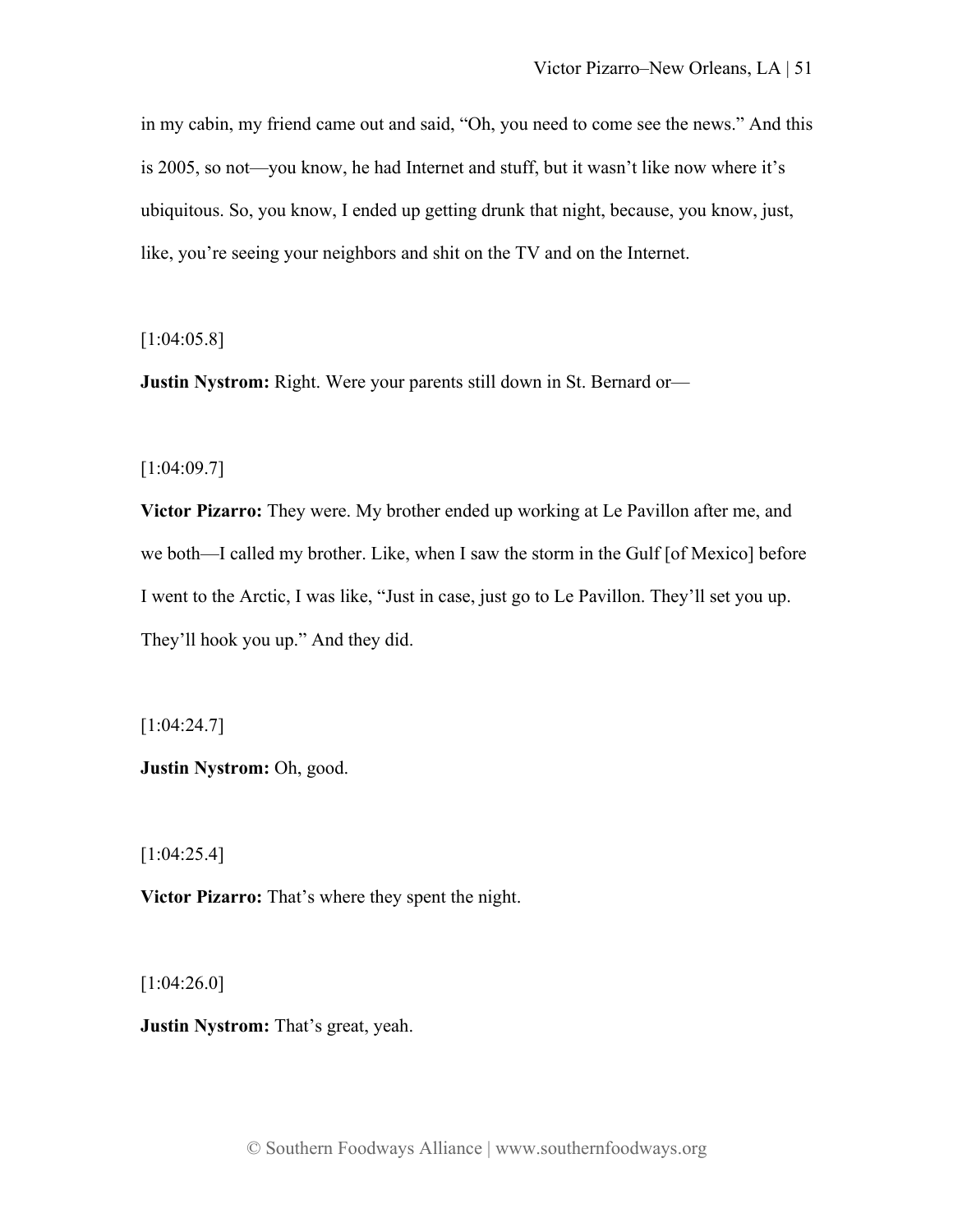[1:04:27.0]

**Victor Pizarro:** When they heard the city was flooding, they got out. They went to the Westbank and they made it Houston, where other cousins live, and then they came to Alaska and hung out with me so we could all have PTSD together—

[1:04:38.8]

**Justin Nystrom:** [Laughter] Oh, lord.

[1:04:39.3]

**Victor Pizarro:** —and argue and fight post-Katrina. And they did, because they were supposed to come up and see me at the end of my trip anyway. So they came up. We had a bunch of big fights. I ended up going to—I had a bunch of miles, so I flew to New York. I met a friend of a friend there, who is actually René. That's when I met her.

[1:04:59.0]

**Justin Nystrom:** Of Juicy Lucy cold-pressed juice, which is at—not wearing my glasses, but—

 $[1:05:04.6]$ 

**Victor Pizarro:** Avenue A.

 $[1:05:05.7]$ 

**Justin Nystrom:** Avenue A, 85 Avenue A, New York City.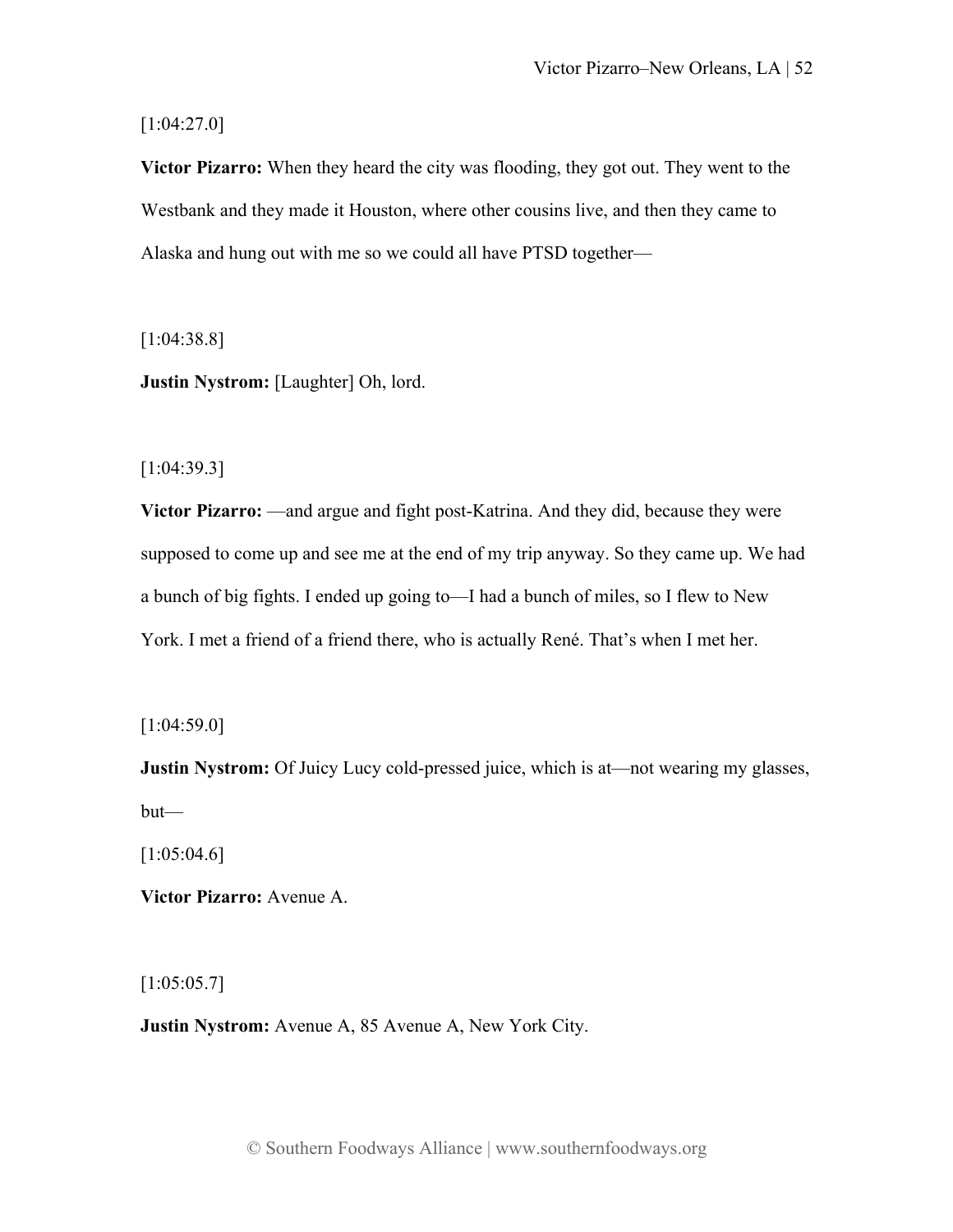# [1:05:07.8]

**Victor Pizarro:** In the East Village, yeah, about a block and a half from Tompkins Square Park. I met her through an Alaska friend. She actually grew up in Fairbanks. But, you know, I'm half Cuban, she's half Cuban. We both have crazy mothers. We ended up, like, not trusting each other for five years [laughter] and then becoming really good friends. She was in our wedding. I just went up and saw her. She's amazing. But, you know, while I was—and I know this has, like, diverged into a Katrina story, but I'll get to the point.

[1:05:38.5]

**Justin Nystrom:** It's significant.

# [1:05:39.5]

**Victor Pizarro:** Yeah. While I was up there, I got news that my cat had disappeared. My dog had died in Katrina, but not just died in Katrina. My friend at the time who was taking care of the dog had evacuated to her parents' house in the Westbank. My dog got in a fight with their dog, so they killed my dog.

[1:05:57.8]

**Justin Nystrom:** Oh, jeez.

[1:05:58.4]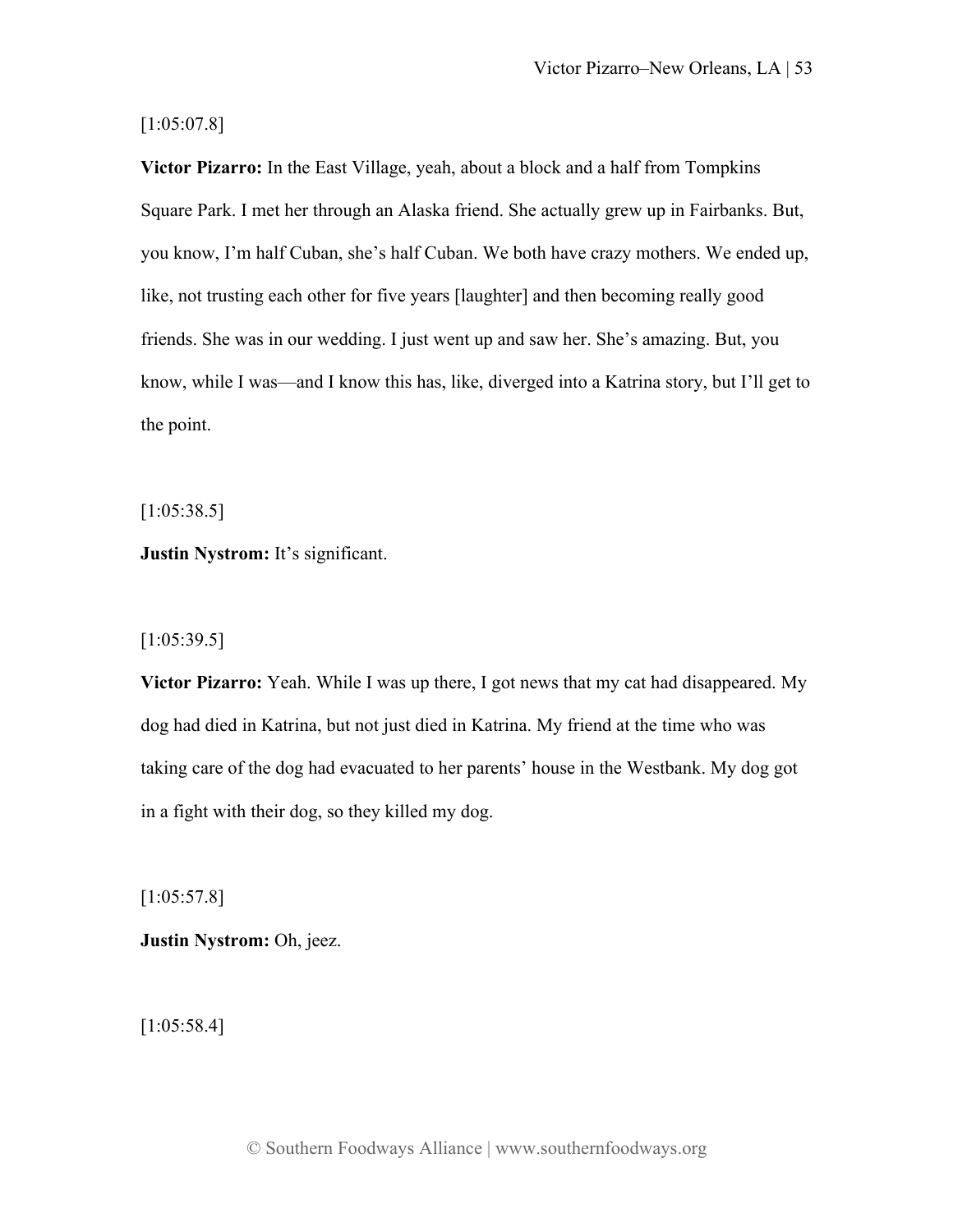**Victor Pizarro:** Yeah. So, you know, I was at a point where I was like, I don't know where I'm going to live. I don't know what I'm going to do. I went up to Boston, hung out with a friend there, went back to New York. René hooked me up with a rooftop juice bartending gig at some fancy gay parties. Like, Missy Elliott was there, the guy from like, celebrity weirdo shit, and I was just in, like, this still traumatized, freaked out a month after Katrina, and didn't know what I was doing.

So my friend Gretchen was living in Tampa, so I decided I'd just go and see her, so I went down to Tampa, and it was when I was there, I was like, "Maybe I'll settle in Tampa. Who knows." This is about a month after the storm, and I was on the phone with Nicole, the one that worked for JoAnn Clevenger at Upperline and now works at Ralph's on the Park, and she was like, "I don't know what you're doing, but I'm going home." I was like, "Oh, yeah." Like, I hadn't even really considered coming back home. I ended up meeting with her and my friend Marianne, who worked at Dick & Jenny's at the time, and we all ended up, like, semi-squatting an apartment uptown for a month and a half. I did work for the owners of the building. I re-glazed all the windows. I decided I didn't want to work right away.

Then I heard that Marigny Brasserie was reopening on the corner of Frenchmen and, you know, whatever, and so I went down there and said, "Look, I could do this, but, you know, I only want to work a few days a week," blah, blah, blah, blah, blah. "I just—you know, I want to help you guys out." And I remember when I talked to the guy, Roland Adams, I made it really clear that I wanted it to be equitable. Like, "I'm not your slave. I'm not your two-dollar-an-hour slave." Like, you know, "I'm experienced. If you need me, like, you come highly recommended." I'd actually met him like a decade before. "I'll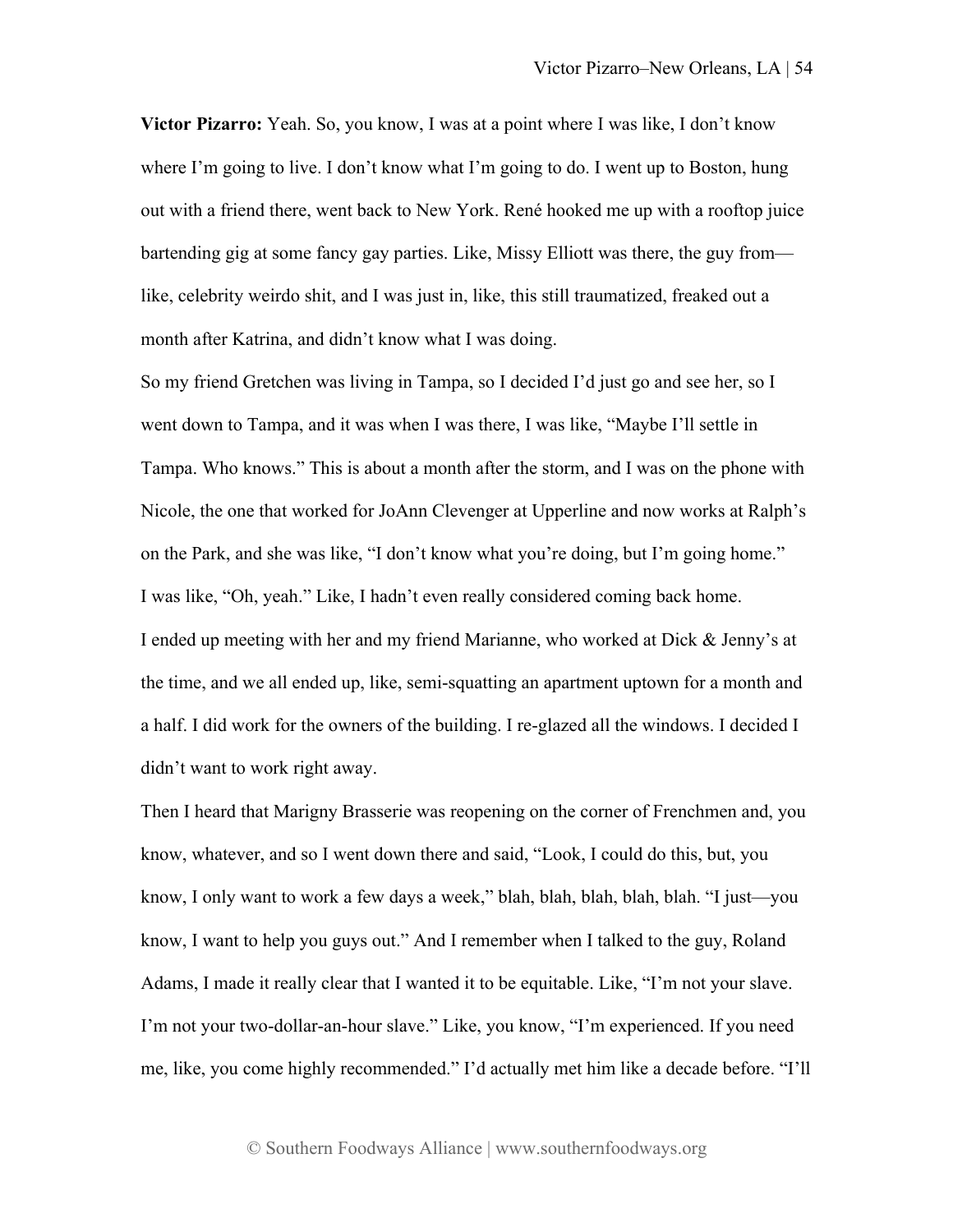come help you out." And I remember it was this kind of golden era in New Orleans where there were no cars, which is why I got involved with the bike thing, because I would ride from Lasalle and Louisiana all the way down to the Marigny, and it would take me like ten minutes on a bike. There were no cars, no lights.

So I started working there. Like a lot of other people post-Katrina, there was just a lot of drug abuse and a lot of shit going on. Nicole worked there too. I got Nicole a job there, I think, and we were both working at the Brasserie. Roland basically sexually harassed me out of a job within a year. He wanted me to go on dates with him. I was seeing someone. I kind of said yes to go to an opera rehearsal and then I, like, backed out when I realized it was a date thing, and he cut my schedule. And I was like, "Here we go again." Like, this is—"God, why can't you owners just be professional?" It's *so* frustrating. He cut my schedule.

I spoke to his manager, Roseanne, who now works over at Mondo, and she said, "Well, I'll fix your schedule for next week, but just be nice to Roland." That's what I was told. So, like, I feel fortunate, in a way, because I think as a male-bodied person, I understand sexual harassment in a way that, like, maybe not a lot of other men do. But, you know, he was always offering me coke. He was offering me coke at work, and it's not my thing. And I was like, "No, dude. No, thanks."

It was the first Jazz Fest after Katrina, so it was the last weekend of April 2006, and I said something to him. We were like—it was a busy night. It was, like, the Thursday or whatever. And he suddenly turned to me, and I don't remember—like, I've blanked it out, but he said, like, the most kind of disgusting sort of stuff you can say to somebody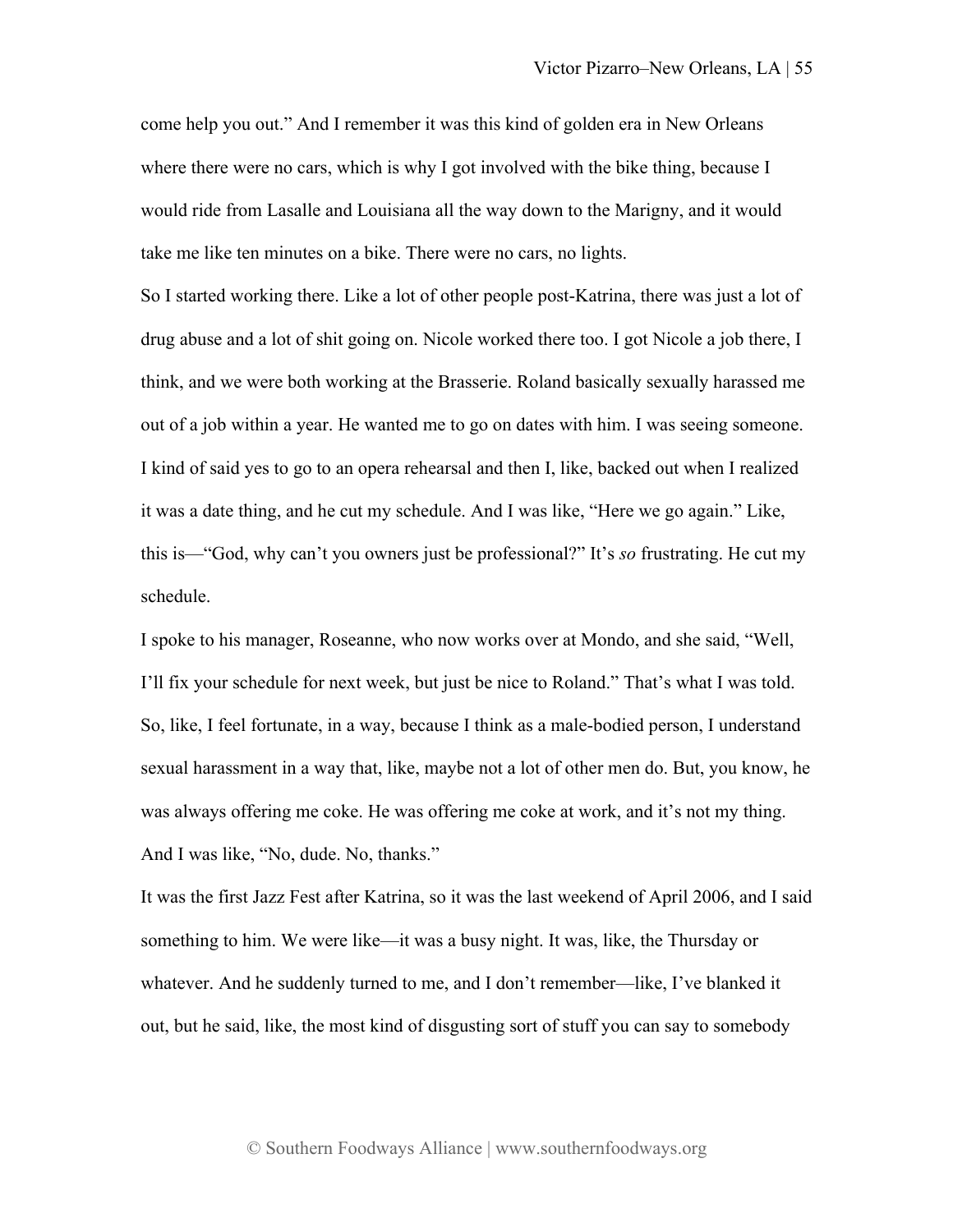while they're working, like just very graphic and intense. And I was just so taken aback and I had a full station.

And Nicole said to me—I told her about it and she said, you know, "Nobody that's signing your paycheck should be able to talk to you like that, but either do something about it or shut the fuck up, because we're real busy."

So I took that as a cue to do something about it, and I closed all my checks and I went around. Like, while he was trying to reset a table, I was like, "Hey, I want to talk to you real quick. I'm leaving right now."

And he said, "What are you talking about? I was just joking!"

I was like—it turned into a screaming match, I threw some shit on the floor, stormed out. Then I filed for unemployment, which is the first time I'd ever filed for unemployment in my life, and I, you know, left it really simple and plain. And, of course, he denied it. He denied the unemployment. So then I wrote a three-page document detailing exactly every time I was offered drugs, every time I had been groped at work, and then I got the unemployment.

So I got unemployment. I focused on the bike project. I exhausted the unemployment. While I was on the unemployment, I worked for a certain Uptown restaurant off the books a couple of days a week, you know, a place that's kind of like Irene's [Laughter], one of those places, which enabled me to expand the bike project, to expand our mission, to do everything. So I just kind of learned to, after that, you know, to not take any bullshit. Like, you can make a living in this city, but I think if you're a certain age and of a certain experience, you just have to, you know—you have to have boundaries and enforce them. And I think that's been the hardest thing about this career in New Orleans,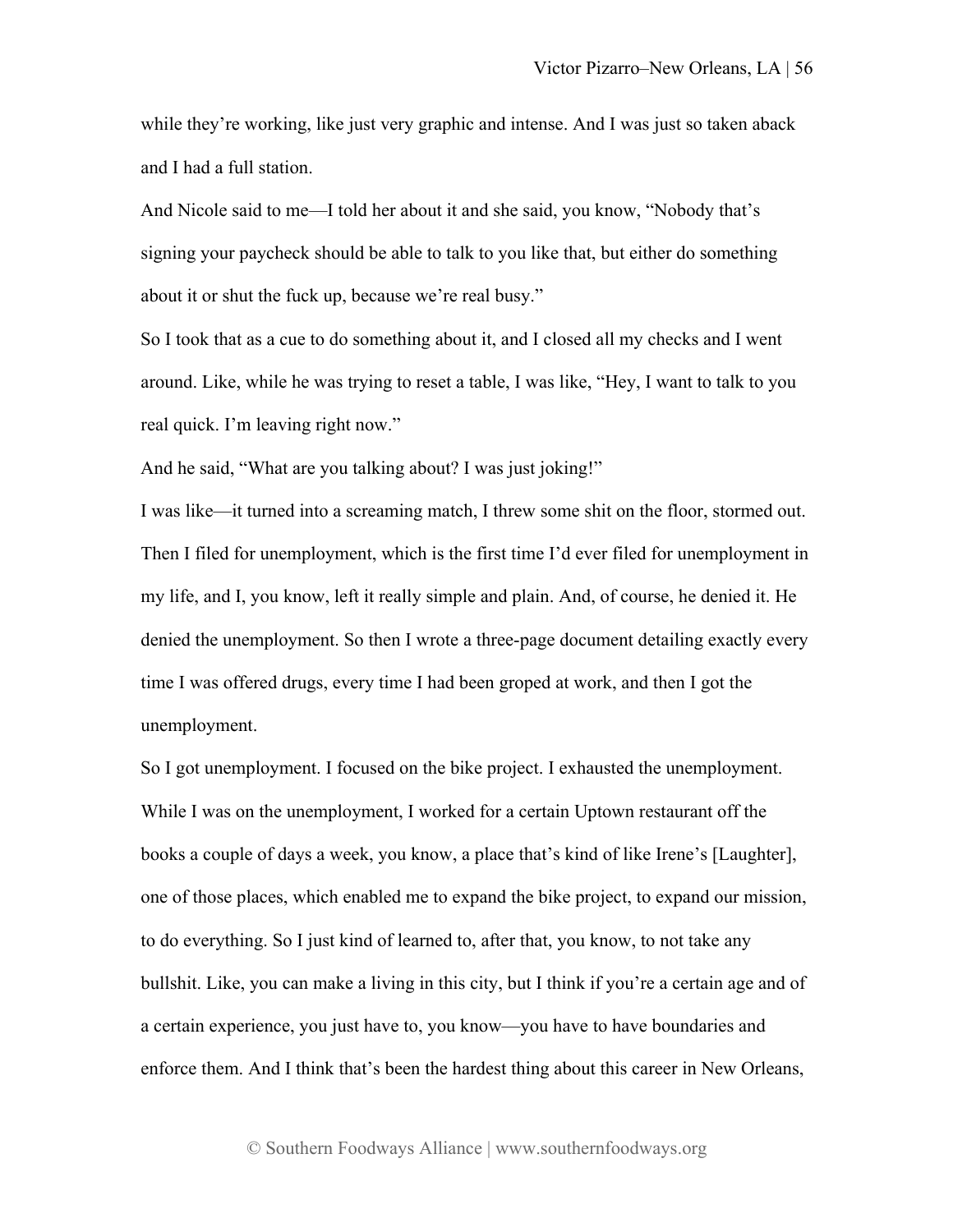that you're expected to not have any boundaries, and I think that's changing, but, you know, it has definitely been an uphill battle for the past thirty years.

[1:11:55.2]

**Justin Nystrom:** Yeah, that's amazing. I almost feel silly asking you about cash again, but [laughter], well, I had a follow-up to that.

[1:12:08.6]

**Victor Pizarro:** Oh, go ahead.

[1:12:09.6]

**Justin Nystrom:** And I'm still processing what you told me. So, mental health in service industry, do you feel that a lot of people working more than just like, "I waited tables in college," but people who've done it for more than like ten years and are making their bills waiting tables, how prevalent do you feel there's a sort of a—I don't want to say deficit of adequate mental healthcare?

# [1:12:45.5]

**Victor Pizarro:** Shitloads. I mean, I'm lucky in that I found—I went to a therapist before Katrina. I see a therapist now. Like, I pay for it out of pocket. I believe that there is inherent value in taking care of your mental health, but I think it's just basically not even considered for a lot of people. A lot of people don't, you know—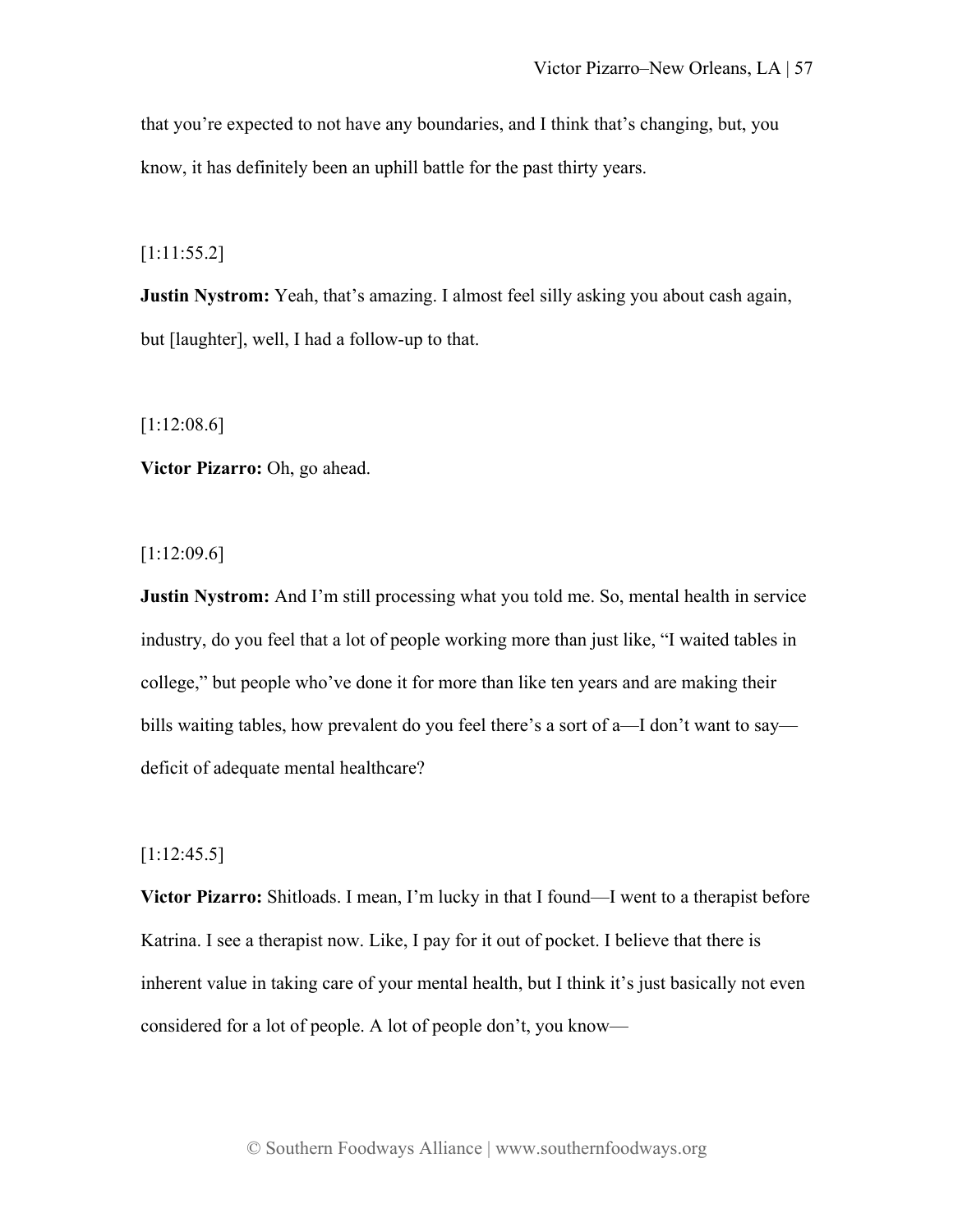# [1:13:10.9]

**Justin Nystrom:** They accept the sort of stresses of this job as part of it?

# [1:13:13.8]

**Victor Pizarro:** Oh, yeah, definitely, and I think it's a very stressful situation. Like, you know, my husband worked at Gabrielle for a year, and he had never really done service industry before. He worked one or two days a week, and he's really good at it, but the amount of stress that it caused him—like, for me, it's just like [demonstrates]. You know, when you've been doing it for so long, you're like, okay, some people are real stupid. Some people are real dumb. Some people have ridiculous expectations of what they're going to get in a meal, and you just know that and you move on. He would personalize a lot of it, so I think for a person like him, I think it would not be an excellent long-term career choice. Like, I'm glad he did it for a year so he can understand what I do, but I think it takes a certain type of person to be able to survive the mental stresses of the service industry or to be able to thrive within it long term.

# [1:14:08.4]

**Justin Nystrom:** Yeah, the more I dig into this more, that's very apparent. I would be a terrible—I *was* a terrible waiter.

# [1:14:16.5]

**Victor Pizarro:** Yeah, sometimes I'm a terrible waiter, but I think for the most part, if the situation's right—like, I really like the Sonniers. I know at some point I won't work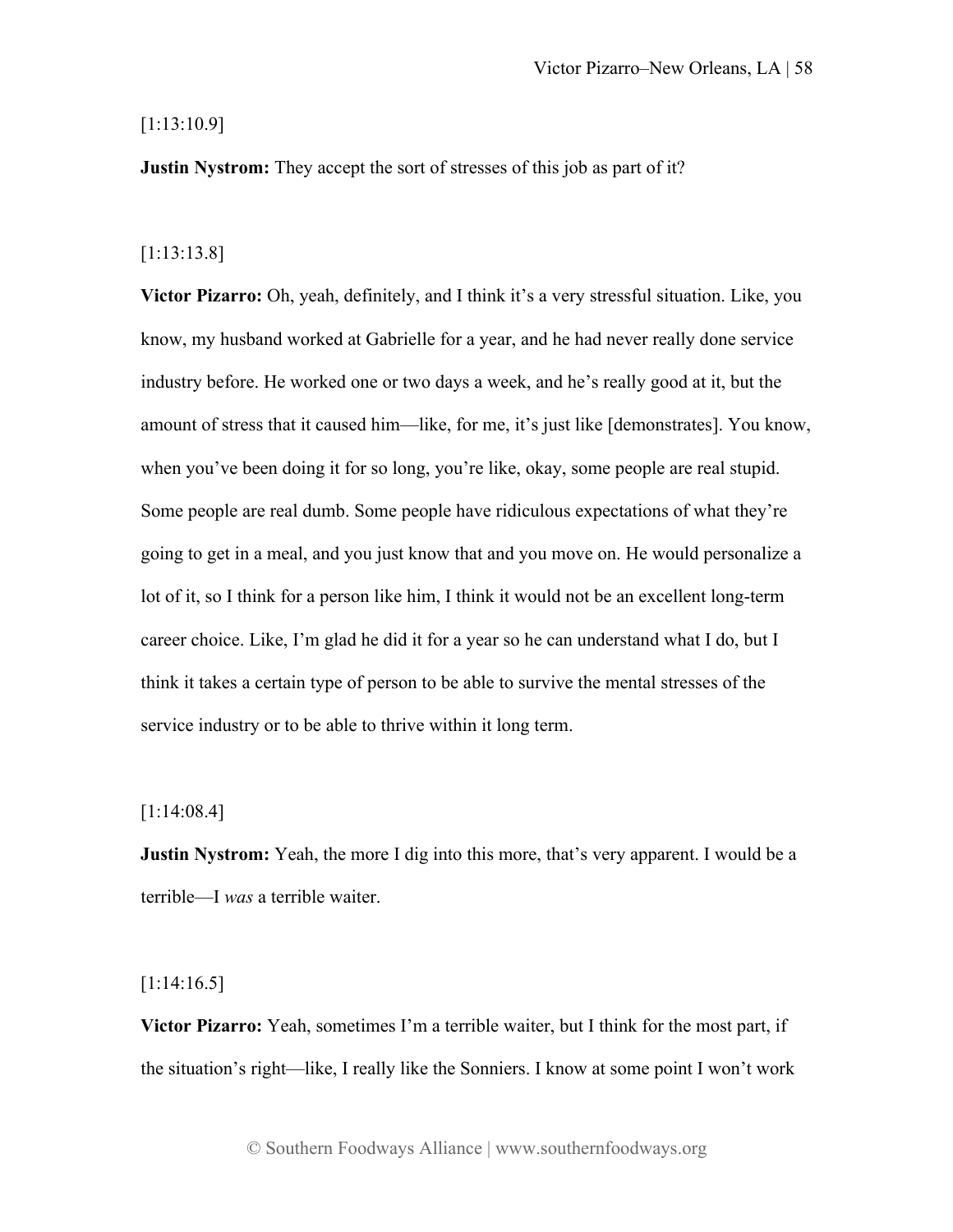for them anymore, and sometimes I think that's a year away, sometimes I think it's two years away, but it's not going to be forever. I do hope to be able to still have a relationship with them. Like, it won't be at the same level of frequency or occurrence, but I really like them. They're doing it right, you know.

[1:14:43.4]

**Justin Nystrom:** Yeah. When you started getting a paycheck, did that change—right, when your tips ended up on a paycheck, did that change the people you worked with?

[1:14:54.4]

**Victor Pizarro:** Ooh, that's a good question. Maybe a little bit. Now that I really think about it, maybe a little bit. Like, maybe I had a lot less of the—I don't want to say transient people, because they certainly weren't transient, but, you know, the same guys that would go out to the bar every night, that would go—like, maybe less and less of that and a little bit more of a professional work environment. And I hate to say that, because I used to *love* getting cash. I used to *love*, like, feeling those bills every night.

[1:15:28.7]

**Justin Nystrom:** "So worldly, so welcome," I always joke, yeah. [Laughter]

[1:15:31.0]

**Victor Pizarro:** Yeah, yeah, yeah, definitely. But, you know, I just—I think you have a point there. I think it did change the people that I worked with, because, you know, I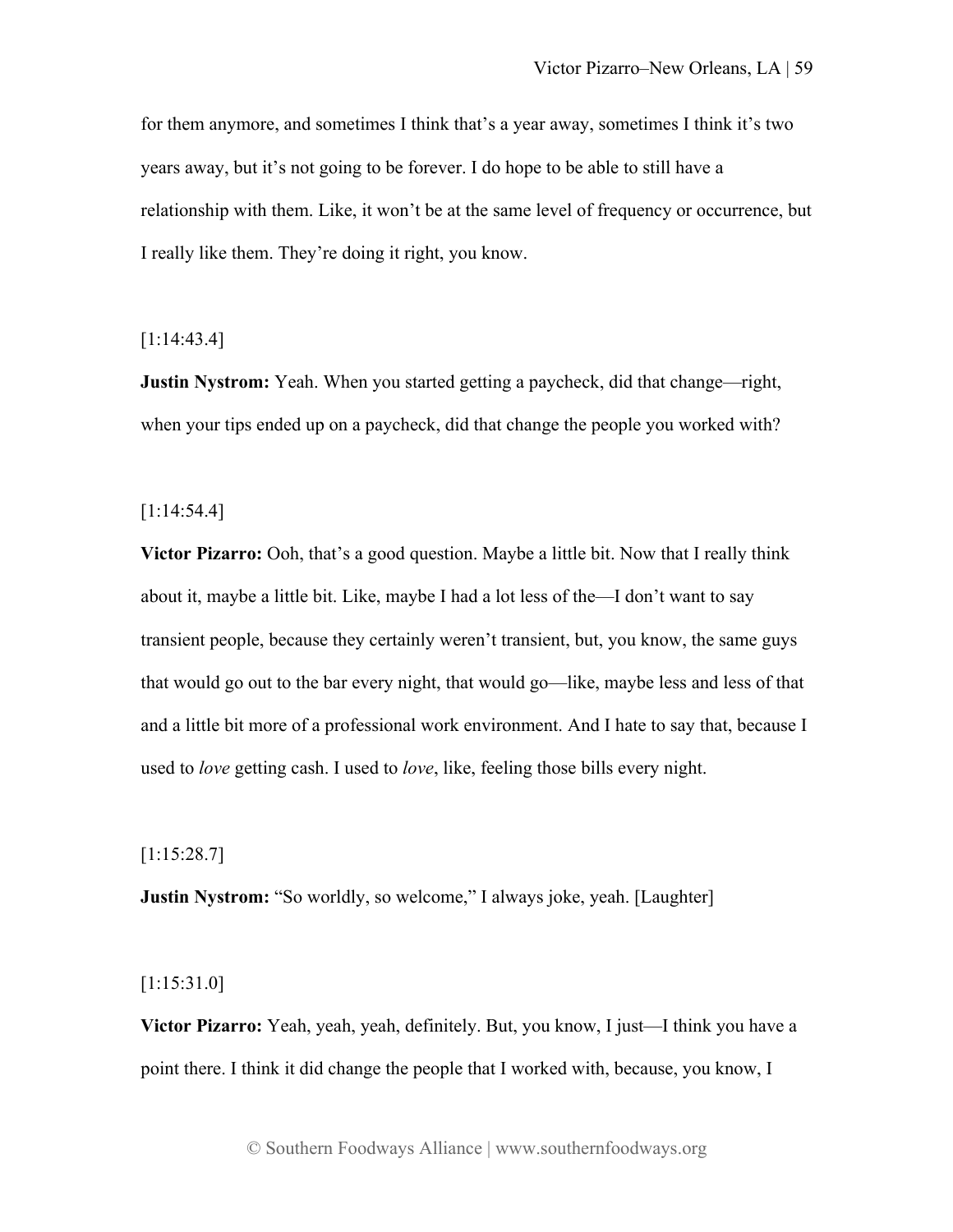think about when it happened, and really mostly it was around Katrina, and before Katrina, a lot more of my work history, like, I just remember a lot more drunks and chain-smokers and blah, blah, blah, and just like [demonstrates], and just like faded people, and then post-Katrina, I almost feel like it got a little bit more competitive eventually, you know.

# [1:16:04.2]

**Justin Nystrom:** Yeah, yeah. Interesting. We're moving along. We've been over an hour, and I know you've got stuff to do.

# [1:16:13.3]

**Victor Pizarro:** I do have stuff to do.

# [1:16:15.5]

**Justin Nystrom:** But is there anything you'd kind of like to append to this? I know there are places I could go in these questions that I almost never look at, but you've told me a lot of really great, amazing stuff, but I was wondering—

# [1:16:27.5]

**Victor Pizarro:** I'm good at the anecdotes. [Laughter] You know, I don't know. I've also—like, for a queer history project, same exact situation, same seat, same recording devices, young black queer guy. Sorry, you look a little different. [Nystrom Laughter] And also for Carnival history stuff, my friend Martha, recording devices, sat at that table.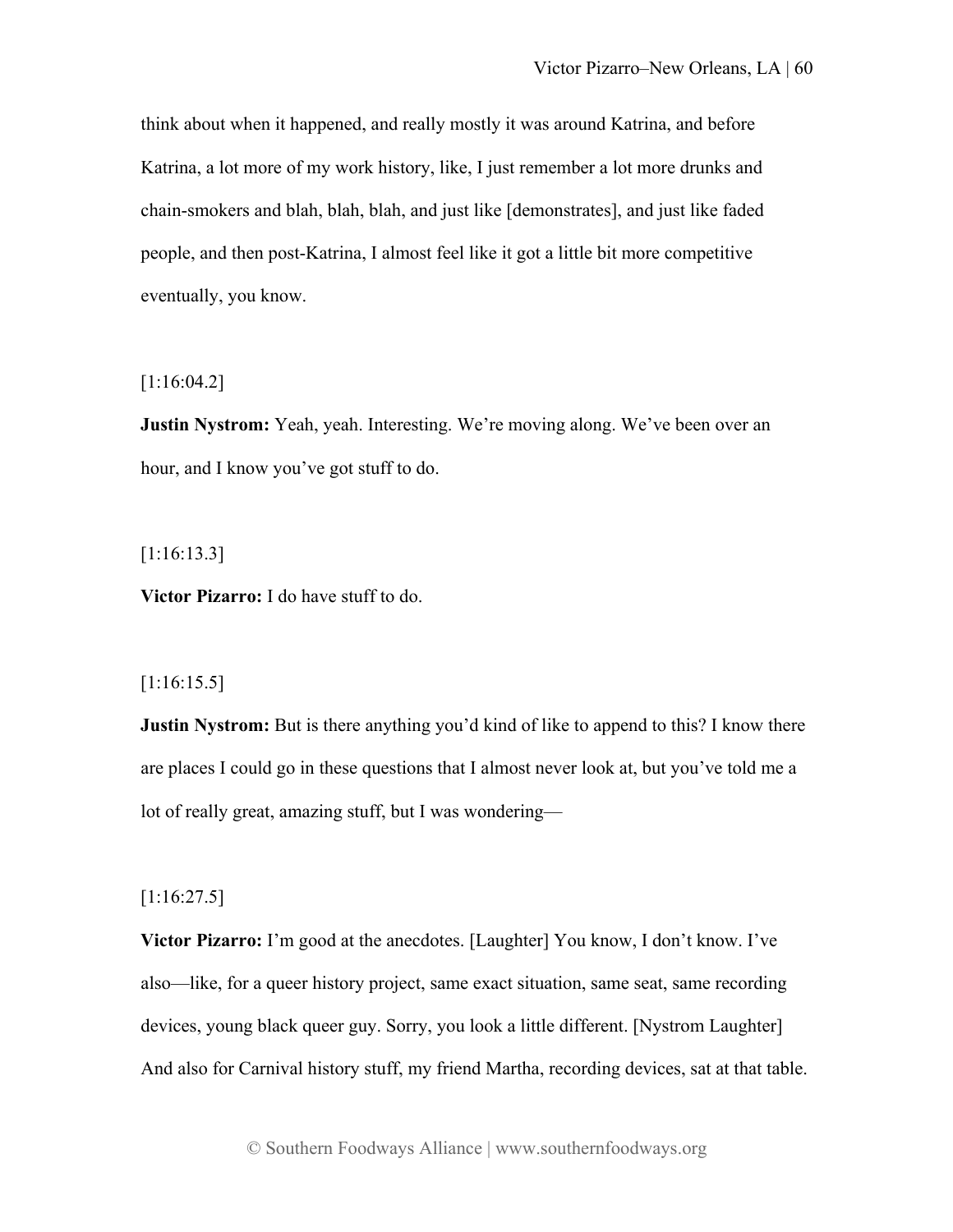# [1:16:51.7]

**Justin Nystrom:** Yeah, we were talking about that, yeah, yeah.

# [1:16:52.8]

**Victor Pizarro:** Right. So I have a little experience, I think, in just talking. But, I mean, the only thing I would append to it is just basically that I think a lot of the changes that have happened in this industry are somewhat welcome as far as accountability, as far as accountancy, and as far as, like, working conditions, but I think there's still a long way to go for equity, you know, as far as, like, income stabilization, benefits, that sort of thing. And I think in America we're stuck in this whole—and I'll say something that'll—yeah, I think the tipping is bullshit. [Laughter] Like, I think that we should be paid a fair wage for the work we do. And I know that the constant response from the restaurant industry is, like, "Oh, but then nobody can afford it," and blah, blah, blah. And it's like, man, prices can just go up 20 percent. Like, that's all you have to do. The price of everything goes up 20 percent, everybody gets a livable wage. Done. You don't have to tip. Everybody's paying the same, you know. I don't see it as that complicated. Certainly when I travel, you know, people are remunerated equitably for their service industry job. I pay a little bit more for the food, and I know that because I don't have to tip, so I'm paying the same. But I think that that's one of the—that and the stagnant minimum-tipped employee wage, you know, they're still remnants of the Jim Crow era, and, you know, it's just amazing that in the year 2019, we're still doing it the same way. And it disproportionately affects people of color and Latinos. It does. It still does. So I think that's a legacy that I would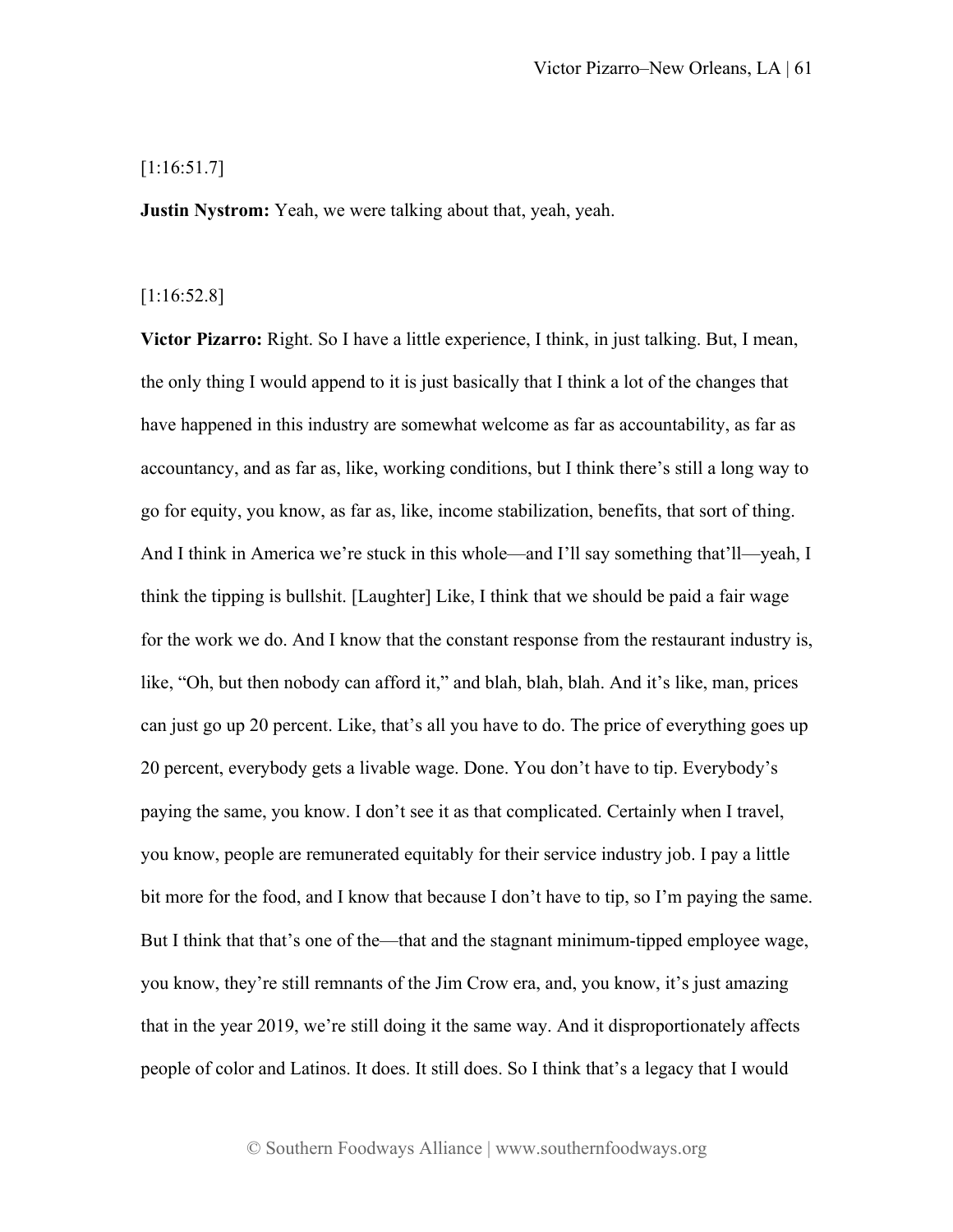love to see in my lifetime for us to end, and to figure out a way to, you know, just kind of make it right, but I don't know if it will. So that's what I've got to say about that. [Laughter]

[1:18:58.5]

**Justin Nystrom:** Great. Well, Victor, this has been amazing.

[1:19:00.7]

**Victor Pizarro:** Likewise.

[1:19:02.9]

**Justin Nystrom:** I really appreciate all the stuff, and I'm going to ask you a few questions here off the recording about other people I might want to talk to.

[1:19:09.0]

**Victor Pizarro:** Okay.

[1:19:10.1]

**Justin Nystrom:** Okay?

[1:19:10.8]

**Victor Pizarro:** Yeah.